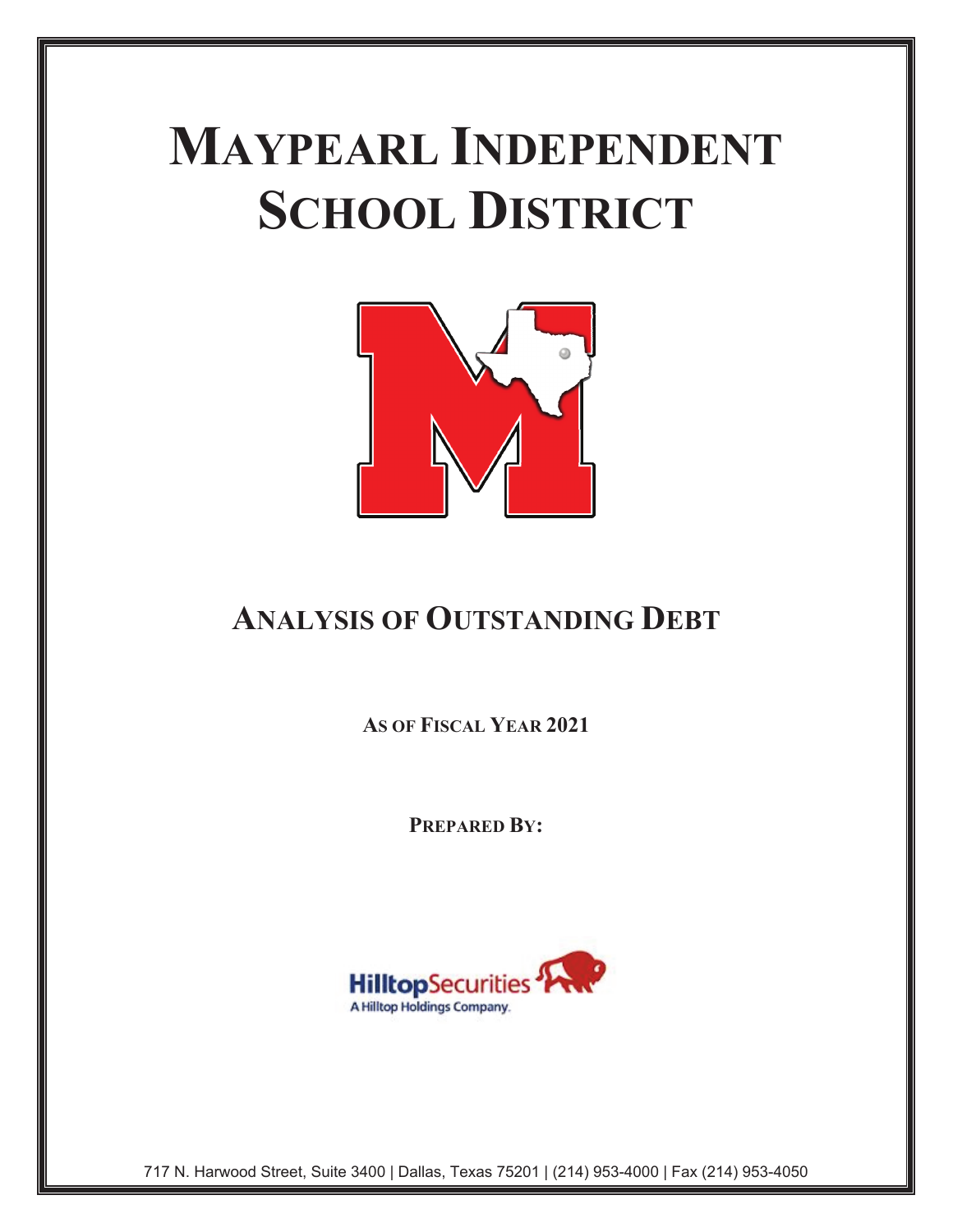

## **Maypearl Independent School District Table of Contents**

### **A. Summary of Outstanding Debt**

- 1. Aggregate Outstanding Unlimited Tax General Obligation Debt
- 2. Aggregate Outstanding Maintenance Tax Debt

### **B. Details of Outstanding Unlimited Tax General Obligation Debt**

\$2,580,000 Unlimited Tax Refunding Bonds, Series 2014 \$1,539,999 Unlimited Tax Refunding Bonds, Series 2013A \$1,367,099 Unlimited Tax Refunding Bonds, Series 2013 \$7,224,000 Unlimited Tax Refunding Bonds, Series 2012 \$719,995 Unlimited Tax Refunding Bonds, Series 2012A

### **C. Details of Outstanding Maintenance Tax Debt**

\$1,490,000 Maintenance Tax Notes, Series 2013 \$2,000,000 Qualified School Construction Tax Notes, Series 2010 (Tax Credit Note)

### **D. Miscellaneous**

- 1. Rating Report
- 2. Texas Municipal Report

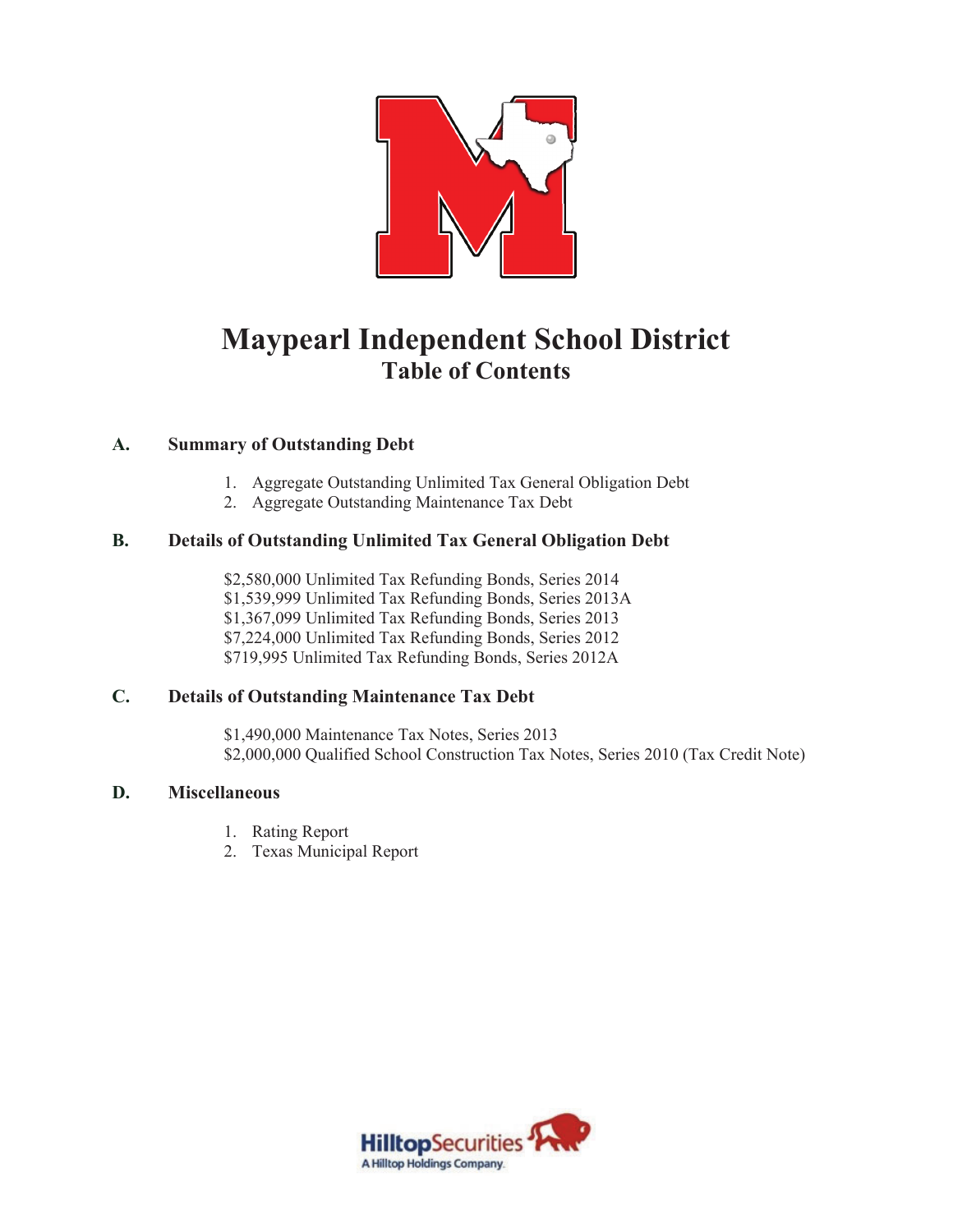Maypearl Independent School District

# TAB A: Summary of Outstanding Debt



Member FINRA / SIPC / NYSE © 2021 Hilltop Securities Inc.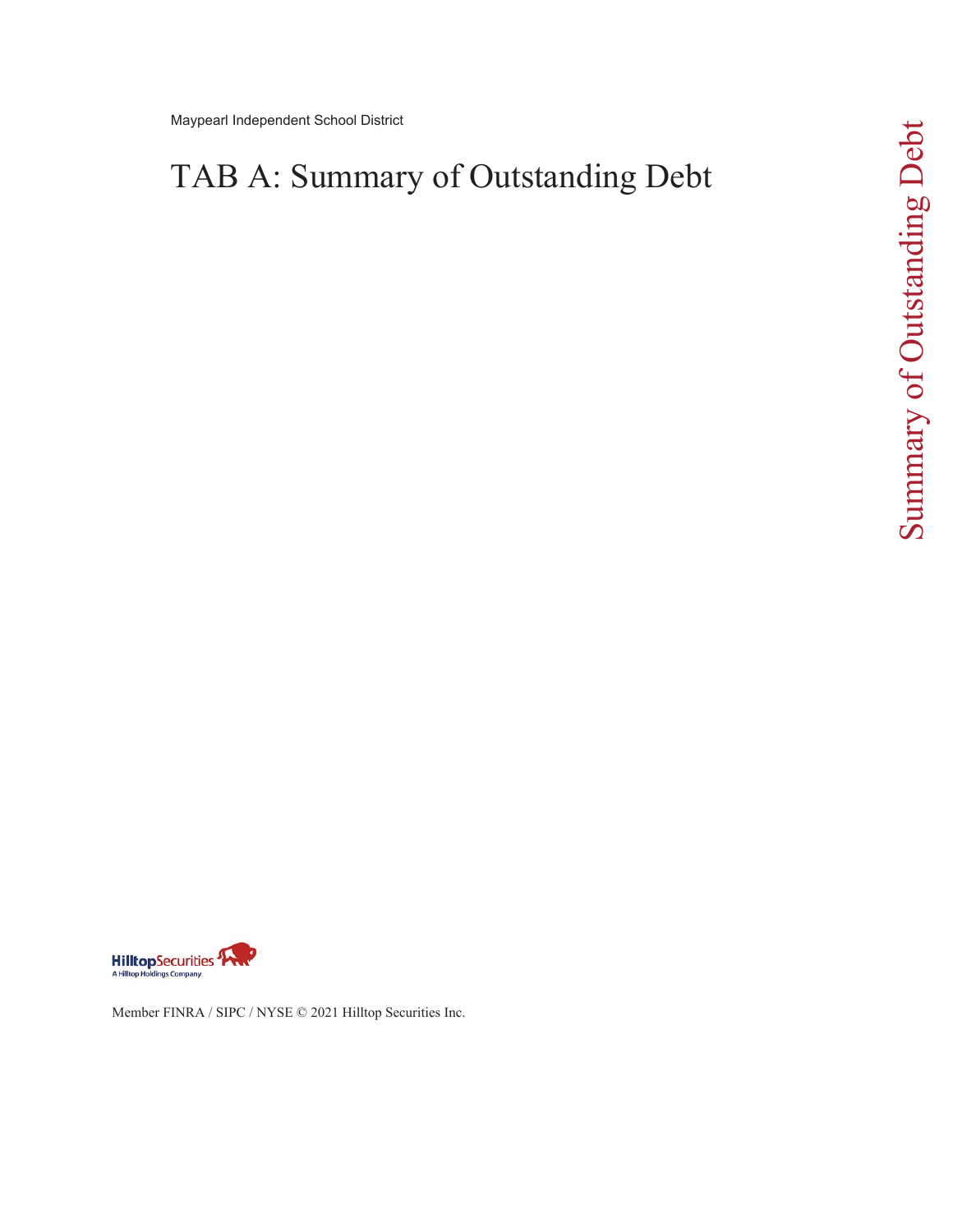# TAB A1: Aggregate Outstanding Unlimited Tax General Obligation Debt



Member FINRA / SIPC / NYSE © 2021 Hilltop Securities Inc.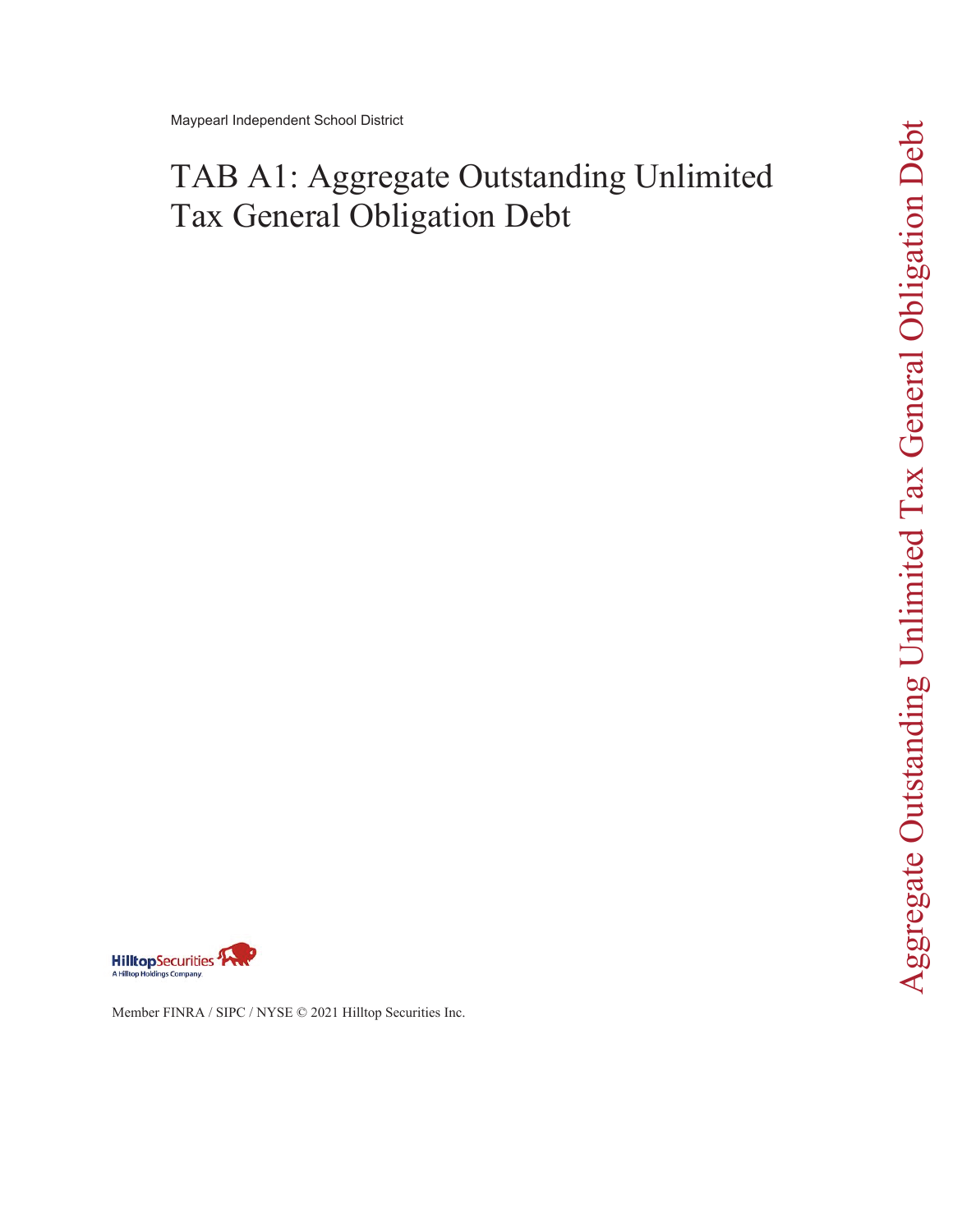

#### Maypearl Independent School District, TX Aggregate Outstanding Unlimited Tax General Obligation Debt

| Period<br>Ending | Principal     | Interest     | Debt Service  |
|------------------|---------------|--------------|---------------|
| 08/31/2021       | 715,000.00    | 310,348.12   | 1,025,348.12  |
| 08/31/2022       | 275,518.00    | 730,027.00   | 1,005,545.00  |
| 08/31/2023       | 278,517.15    | 734,677.85   | 1,013,195.00  |
| 08/31/2024       | 302,217.20    | 732,777.80   | 1,034,995.00  |
| 08/31/2025       | 301,425.00    | 738,820.00   | 1,040,245.00  |
| 08/31/2026       | 825,000.00    | 247,120.00   | 1,072,120.00  |
| 08/31/2027       | 865,000.00    | 220,720.00   | 1,085,720.00  |
| 08/31/2028       | 910,000.00    | 192,970.00   | 1,102,970.00  |
| 08/31/2029       | 945,000.00    | 163,970.00   | 1,108,970.00  |
| 08/31/2030       | 990,000.00    | 133,320.00   | 1,123,320.00  |
| 08/31/2031       | 1,035,000.00  | 101,452.50   | 1,136,452.50  |
| 08/31/2032       | 1,085,000.00  | 68,595.00    | 1,153,595.00  |
| 08/31/2033       | 835,000.00    | 38,537.50    | 873,537.50    |
| 08/31/2034       | 870,000.00    | 12,672.50    | 882,672.50    |
|                  | 10,232,677.35 | 4,426,008.27 | 14,658,685.62 |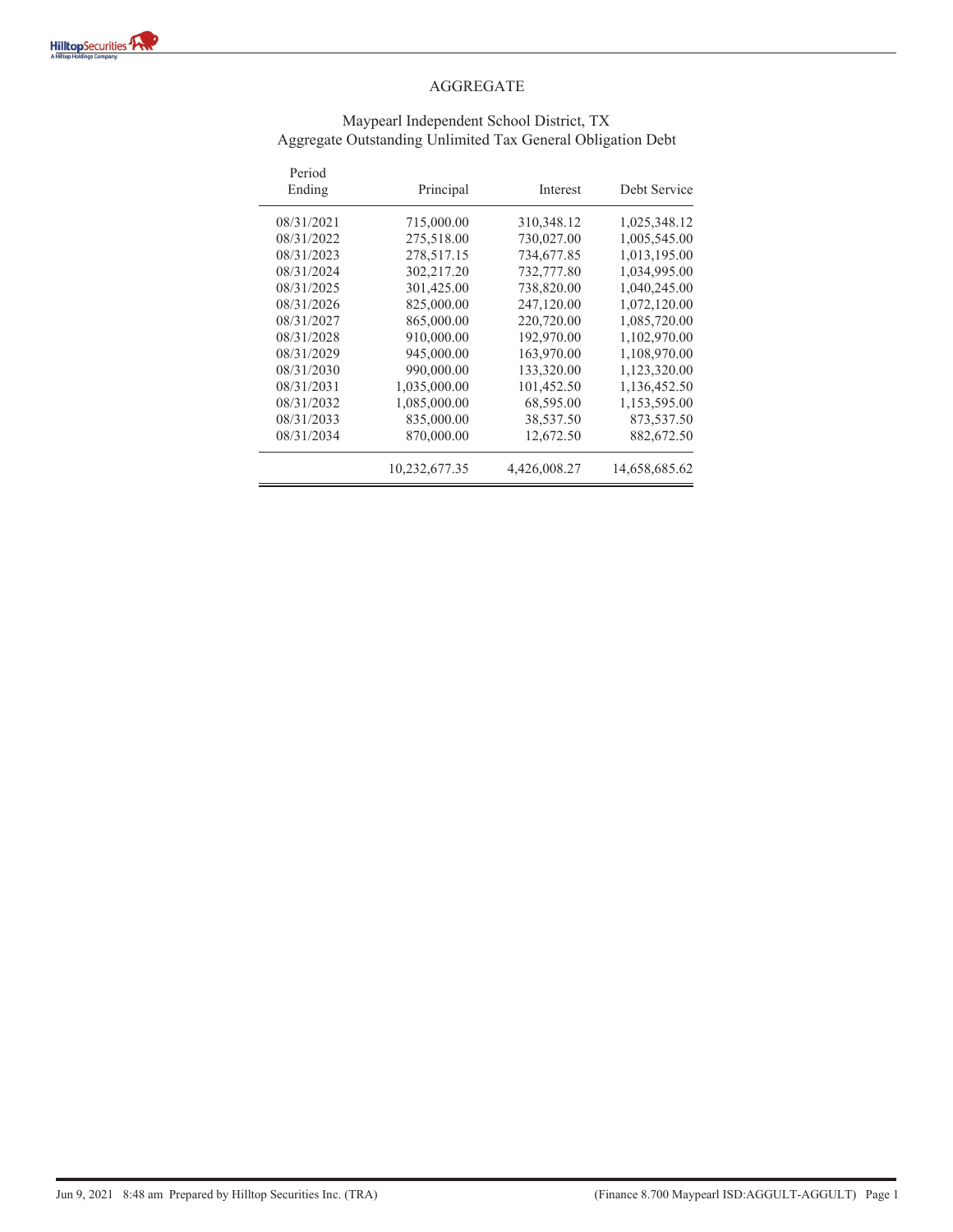#### Maypearl Independent School District, TX Aggregate Outstanding Unlimited Tax General Obligation Debt

| Date       | Principal     | Interest     | Debt Service  | Annual<br>Aggregate D/S |
|------------|---------------|--------------|---------------|-------------------------|
| 02/15/2021 | 715,000.00    | 163,250.62   | 878,250.62    |                         |
| 08/15/2021 |               | 147,097.50   | 147,097.50    |                         |
| 08/31/2021 |               |              |               | 1,025,348.12            |
| 02/15/2022 | 275,518.00    | 586,579.50   | 862,097.50    |                         |
| 08/15/2022 |               | 143,447.50   | 143,447.50    |                         |
| 08/31/2022 |               |              |               | 1,005,545.00            |
| 02/15/2023 | 278,517.15    | 594,930.35   | 873,447.50    |                         |
| 08/15/2023 |               | 139,747.50   | 139,747.50    |                         |
| 08/31/2023 |               |              |               | 1,013,195.00            |
| 02/15/2024 | 302,217.20    | 597,530.30   | 899,747.50    |                         |
| 08/15/2024 |               | 135,247.50   | 135,247.50    |                         |
| 08/31/2024 |               |              |               | 1,034,995.00            |
| 02/15/2025 | 301,425.00    | 608,822.50   | 910,247.50    |                         |
| 08/15/2025 |               | 129,997.50   | 129,997.50    |                         |
| 08/31/2025 |               |              |               | 1,040,245.00            |
| 02/15/2026 | 825,000.00    | 129,997.50   | 954,997.50    |                         |
| 08/15/2026 |               | 117,122.50   | 117,122.50    |                         |
| 08/31/2026 |               |              |               | 1,072,120.00            |
| 02/15/2027 | 865,000.00    | 117,122.50   | 982,122.50    |                         |
| 08/15/2027 |               | 103,597.50   | 103,597.50    |                         |
| 08/31/2027 |               |              |               | 1,085,720.00            |
| 02/15/2028 | 910,000.00    | 103,597.50   | 1,013,597.50  |                         |
| 08/15/2028 |               | 89,372.50    | 89,372.50     |                         |
| 08/31/2028 |               |              |               | 1,102,970.00            |
| 02/15/2029 | 945,000.00    | 89,372.50    | 1,034,372.50  |                         |
| 08/15/2029 |               | 74,597.50    | 74,597.50     |                         |
| 08/31/2029 |               |              |               | 1,108,970.00            |
| 02/15/2030 | 990,000.00    | 74,597.50    | 1,064,597.50  |                         |
| 08/15/2030 |               | 58,722.50    | 58,722.50     |                         |
| 08/31/2030 |               |              |               | 1,123,320.00            |
| 02/15/2031 | 1,035,000.00  | 58,722.50    | 1,093,722.50  |                         |
| 08/15/2031 |               | 42,730.00    | 42,730.00     |                         |
| 08/31/2031 |               |              |               | 1,136,452.50            |
| 02/15/2032 | 1,085,000.00  | 42,730.00    | 1,127,730.00  |                         |
| 08/15/2032 |               | 25,865.00    | 25,865.00     |                         |
| 08/31/2032 |               |              |               | 1,153,595.00            |
| 02/15/2033 | 835,000.00    | 25,865.00    | 860,865.00    |                         |
| 08/15/2033 |               | 12,672.50    | 12,672.50     |                         |
| 08/31/2033 |               |              |               | 873,537.50              |
| 02/15/2034 | 870,000.00    | 12,672.50    | 882,672.50    |                         |
| 08/31/2034 |               |              |               | 882,672.50              |
|            | 10,232,677.35 | 4,426,008.27 | 14,658,685.62 | 14,658,685.62           |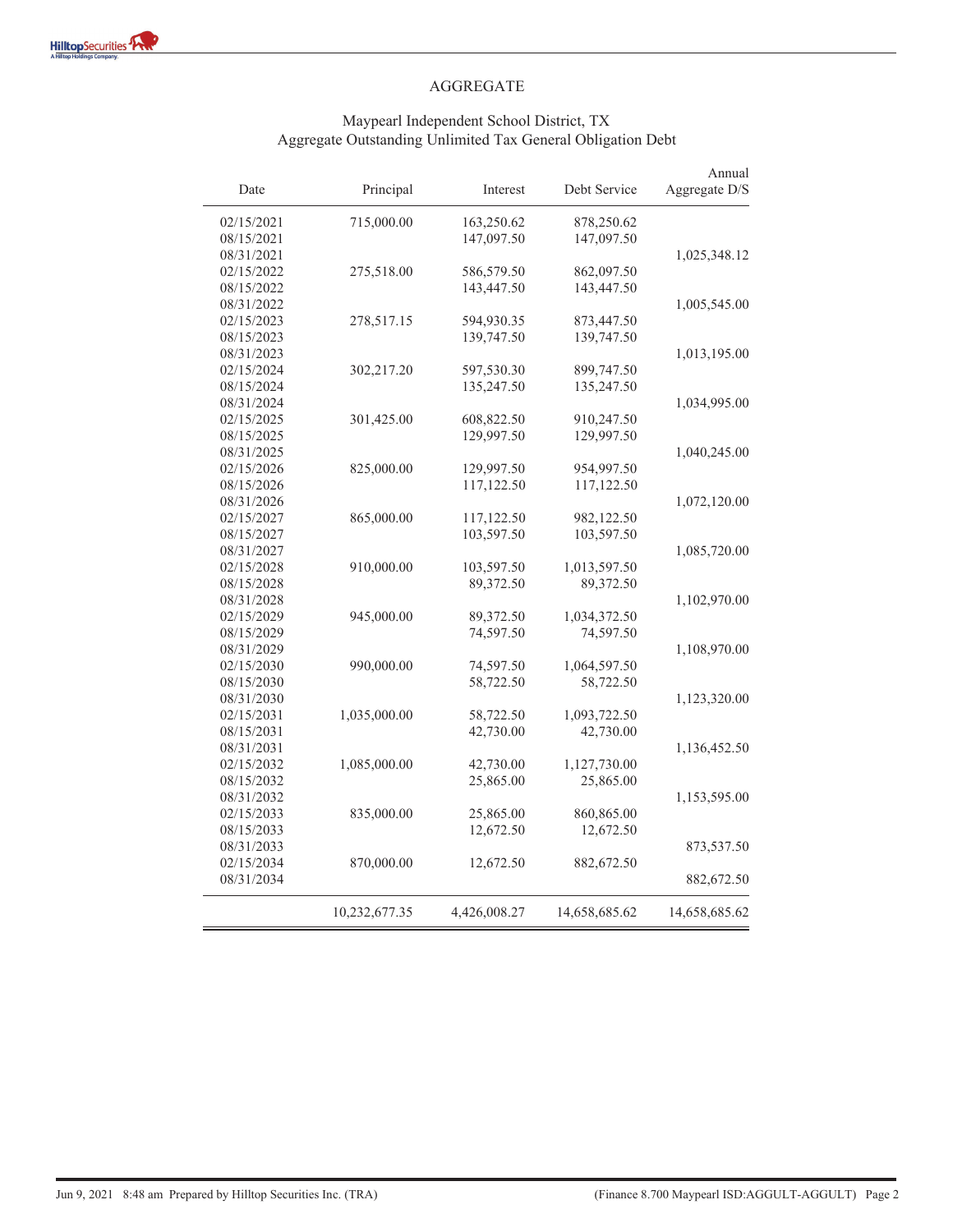

#### **Maypearl Independent School Distict, Texas Aggregate Outstanding Unlimited Tax General Obligation Debt**

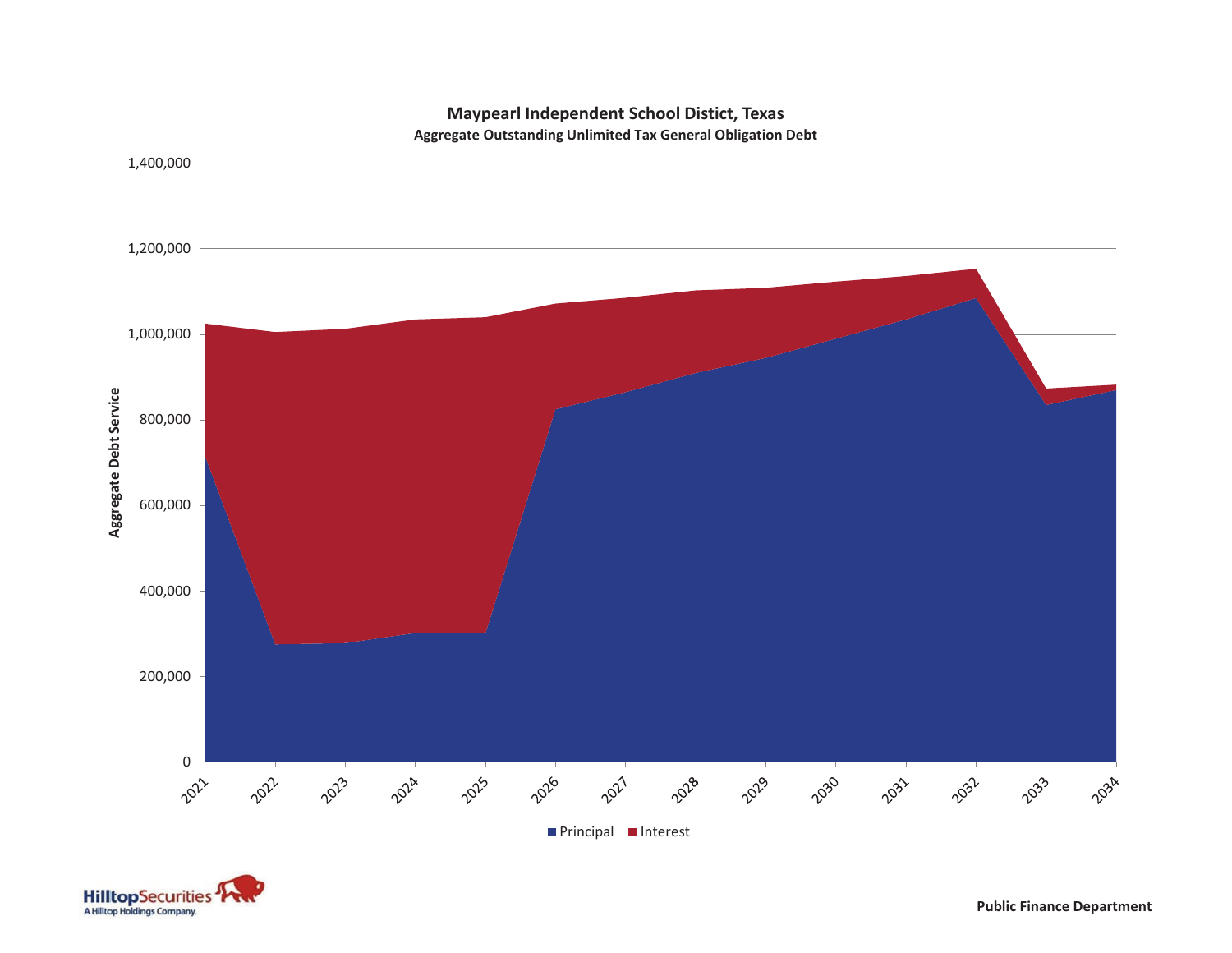# TAB A2: Aggregate Outstanding Maintenance Tax Debt





Member FINRA / SIPC / NYSE © 2021 Hilltop Securities Inc.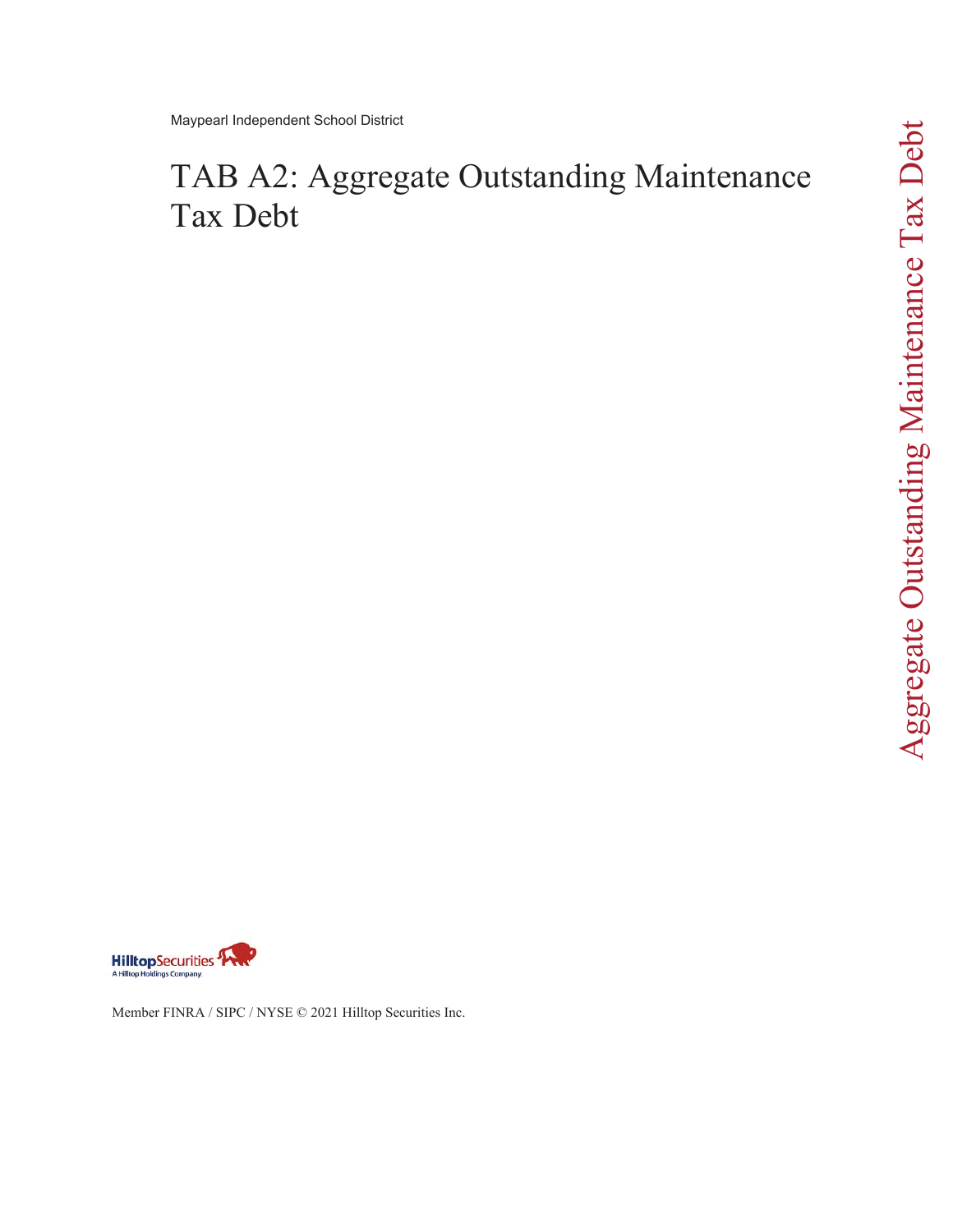

#### Maypearl Independent School District, TX Aggregate Outstanding Maintenance Tax Debt

| Period<br>Ending | Principal | Interest   | Debt Service |
|------------------|-----------|------------|--------------|
| 08/31/2021       | 230,000   | 32,682.00  | 262,682.00   |
| 08/31/2022       | 230,000   | 28,460.00  | 258,460.00   |
| 08/31/2023       | 235,000   | 24,163.00  | 259,163.00   |
| 08/31/2024       | 235,000   | 19,791.00  | 254,791.00   |
| 08/31/2025       | 245,000   | 15,344.00  | 260,344.00   |
| 08/31/2026       | 115,000   | 10,412.50  | 125,412.50   |
| 08/31/2027       | 120,000   | 6,300.00   | 126,300.00   |
| 08/31/2028       | 120,000   | 2,100.00   | 122,100.00   |
|                  | 1,530,000 | 139,252.50 | 1,669,252.50 |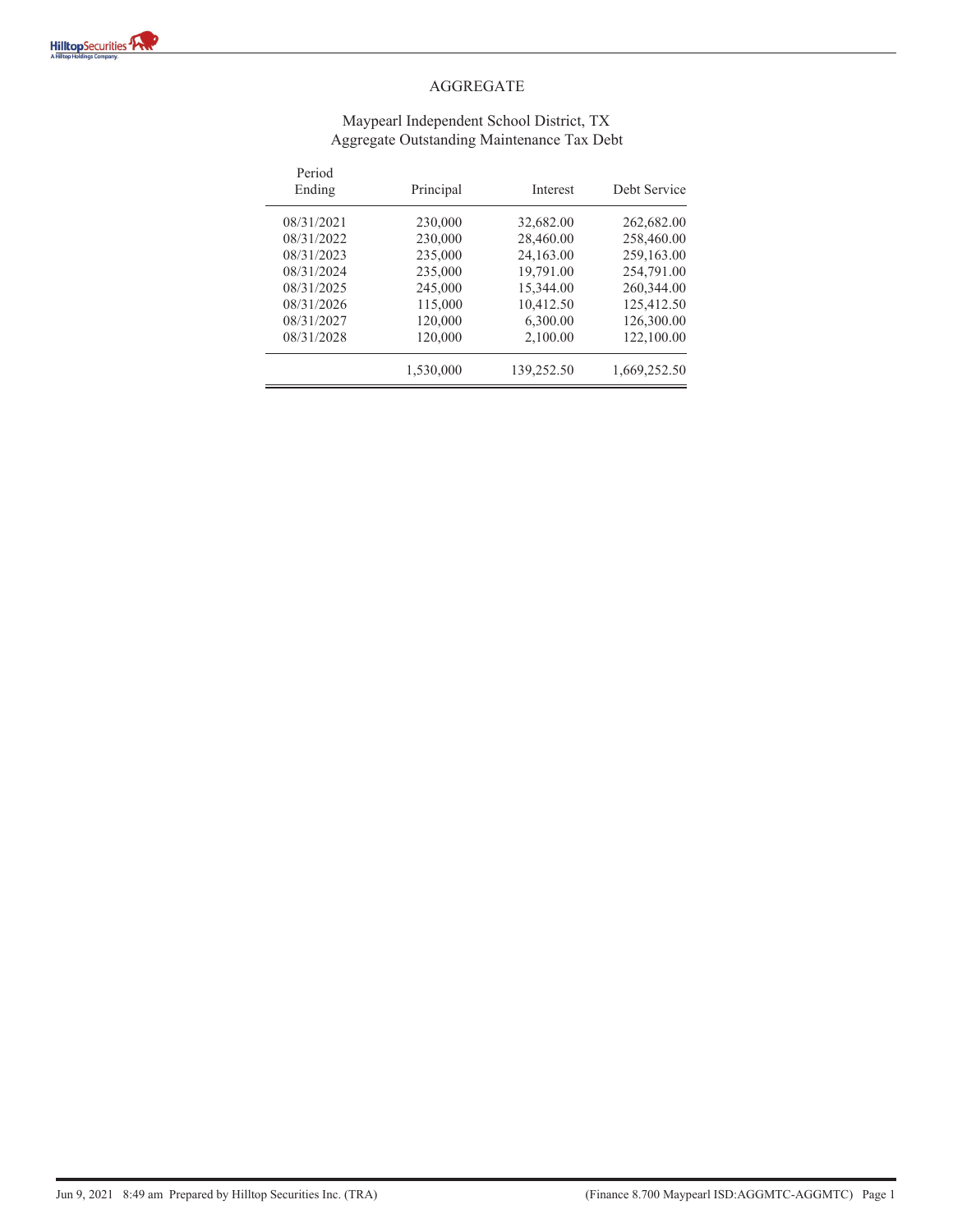#### Maypearl Independent School District, TX Aggregate Outstanding Maintenance Tax Debt

| Date       | Principal | Interest   | Debt Service | Annual<br>Aggregate D/S |
|------------|-----------|------------|--------------|-------------------------|
| 12/15/2020 |           | 3,078.50   | 3,078.50     |                         |
| 02/15/2021 | 100,000   | 14,012.50  | 114,012.50   |                         |
| 06/15/2021 | 130,000   | 3,078.50   | 133,078.50   |                         |
| 08/15/2021 |           | 12,512.50  | 12,512.50    |                         |
| 08/31/2021 |           |            |              | 262,682.00              |
| 12/15/2021 |           | 2,467.50   | 2,467.50     |                         |
| 02/15/2022 | 100,000   | 12,512.50  | 112,512.50   |                         |
| 06/15/2022 | 130,000   | 2,467.50   | 132,467.50   |                         |
| 08/15/2022 |           | 11,012.50  | 11,012.50    |                         |
| 08/31/2022 |           |            |              | 258,460.00              |
| 12/15/2022 |           | 1,856.50   | 1,856.50     |                         |
| 02/15/2023 | 105,000   | 11,012.50  | 116,012.50   |                         |
| 06/15/2023 | 130,000   | 1,856.50   | 131,856.50   |                         |
| 08/15/2023 |           | 9,437.50   | 9,437.50     |                         |
| 08/31/2023 |           |            |              | 259,163.00              |
| 12/15/2023 |           | 1,245.50   | 1,245.50     |                         |
| 02/15/2024 | 105,000   | 9,437.50   | 114,437.50   |                         |
| 06/15/2024 | 130,000   | 1,245.50   | 131,245.50   |                         |
| 08/15/2024 |           | 7,862.50   | 7,862.50     |                         |
| 08/31/2024 |           |            |              | 254,791.00              |
| 12/15/2024 |           | 634.50     | 634.50       |                         |
| 02/15/2025 | 110,000   | 7,862.50   | 117,862.50   |                         |
| 06/15/2025 | 135,000   | 634.50     | 135,634.50   |                         |
| 08/15/2025 |           | 6,212.50   | 6,212.50     |                         |
| 08/31/2025 |           |            |              | 260,344.00              |
| 02/15/2026 | 115,000   | 6,212.50   | 121,212.50   |                         |
| 08/15/2026 |           | 4,200.00   | 4,200.00     |                         |
| 08/31/2026 |           |            |              | 125,412.50              |
| 02/15/2027 | 120,000   | 4,200.00   | 124,200.00   |                         |
| 08/15/2027 |           | 2,100.00   | 2,100.00     |                         |
| 08/31/2027 |           |            |              | 126,300.00              |
| 02/15/2028 | 120,000   | 2,100.00   | 122,100.00   |                         |
| 08/31/2028 |           |            |              | 122,100.00              |
|            | 1,530,000 | 139,252.50 | 1,669,252.50 | 1,669,252.50            |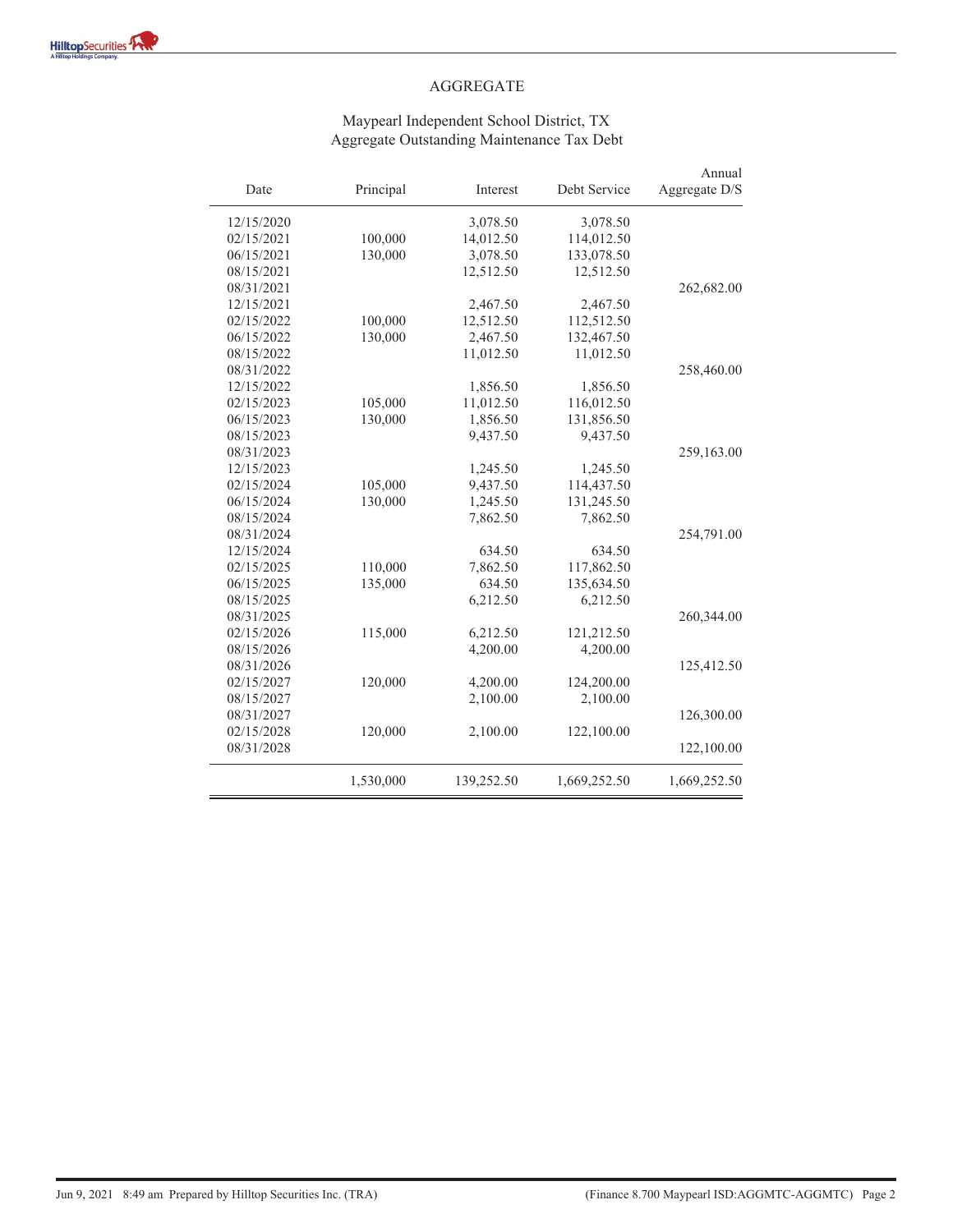

#### **Maypearl Independent School Distict, Texas Aggregate Outstanding Maintenance Tax Debt**



**Public Finance Department**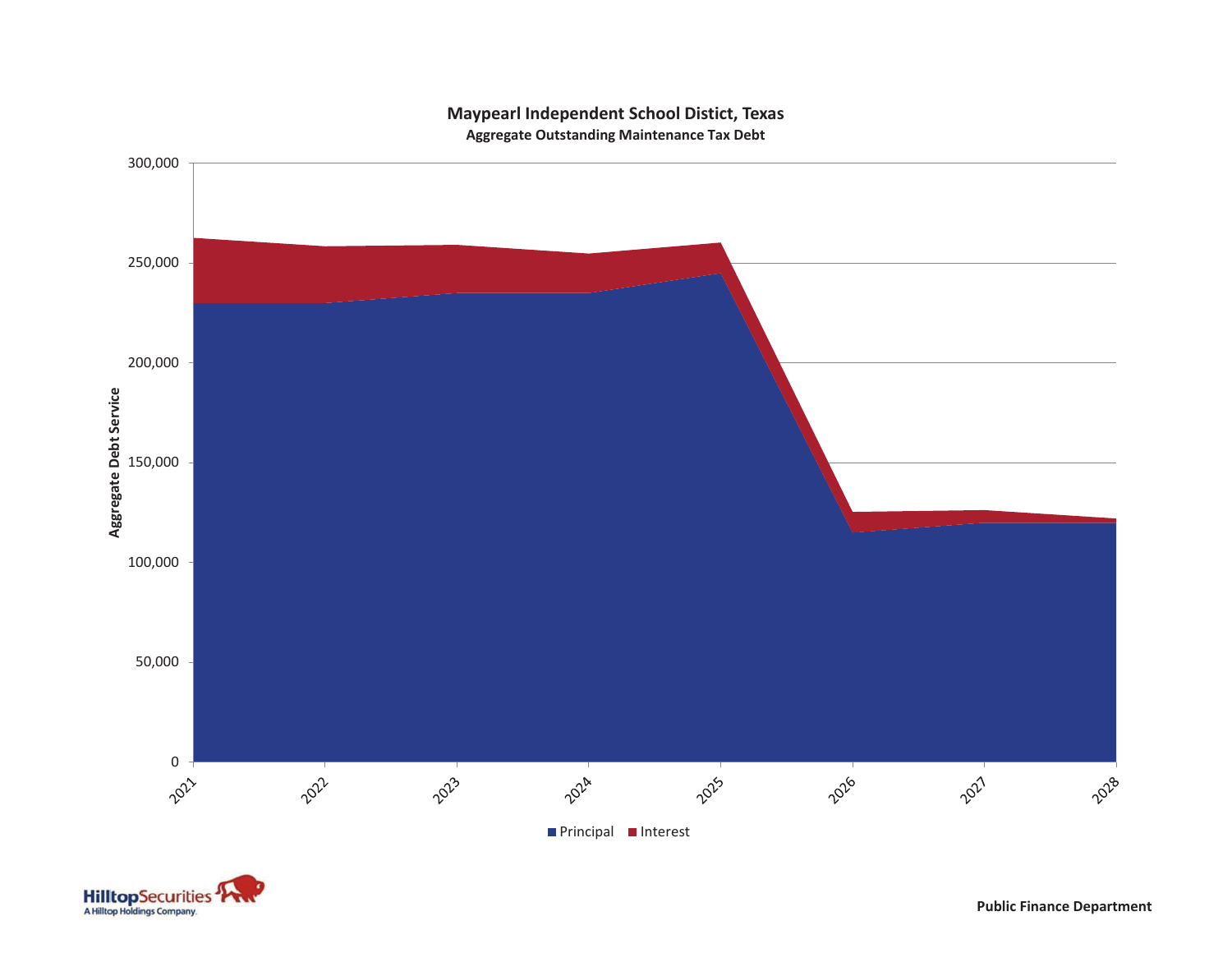# TAB B: Details of Outstanding Unlimited Tax General Obligation Debt



Member FINRA / SIPC / NYSE © 2021 Hilltop Securities Inc.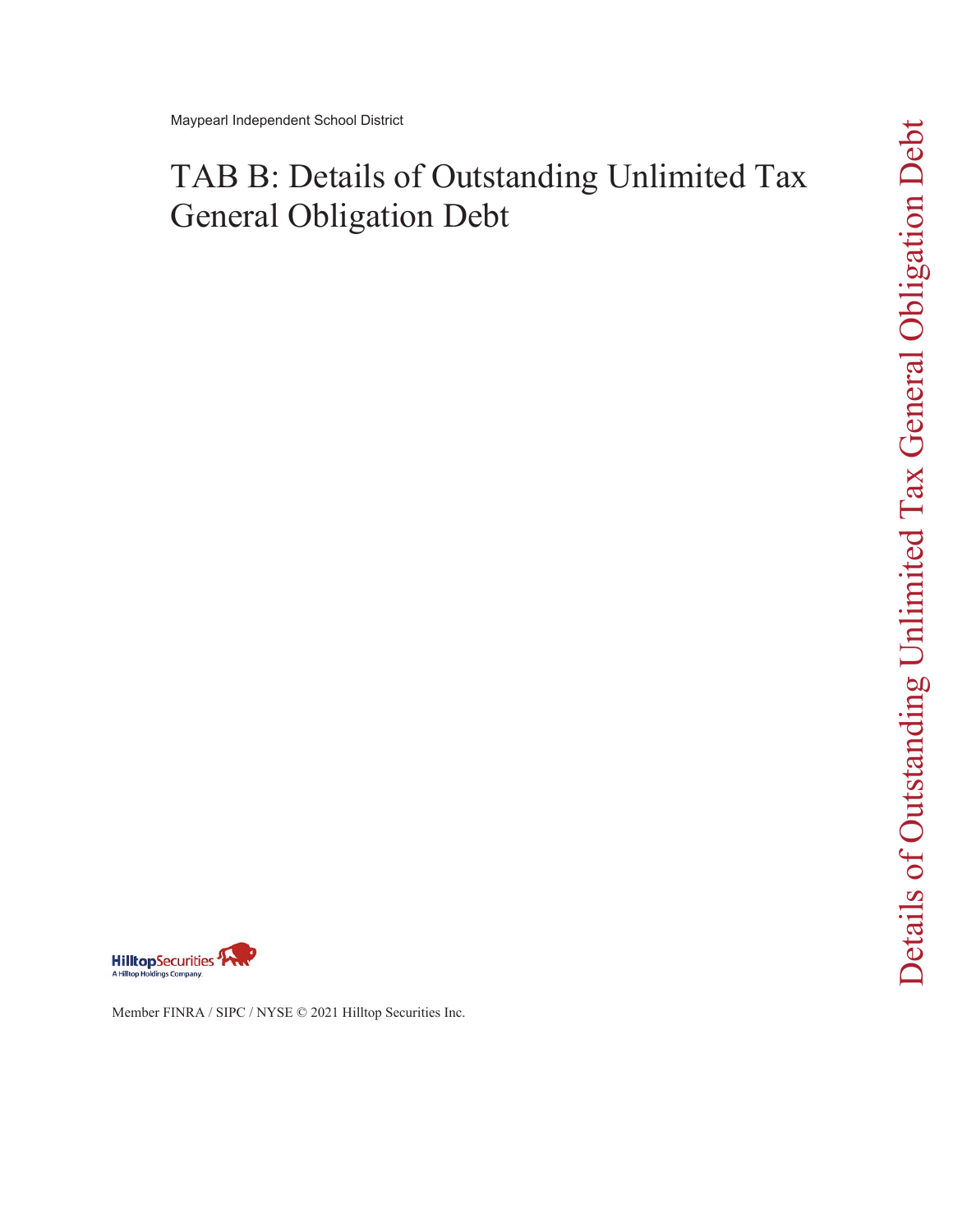#### Maypearl Independent School District, TX \$2,580,000 Unlimited Tax Refunding Bonds, Series 2014 Callable 2/15/2024

| Period<br>Ending | Principal | Interest   | Debt Service |
|------------------|-----------|------------|--------------|
| 08/31/2021       | 130,000   | 61,970.00  | 191,970.00   |
| 08/31/2022       | 130,000   | 58,070.00  | 188,070.00   |
| 08/31/2023       | 135,000   | 54,095.00  | 189,095.00   |
| 08/31/2024       | 145,000   | 49,895.00  | 194,895.00   |
| 08/31/2025       | 150,000   | 44,720.00  | 194,720.00   |
| 08/31/2026       | 100,000   | 39,720.00  | 139,720.00   |
| 08/31/2027       | 110,000   | 35,520.00  | 145,520.00   |
| 08/31/2028       | 115,000   | 31,020.00  | 146,020.00   |
| 08/31/2029       | 120,000   | 26,320.00  | 146,320.00   |
| 08/31/2030       | 130,000   | 21,320.00  | 151,320.00   |
| 08/31/2031       | 135,000   | 16,627.50  | 151,627.50   |
| 08/31/2032       | 140,000   | 12,295.00  | 152,295.00   |
| 08/31/2033       | 145,000   | 7,662.50   | 152,662.50   |
| 08/31/2034       | 155,000   | 2,635.00   | 157,635.00   |
|                  | 1,840,000 | 461,870.00 | 2,301,870.00 |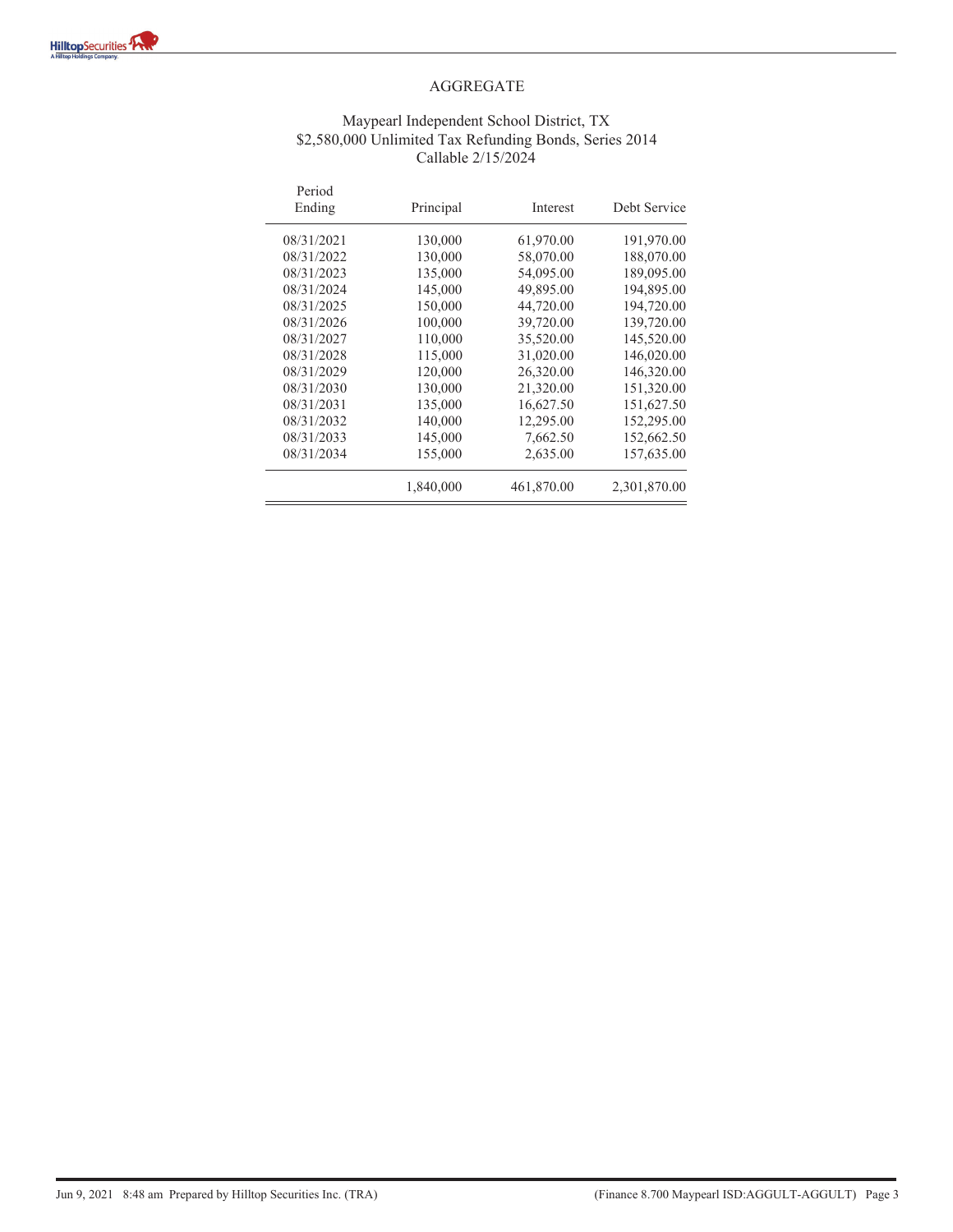#### AGGREGATE

#### Maypearl Independent School District, TX \$2,580,000 Unlimited Tax Refunding Bonds, Series 2014 Callable 2/15/2024

| Date       | Principal | Interest   | Debt Service | Annual<br>Aggregate D/S |
|------------|-----------|------------|--------------|-------------------------|
| 02/15/2021 | 130,000   | 31,960.00  | 161,960.00   |                         |
| 08/15/2021 |           | 30,010.00  | 30,010.00    |                         |
| 08/31/2021 |           |            |              | 191,970.00              |
| 02/15/2022 | 130,000   | 30,010.00  | 160,010.00   |                         |
| 08/15/2022 |           | 28,060.00  | 28,060.00    |                         |
| 08/31/2022 |           |            |              | 188,070.00              |
| 02/15/2023 | 135,000   | 28,060.00  | 163,060.00   |                         |
| 08/15/2023 |           | 26,035.00  | 26,035.00    |                         |
| 08/31/2023 |           |            |              | 189,095.00              |
| 02/15/2024 | 145,000   | 26,035.00  | 171,035.00   |                         |
| 08/15/2024 |           | 23,860.00  | 23,860.00    |                         |
| 08/31/2024 |           |            |              | 194,895.00              |
| 02/15/2025 | 150,000   | 23,860.00  | 173,860.00   |                         |
| 08/15/2025 |           | 20,860.00  | 20,860.00    |                         |
| 08/31/2025 |           |            |              | 194,720.00              |
| 02/15/2026 | 100,000   | 20,860.00  | 120,860.00   |                         |
| 08/15/2026 |           | 18,860.00  | 18,860.00    |                         |
| 08/31/2026 |           |            |              | 139,720.00              |
| 02/15/2027 | 110,000   | 18,860.00  | 128,860.00   |                         |
| 08/15/2027 |           | 16,660.00  | 16,660.00    |                         |
| 08/31/2027 |           |            |              | 145,520.00              |
| 02/15/2028 | 115,000   | 16,660.00  | 131,660.00   |                         |
| 08/15/2028 |           | 14,360.00  | 14,360.00    |                         |
| 08/31/2028 |           |            |              | 146,020.00              |
| 02/15/2029 | 120,000   | 14,360.00  | 134,360.00   |                         |
| 08/15/2029 |           | 11,960.00  | 11,960.00    |                         |
| 08/31/2029 |           |            |              | 146,320.00              |
| 02/15/2030 | 130,000   | 11,960.00  | 141,960.00   |                         |
| 08/15/2030 |           | 9,360.00   | 9,360.00     |                         |
| 08/31/2030 |           |            |              | 151,320.00              |
| 02/15/2031 | 135,000   | 9,360.00   | 144,360.00   |                         |
| 08/15/2031 |           | 7,267.50   | 7,267.50     |                         |
| 08/31/2031 |           |            |              | 151,627.50              |
| 02/15/2032 | 140,000   | 7,267.50   | 147,267.50   |                         |
| 08/15/2032 |           | 5,027.50   | 5,027.50     |                         |
| 08/31/2032 |           |            |              | 152,295.00              |
| 02/15/2033 | 145,000   | 5,027.50   | 150,027.50   |                         |
| 08/15/2033 |           | 2,635.00   | 2,635.00     |                         |
| 08/31/2033 |           |            |              | 152,662.50              |
| 02/15/2034 | 155,000   | 2,635.00   | 157,635.00   |                         |
| 08/31/2034 |           |            |              | 157,635.00              |
|            | 1,840,000 | 461,870.00 | 2,301,870.00 | 2,301,870.00            |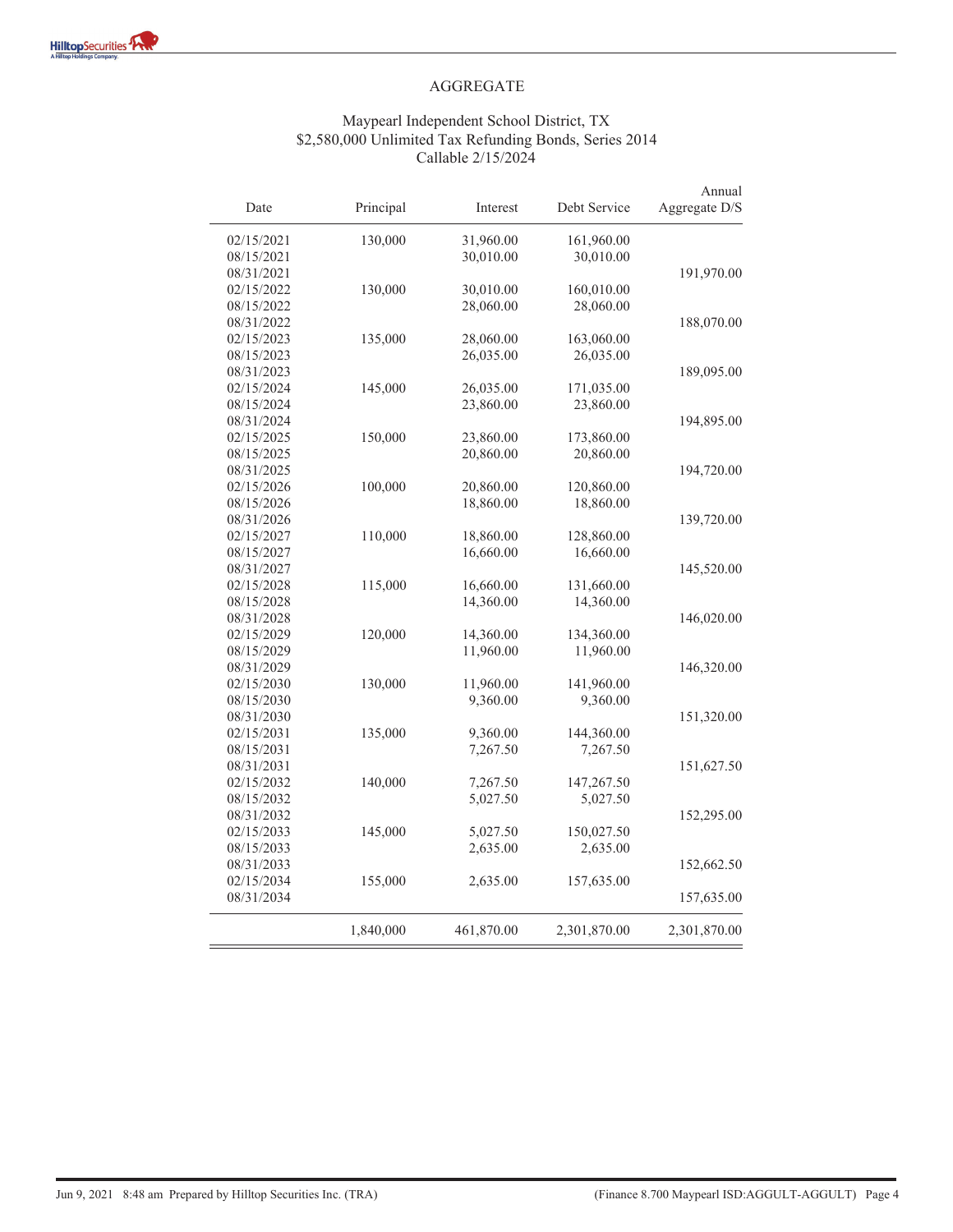#### Maypearl Independent School District, TX \$1,539,999 Unlimited Tax Refunding Bonds, Series 2013A Callable 2/15/2023

| Period<br>Ending | Principal | Interest | Debt Service |
|------------------|-----------|----------|--------------|
| 08/31/2021       | 80,000    | 35,400   | 115,400      |
| 08/31/2022       | 80,000    | 33,800   | 113,800      |
| 08/31/2023       | 85,000    | 32,150   | 117,150      |
| 08/31/2024       | 95,000    | 29,875   | 124.875      |
| 08/31/2025       | 90,000    | 27,100   | 117,100      |
| 08/31/2026       | 65,000    | 24,775   | 89,775       |
| 08/31/2027       | 70,000    | 22,750   | 92,750       |
| 08/31/2028       | 75,000    | 20,575   | 95,575       |
| 08/31/2029       | 75,000    | 18,325   | 93,325       |
| 08/31/2030       | 75,000    | 15,700   | 90,700       |
| 08/31/2031       | 80,000    | 12,600   | 92,600       |
| 08/31/2032       | 90,000    | 9,200    | 99,200       |
| 08/31/2033       | 90,000    | 5,600    | 95,600       |
| 08/31/2034       | 95,000    | 1,900    | 96,900       |
|                  | 1,145,000 | 289,750  | 1,434,750    |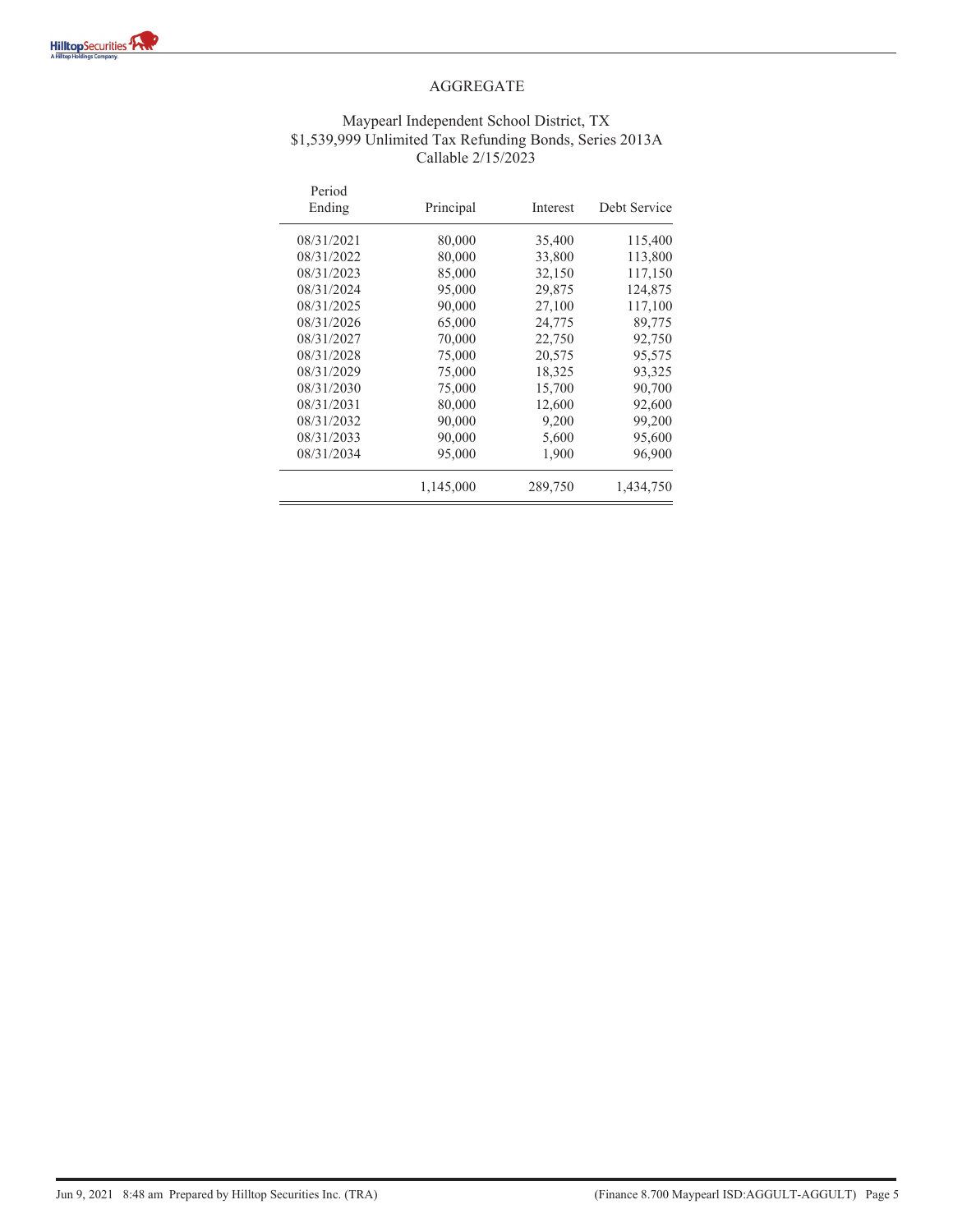#### Maypearl Independent School District, TX \$1,539,999 Unlimited Tax Refunding Bonds, Series 2013A Callable 2/15/2023

|                          |           |          |              | Annual           |
|--------------------------|-----------|----------|--------------|------------------|
| Date                     | Principal | Interest | Debt Service | Aggregate<br>D/S |
| 02/15/2021               | 80,000    | 18,100   | 98,100       |                  |
| 08/15/2021               |           | 17,300   | 17,300       |                  |
| 08/31/2021               |           |          |              | 115,400          |
| 02/15/2022               | 80,000    | 17,300   | 97,300       |                  |
| 08/15/2022               |           | 16,500   | 16,500       |                  |
| 08/31/2022               |           |          |              | 113,800          |
| 02/15/2023               | 85,000    | 16,500   | 101,500      |                  |
| 08/15/2023               |           | 15,650   | 15,650       |                  |
| 08/31/2023               |           |          |              | 117,150          |
| 02/15/2024               | 95,000    | 15,650   | 110,650      |                  |
| 08/15/2024               |           | 14,225   | 14,225       |                  |
| 08/31/2024               |           |          |              | 124,875          |
| 02/15/2025               | 90,000    | 14,225   | 104,225      |                  |
| 08/15/2025               |           | 12,875   | 12,875       |                  |
| 08/31/2025               |           |          |              | 117,100          |
| 02/15/2026               | 65,000    | 12,875   | 77,875       |                  |
| 08/15/2026               |           | 11,900   | 11,900       |                  |
| 08/31/2026               |           |          |              | 89,775           |
| 02/15/2027               | 70,000    | 11,900   | 81,900       |                  |
| 08/15/2027               |           | 10,850   | 10,850       |                  |
| 08/31/2027               |           |          |              | 92,750           |
| 02/15/2028               | 75,000    | 10,850   | 85,850       |                  |
| 08/15/2028               |           | 9,725    | 9,725        |                  |
| 08/31/2028               |           |          |              | 95,575           |
| 02/15/2029               | 75,000    | 9,725    | 84,725       |                  |
| 08/15/2029               |           | 8,600    | 8,600        |                  |
| 08/31/2029               |           |          |              | 93,325           |
|                          |           |          |              |                  |
| 02/15/2030<br>08/15/2030 | 75,000    | 8,600    | 83,600       |                  |
|                          |           | 7,100    | 7,100        |                  |
| 08/31/2030               |           |          |              | 90,700           |
| 02/15/2031               | 80,000    | 7,100    | 87,100       |                  |
| 08/15/2031               |           | 5,500    | 5,500        |                  |
| 08/31/2031               |           |          |              | 92,600           |
| 02/15/2032               | 90,000    | 5,500    | 95,500       |                  |
| 08/15/2032               |           | 3,700    | 3,700        |                  |
| 08/31/2032               |           |          |              | 99,200           |
| 02/15/2033               | 90,000    | 3,700    | 93,700       |                  |
| 08/15/2033               |           | 1,900    | 1,900        |                  |
| 08/31/2033               |           |          |              | 95,600           |
| 02/15/2034               | 95,000    | 1,900    | 96,900       |                  |
| 08/31/2034               |           |          |              | 96,900           |
|                          | 1,145,000 | 289,750  | 1,434,750    | 1,434,750        |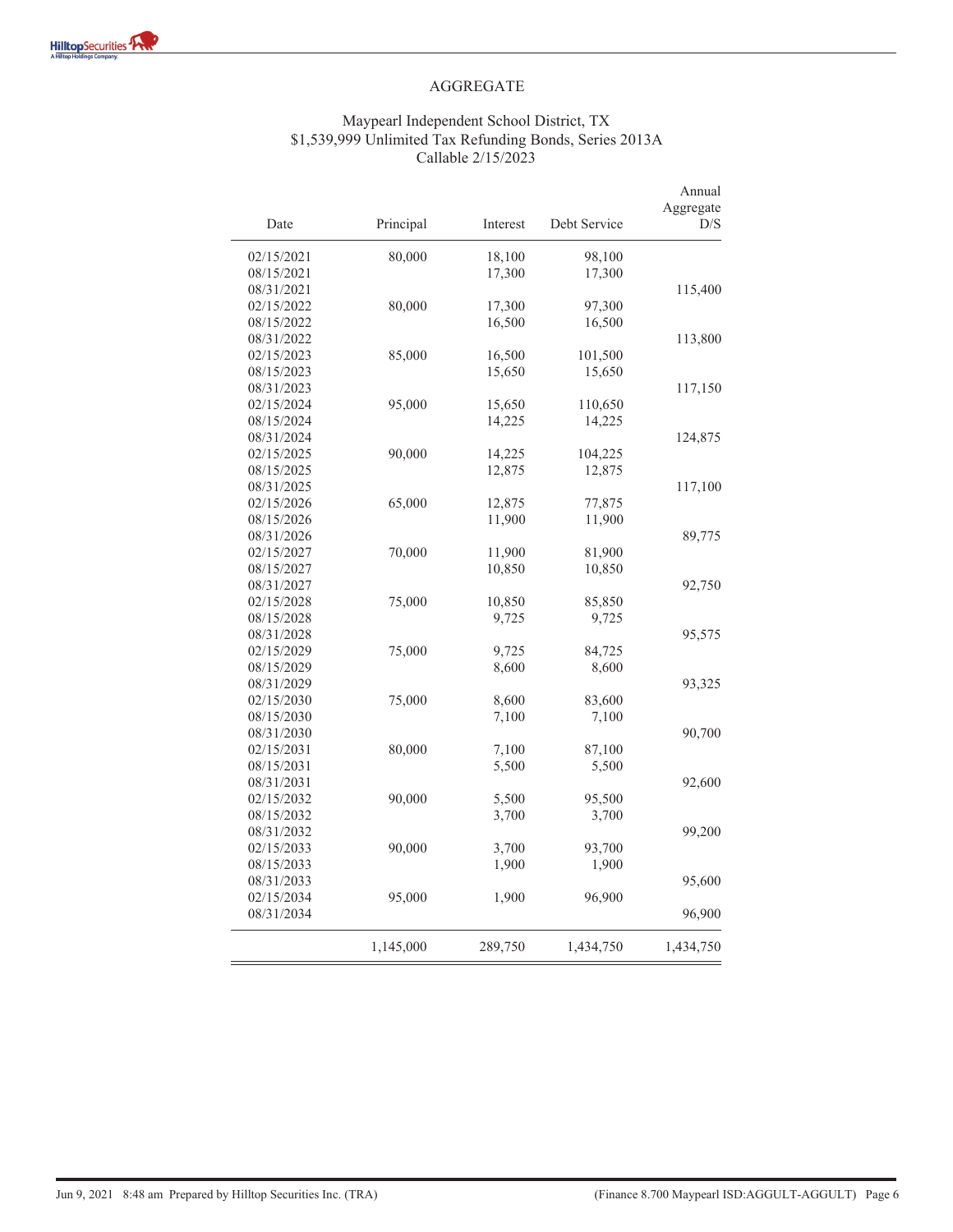#### Maypearl Independent School District, TX \$1,367,099 Unlimited Tax Refunding Bonds, Series 2013 Non-Callable

| Period<br>Ending | Principal | Interest | Debt Service |
|------------------|-----------|----------|--------------|
| 08/31/2021       | 450,000   | 4.500    | 454,500      |
|                  | 450,000   | 4,500    | 454,500      |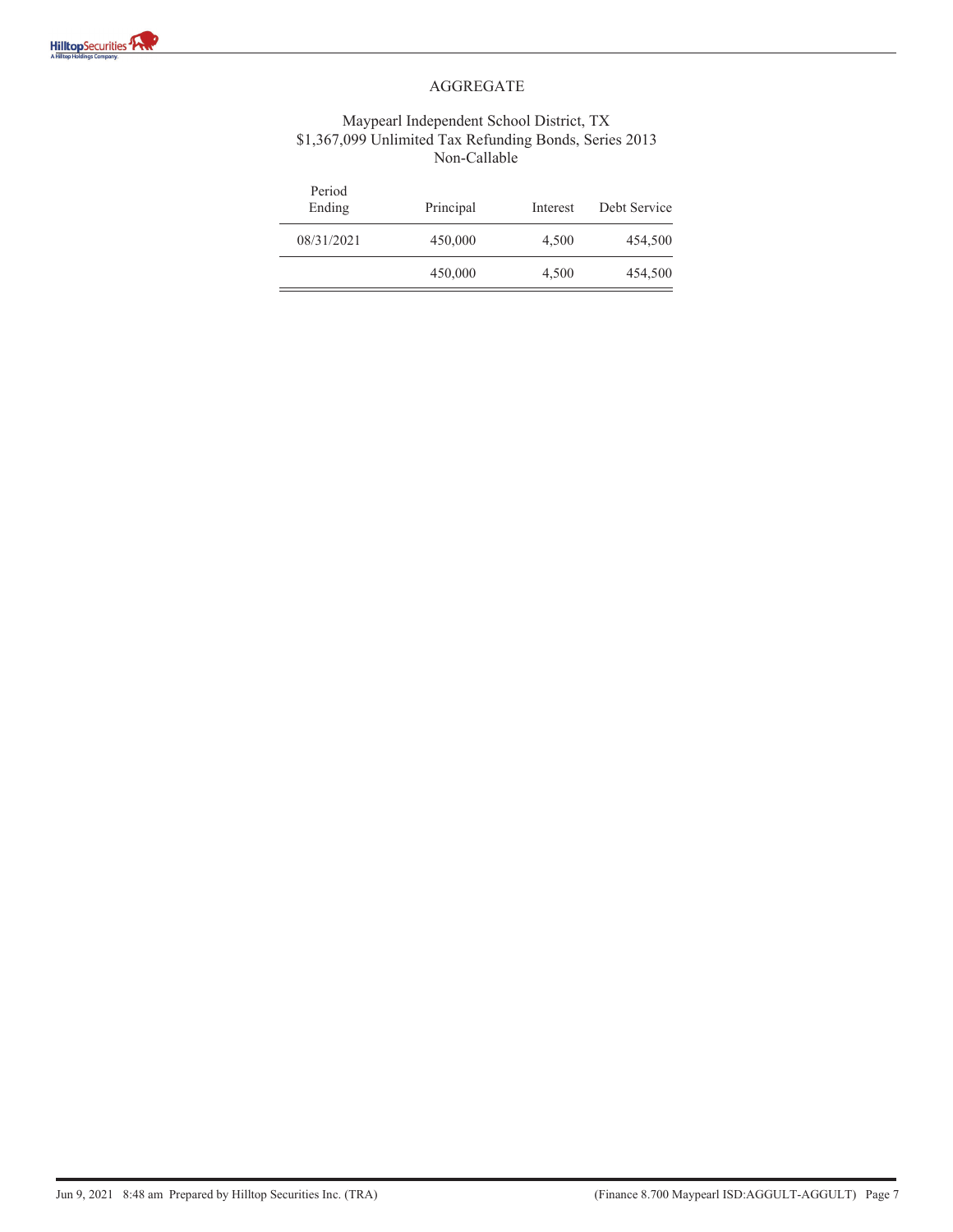#### Maypearl Independent School District, TX \$1,367,099 Unlimited Tax Refunding Bonds, Series 2013 Non-Callable

| Annual<br>Aggregate<br>D/S | Debt Service | Interest | Principal | Date                     |
|----------------------------|--------------|----------|-----------|--------------------------|
| 454,500                    | 454,500      | 4,500    | 450,000   | 02/15/2021<br>08/31/2021 |
| 454,500                    | 454,500      | 4,500    | 450,000   |                          |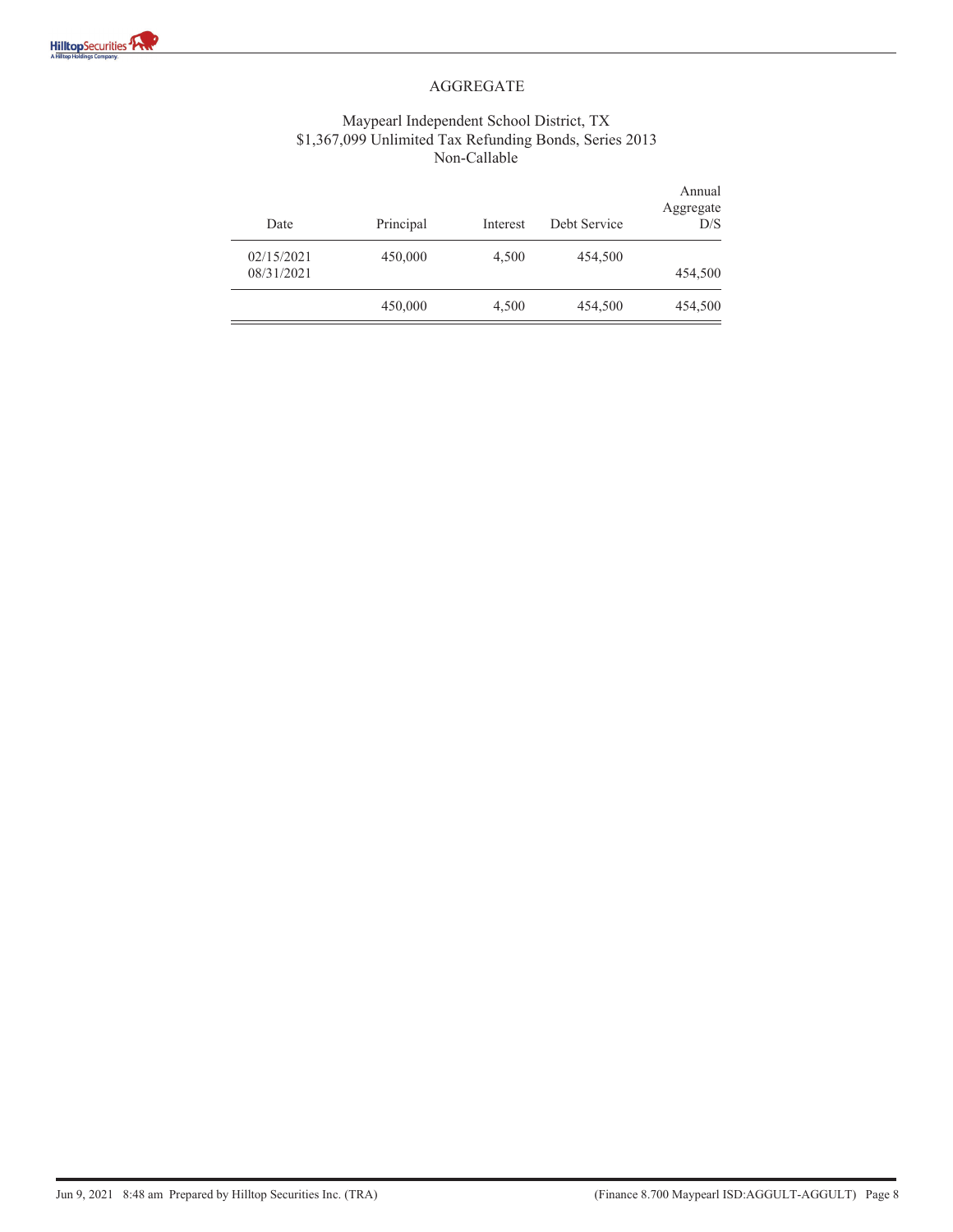#### Maypearl Independent School District, TX \$7,224,000 Unlimited Tax Refunding Bonds, Series 2012 Callable 2/15/2021

| Period<br>Ending | Principal    | Interest     | Debt Service  |
|------------------|--------------|--------------|---------------|
| 08/31/2021       |              | 200,878.12   | 200,878.12    |
| 08/31/2022       | 5,518.00     | 632,007.00   | 637,525.00    |
| 08/31/2023       | 3,517.15     | 644,007.85   | 647,525.00    |
| 08/31/2024       | 2,217.20     | 650,307.80   | 652,525.00    |
| 08/31/2025       | 1,425.00     | 666,100.00   | 667,525.00    |
| 08/31/2026       | 660,000.00   | 182,625.00   | 842,625.00    |
| 08/31/2027       | 685,000.00   | 162,450.00   | 847,450.00    |
| 08/31/2028       | 720,000.00   | 141,375.00   | 861,375.00    |
| 08/31/2029       | 750,000.00   | 119,325.00   | 869,325.00    |
| 08/31/2030       | 785,000.00   | 96,300.00    | 881,300.00    |
| 08/31/2031       | 820,000.00   | 72,225.00    | 892,225.00    |
| 08/31/2032       | 855,000.00   | 47,100.00    | 902,100.00    |
| 08/31/2033       | 600,000.00   | 25,275.00    | 625,275.00    |
| 08/31/2034       | 620,000.00   | 8,137.50     | 628,137.50    |
|                  | 6,507,677.35 | 3,648,113.27 | 10,155,790.62 |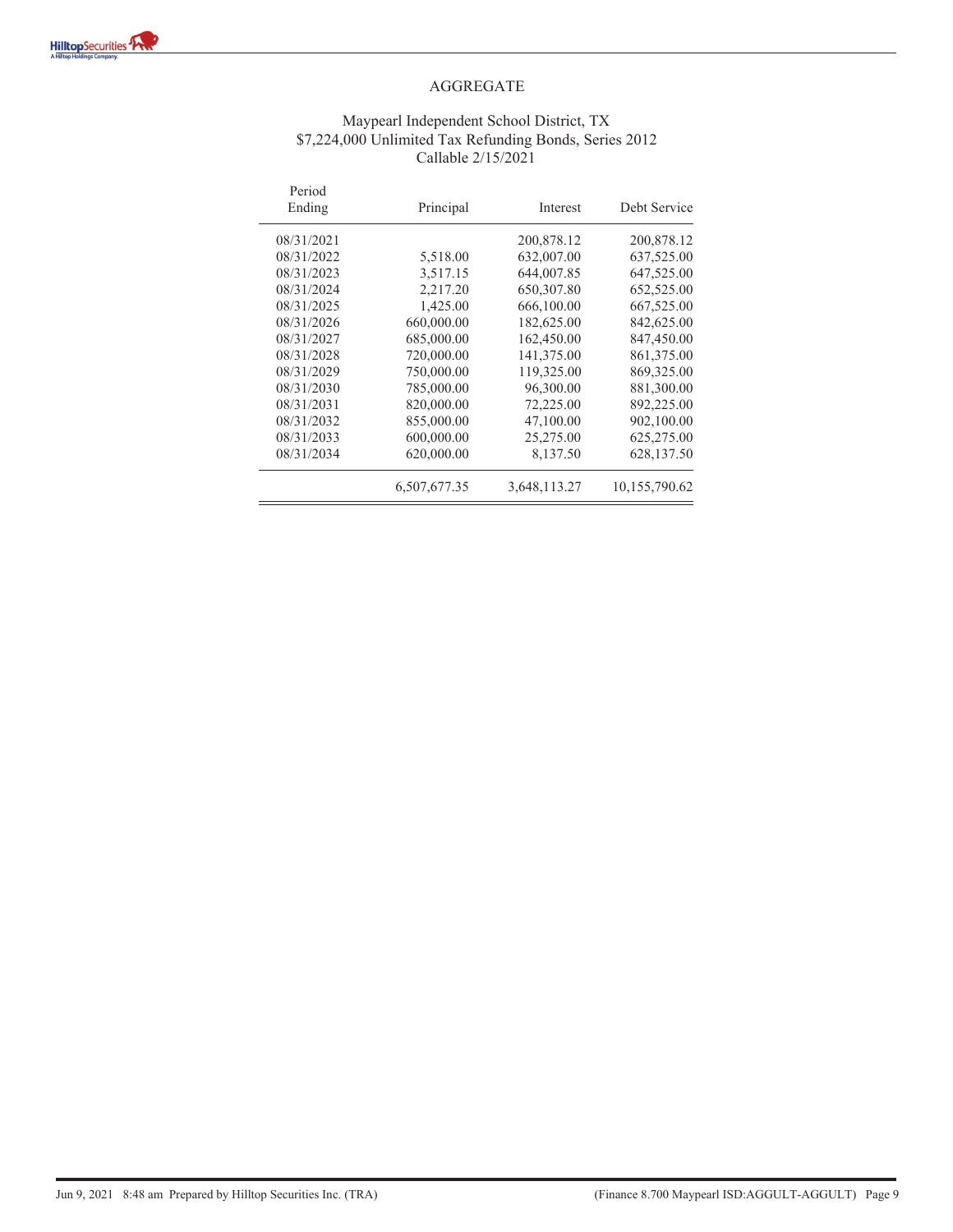$\overline{\phantom{0}}$ 

#### AGGREGATE

#### Maypearl Independent School District, TX \$7,224,000 Unlimited Tax Refunding Bonds, Series 2012 Callable 2/15/2021

| Date       | Principal    | Interest     | Debt Service  | Annual<br>Aggregate D/S |
|------------|--------------|--------------|---------------|-------------------------|
| 02/15/2021 |              | 104,615.62   | 104,615.62    |                         |
| 08/15/2021 |              | 96,262.50    | 96,262.50     |                         |
| 08/31/2021 |              |              |               | 200,878.12              |
| 02/15/2022 | 5,518.00     | 535,744.50   | 541,262.50    |                         |
| 08/15/2022 |              | 96,262.50    | 96,262.50     |                         |
| 08/31/2022 |              |              |               | 637,525.00              |
| 02/15/2023 | 3,517.15     | 547,745.35   | 551,262.50    |                         |
| 08/15/2023 |              | 96,262.50    | 96,262.50     |                         |
| 08/31/2023 |              |              |               | 647,525.00              |
| 02/15/2024 | 2,217.20     | 554,045.30   | 556,262.50    |                         |
| 08/15/2024 |              | 96,262.50    | 96,262.50     |                         |
| 08/31/2024 |              |              |               | 652,525.00              |
| 02/15/2025 | 1,425.00     | 569,837.50   | 571,262.50    |                         |
| 08/15/2025 |              | 96,262.50    | 96,262.50     |                         |
| 08/31/2025 |              |              |               | 667,525.00              |
| 02/15/2026 | 660,000.00   | 96,262.50    | 756,262.50    |                         |
| 08/15/2026 |              | 86,362.50    | 86,362.50     |                         |
| 08/31/2026 |              |              |               | 842,625.00              |
| 02/15/2027 | 685,000.00   | 86,362.50    | 771,362.50    |                         |
| 08/15/2027 |              | 76,087.50    | 76,087.50     |                         |
| 08/31/2027 |              |              |               | 847,450.00              |
| 02/15/2028 | 720,000.00   | 76,087.50    | 796,087.50    |                         |
| 08/15/2028 |              | 65,287.50    | 65,287.50     |                         |
| 08/31/2028 |              |              |               | 861,375.00              |
| 02/15/2029 | 750,000.00   | 65,287.50    | 815,287.50    |                         |
| 08/15/2029 |              | 54,037.50    | 54,037.50     |                         |
| 08/31/2029 |              |              |               | 869,325.00              |
| 02/15/2030 | 785,000.00   | 54,037.50    | 839,037.50    |                         |
| 08/15/2030 |              | 42,262.50    | 42,262.50     |                         |
| 08/31/2030 |              |              |               | 881,300.00              |
| 02/15/2031 | 820,000.00   | 42,262.50    | 862,262.50    |                         |
| 08/15/2031 |              | 29,962.50    | 29,962.50     |                         |
| 08/31/2031 |              |              |               | 892,225.00              |
| 02/15/2032 | 855,000.00   | 29,962.50    | 884,962.50    |                         |
| 08/15/2032 |              | 17,137.50    | 17,137.50     |                         |
| 08/31/2032 |              |              |               | 902,100.00              |
| 02/15/2033 | 600,000.00   | 17,137.50    | 617,137.50    |                         |
| 08/15/2033 |              | 8,137.50     | 8,137.50      |                         |
| 08/31/2033 |              |              |               | 625,275.00              |
| 02/15/2034 | 620,000.00   | 8,137.50     | 628,137.50    |                         |
| 08/31/2034 |              |              |               | 628,137.50              |
|            | 6,507,677.35 | 3,648,113.27 | 10,155,790.62 | 10,155,790.62           |

 $=$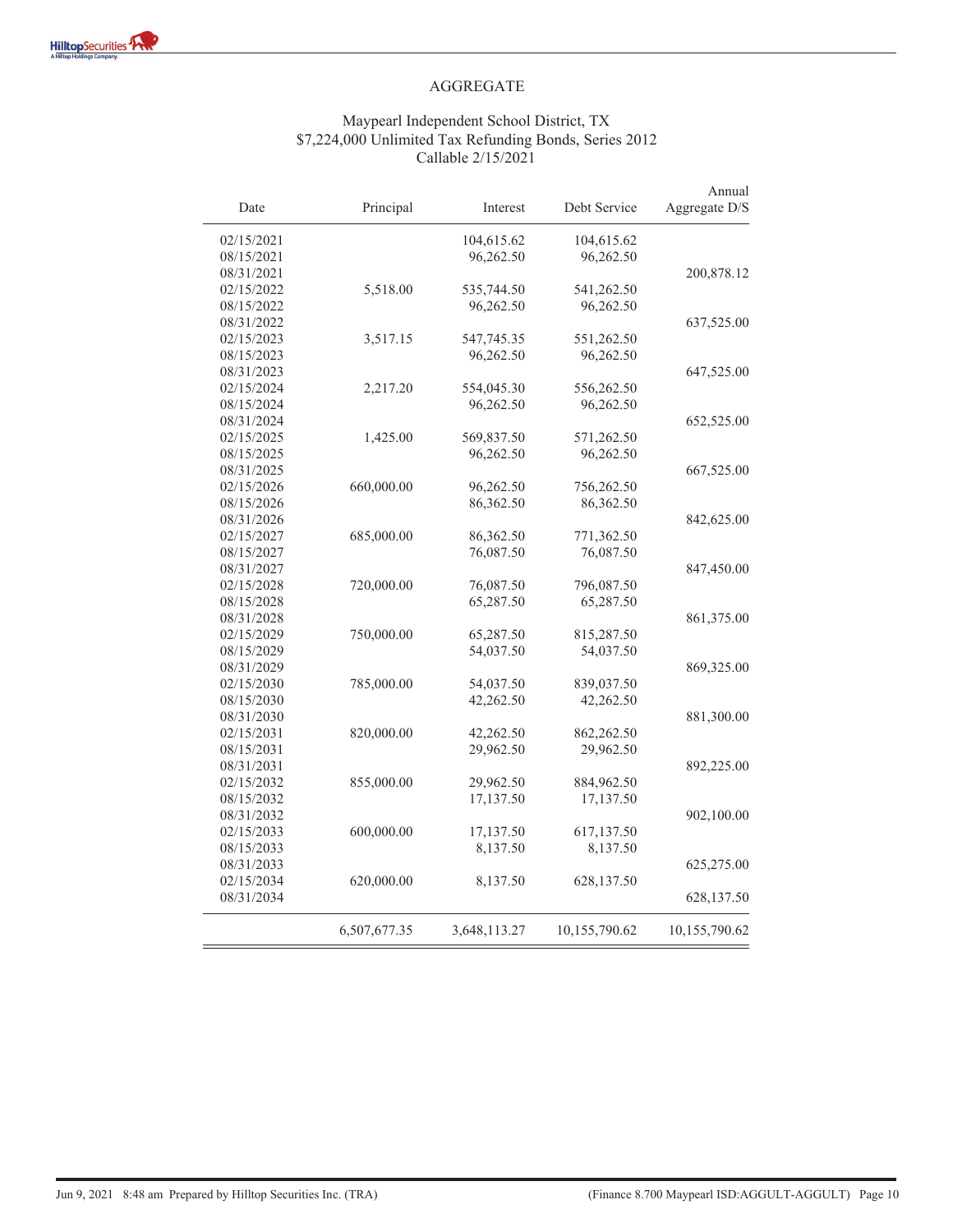#### Maypearl Independent School District, TX \$719,995 Unlimited Tax Refunding Bonds, Series 2012A Callable 2/15/2021

| Period<br>Ending | Principal | Interest | Debt Service |
|------------------|-----------|----------|--------------|
| 08/31/2021       | 55,000    | 7,600    | 62,600       |
| 08/31/2022       | 60,000    | 6,150    | 66,150       |
| 08/31/2023       | 55,000    | 4,425    | 59,425       |
| 08/31/2024       | 60,000    | 2,700    | 62,700       |
| 08/31/2025       | 60,000    | 900      | 60,900       |
|                  | 290,000   | 21,775   | 311,775      |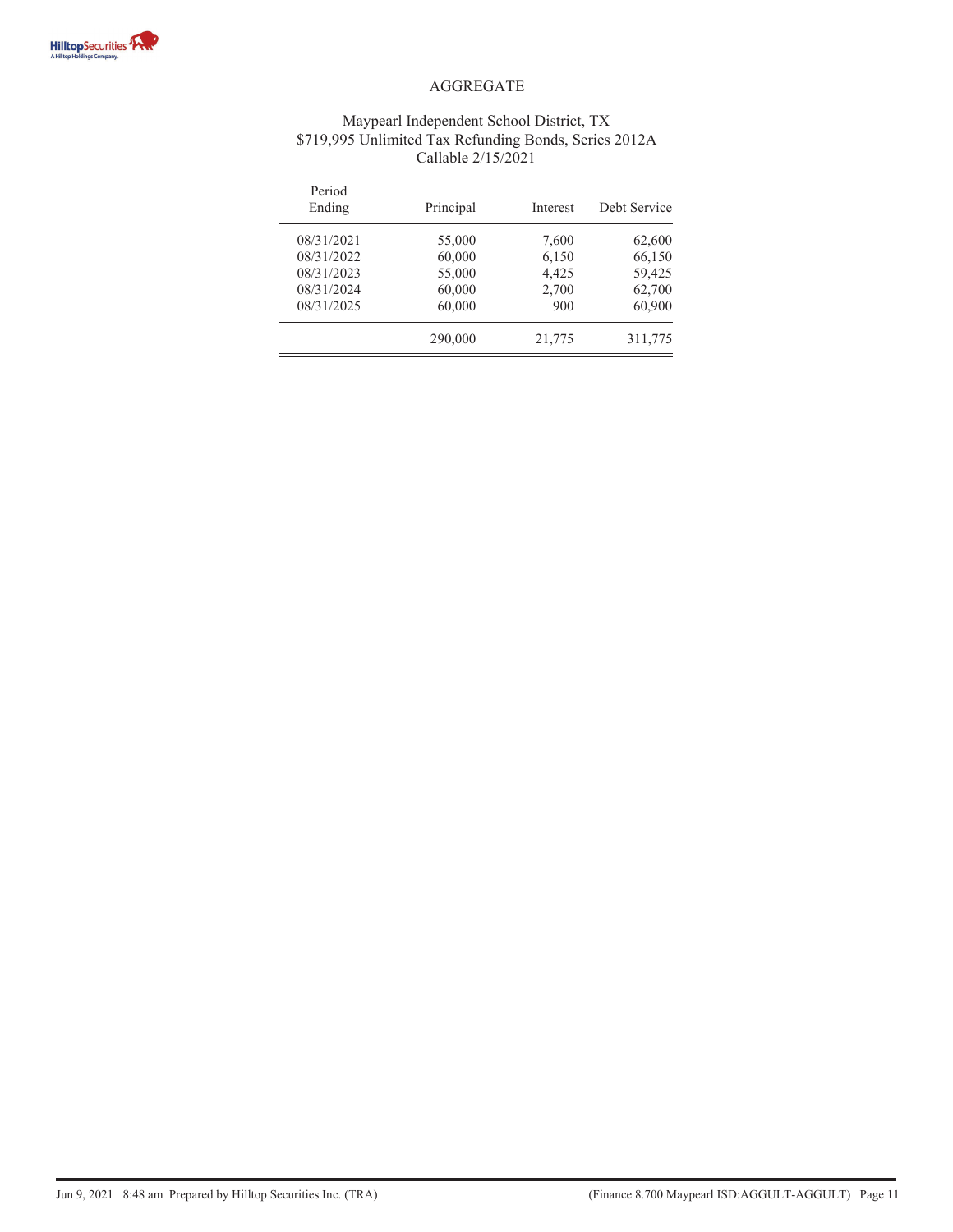#### Maypearl Independent School District, TX \$719,995 Unlimited Tax Refunding Bonds, Series 2012A Callable 2/15/2021

| Date       | Principal | Interest | Debt Service | Annual<br>Aggregate<br>D/S |
|------------|-----------|----------|--------------|----------------------------|
| 02/15/2021 | 55,000    | 4,075    | 59,075       |                            |
| 08/15/2021 |           | 3,525    | 3,525        |                            |
| 08/31/2021 |           |          |              | 62,600                     |
| 02/15/2022 | 60,000    | 3,525    | 63,525       |                            |
| 08/15/2022 |           | 2,625    | 2,625        |                            |
| 08/31/2022 |           |          |              | 66,150                     |
| 02/15/2023 | 55,000    | 2,625    | 57,625       |                            |
| 08/15/2023 |           | 1,800    | 1,800        |                            |
| 08/31/2023 |           |          |              | 59,425                     |
| 02/15/2024 | 60,000    | 1,800    | 61,800       |                            |
| 08/15/2024 |           | 900      | 900          |                            |
| 08/31/2024 |           |          |              | 62,700                     |
| 02/15/2025 | 60,000    | 900      | 60,900       |                            |
| 08/31/2025 |           |          |              | 60,900                     |
|            | 290,000   | 21,775   | 311,775      | 311,775                    |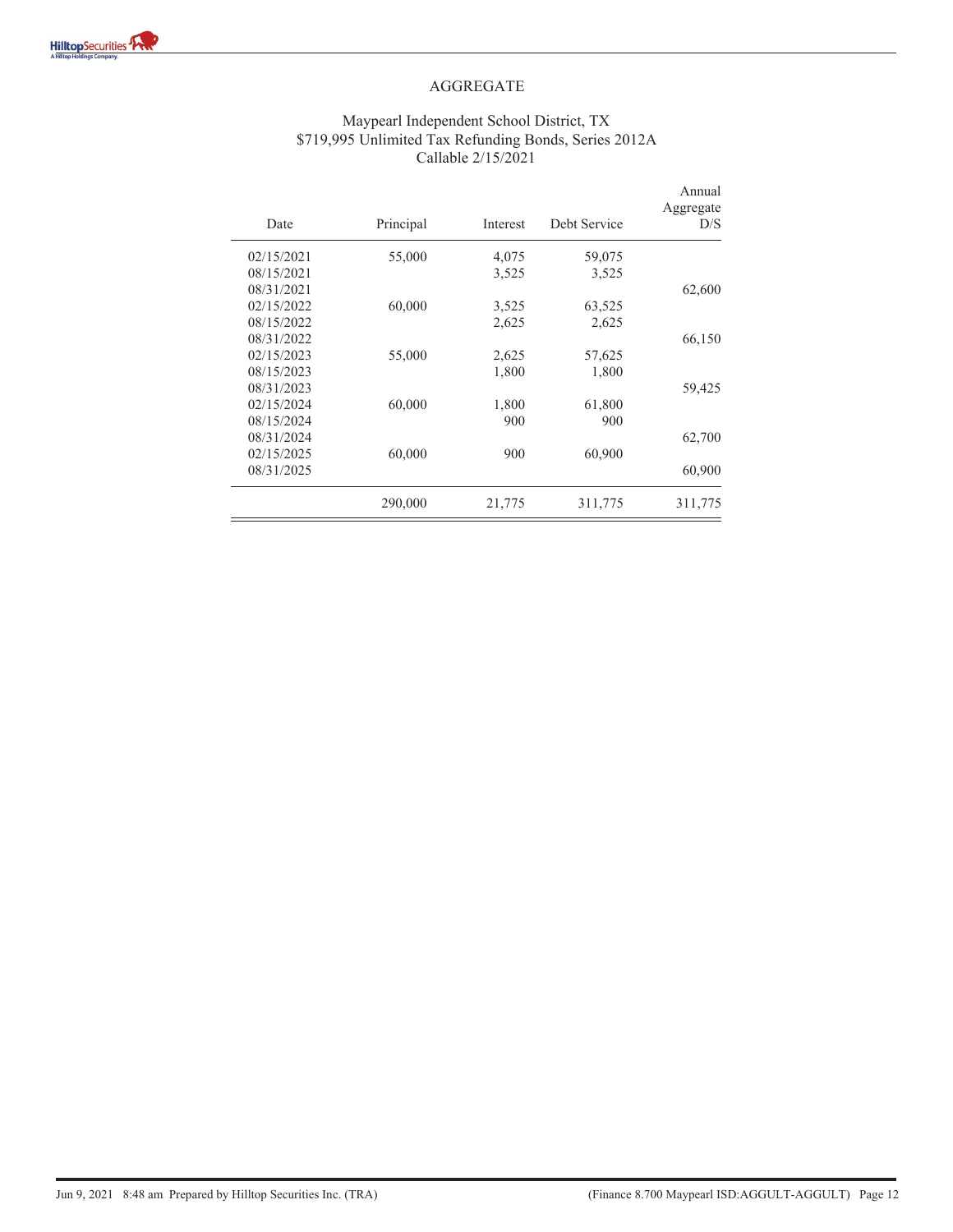# TAB C: Details of Outstanding Maintenance Tax Debt



Member FINRA / SIPC / NYSE © 2021 Hilltop Securities Inc.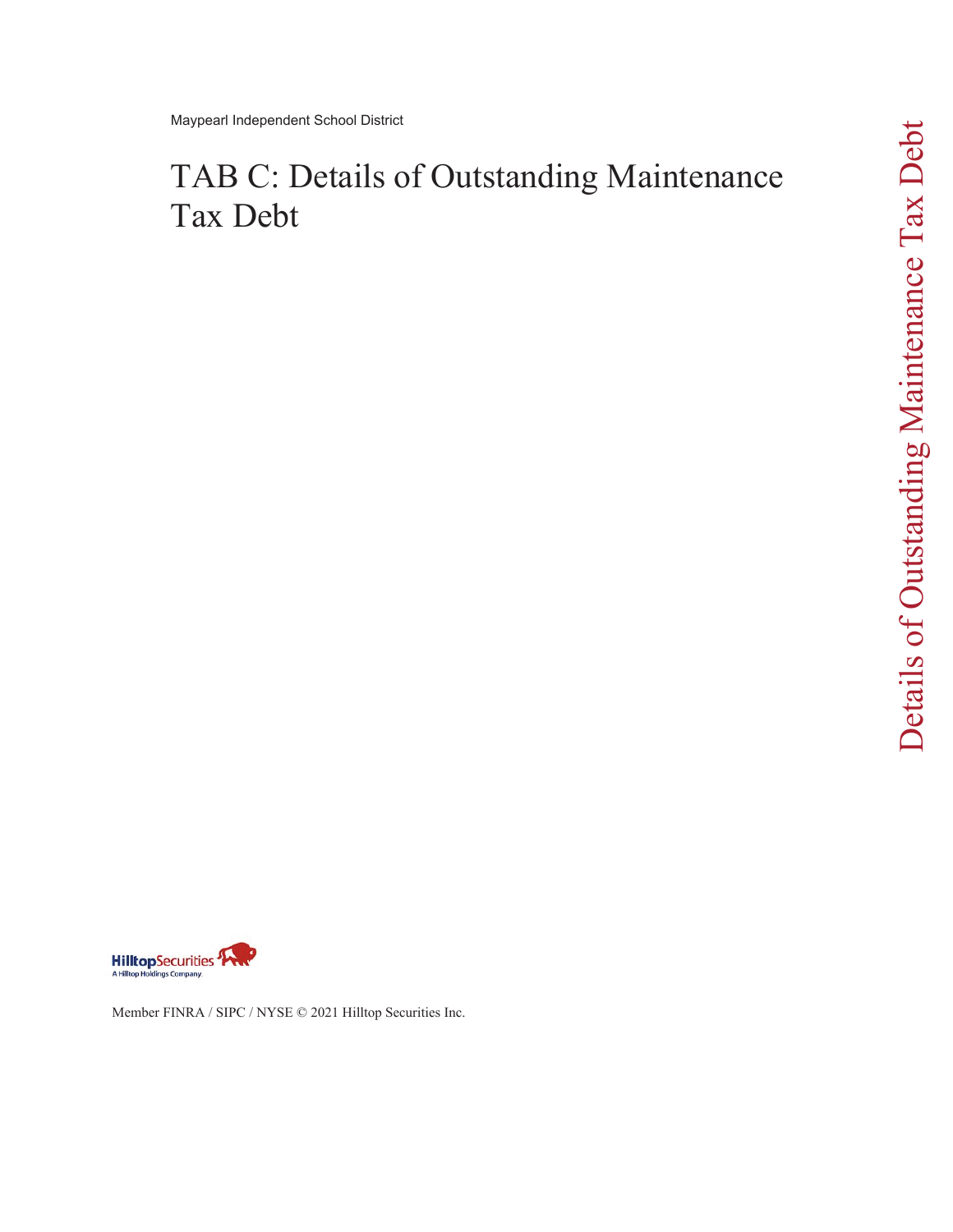#### Maypearl Independent School District, TX \$1,490,000 Maintenance Tax Notes, Series 2013 Callable 2/15/2022

| Period<br>Ending | Principal | Interest   | Debt Service |
|------------------|-----------|------------|--------------|
| 08/31/2021       | 100,000   | 26,525.00  | 126,525.00   |
| 08/31/2022       | 100,000   | 23,525.00  | 123,525.00   |
| 08/31/2023       | 105,000   | 20,450.00  | 125,450.00   |
| 08/31/2024       | 105,000   | 17,300.00  | 122,300.00   |
| 08/31/2025       | 110,000   | 14,075.00  | 124,075.00   |
| 08/31/2026       | 115,000   | 10,412.50  | 125,412.50   |
| 08/31/2027       | 120,000   | 6,300.00   | 126,300.00   |
| 08/31/2028       | 120,000   | 2,100.00   | 122,100.00   |
|                  | 875,000   | 120,687.50 | 995,687.50   |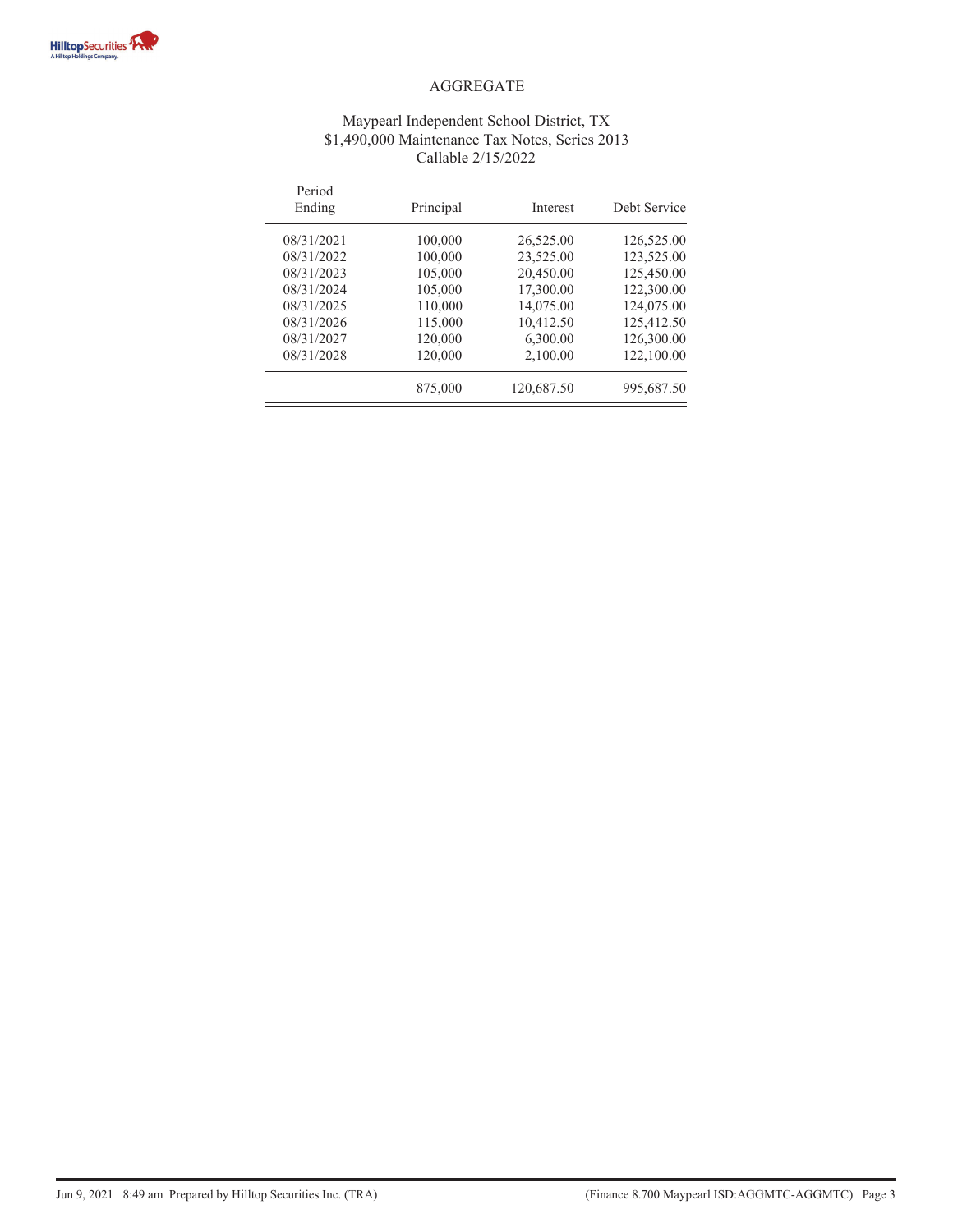#### Maypearl Independent School District, TX \$1,490,000 Maintenance Tax Notes, Series 2013 Callable 2/15/2022

| Date       | Principal | Interest   | Debt Service | Annual<br>Aggregate D/S |
|------------|-----------|------------|--------------|-------------------------|
| 02/15/2021 | 100,000   | 14,012.50  | 114,012.50   |                         |
| 08/15/2021 |           | 12,512.50  | 12,512.50    |                         |
| 08/31/2021 |           |            |              | 126,525.00              |
| 02/15/2022 | 100,000   | 12,512.50  | 112,512.50   |                         |
| 08/15/2022 |           | 11,012.50  | 11,012.50    |                         |
| 08/31/2022 |           |            |              | 123,525.00              |
| 02/15/2023 | 105,000   | 11,012.50  | 116,012.50   |                         |
| 08/15/2023 |           | 9,437.50   | 9,437.50     |                         |
| 08/31/2023 |           |            |              | 125,450.00              |
| 02/15/2024 | 105,000   | 9,437.50   | 114,437.50   |                         |
| 08/15/2024 |           | 7,862.50   | 7,862.50     |                         |
| 08/31/2024 |           |            |              | 122,300.00              |
| 02/15/2025 | 110,000   | 7,862.50   | 117,862.50   |                         |
| 08/15/2025 |           | 6,212.50   | 6,212.50     |                         |
| 08/31/2025 |           |            |              | 124,075.00              |
| 02/15/2026 | 115,000   | 6,212.50   | 121,212.50   |                         |
| 08/15/2026 |           | 4,200.00   | 4,200.00     |                         |
| 08/31/2026 |           |            |              | 125,412.50              |
| 02/15/2027 | 120,000   | 4,200.00   | 124,200.00   |                         |
| 08/15/2027 |           | 2,100.00   | 2,100.00     |                         |
| 08/31/2027 |           |            |              | 126,300.00              |
| 02/15/2028 | 120,000   | 2,100.00   | 122,100.00   |                         |
| 08/31/2028 |           |            |              | 122,100.00              |
|            | 875,000   | 120,687.50 | 995,687.50   | 995,687.50              |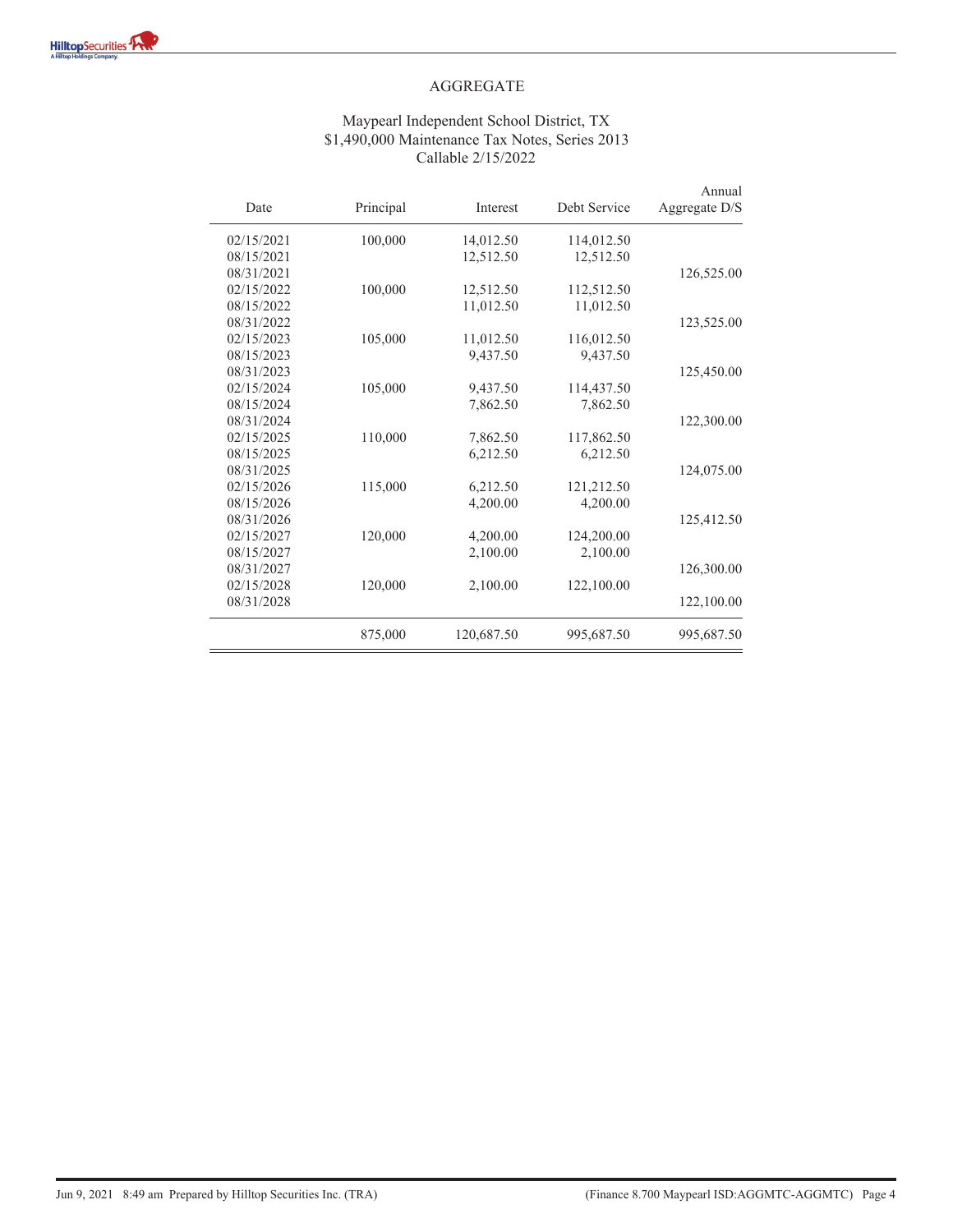

#### Maypearl Independent School District, TX \$2,000,000 Qualified School Construction Tax Notes, Series 2010 (Tax Credit Note) Non-Callable

| Period<br>Ending | Principal | Interest | Debt Service |
|------------------|-----------|----------|--------------|
| 08/31/2021       | 130,000   | 6,157    | 136,157      |
| 08/31/2022       | 130,000   | 4,935    | 134,935      |
| 08/31/2023       | 130,000   | 3,713    | 133,713      |
| 08/31/2024       | 130,000   | 2,491    | 132,491      |
| 08/31/2025       | 135,000   | 1,269    | 136,269      |
|                  | 655,000   | 18,565   | 673,565      |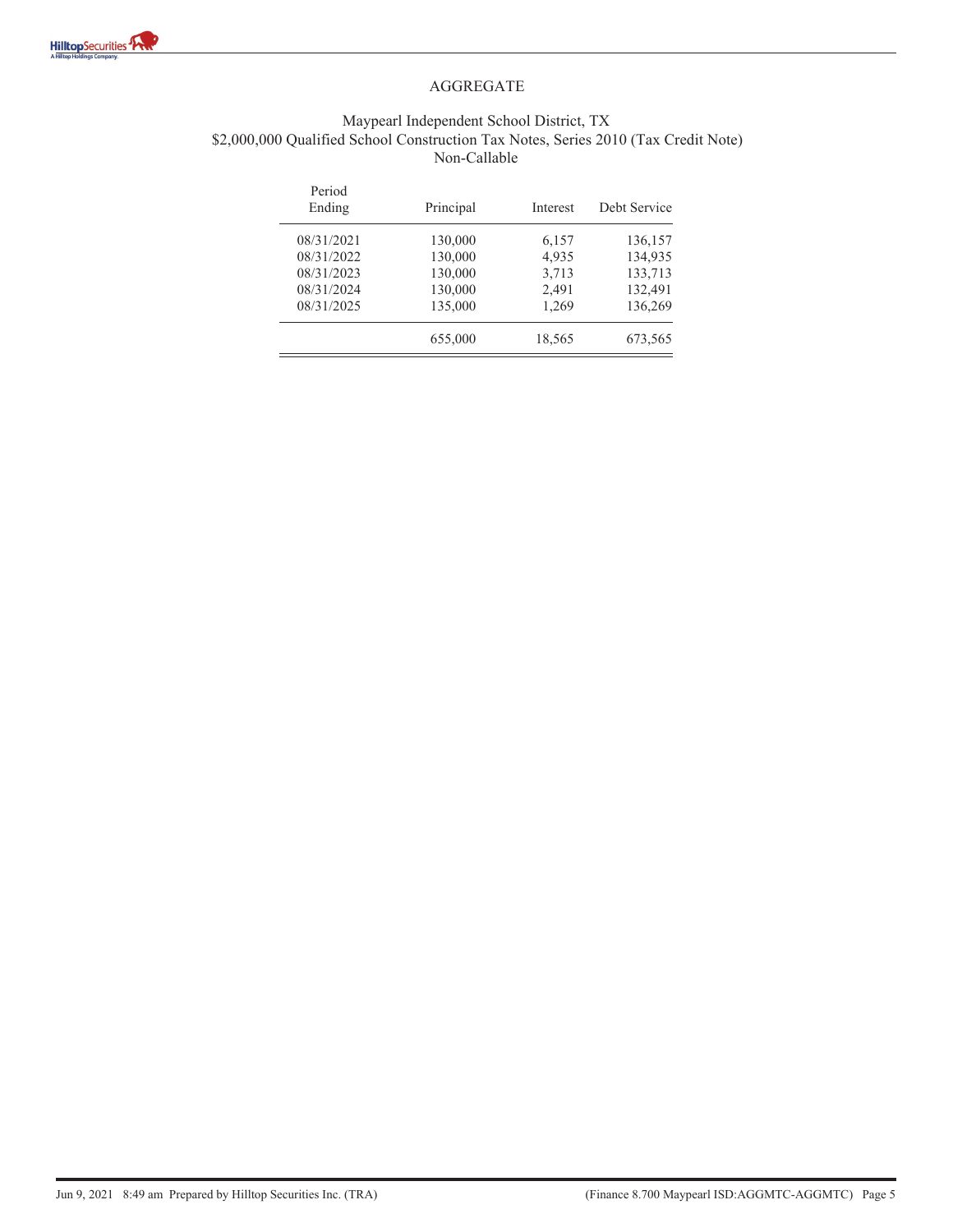

#### Maypearl Independent School District, TX \$2,000,000 Qualified School Construction Tax Notes, Series 2010 (Tax Credit Note) Non-Callable

| Annual<br>Aggregate<br>D/S | Debt Service | Interest  | Principal | Date       |
|----------------------------|--------------|-----------|-----------|------------|
|                            | 3,078.50     | 3,078.50  |           | 12/15/2020 |
|                            | 133,078.50   | 3,078.50  | 130,000   | 06/15/2021 |
| 136,157                    |              |           |           | 08/31/2021 |
|                            | 2,467.50     | 2,467.50  |           | 12/15/2021 |
|                            | 132,467.50   | 2,467.50  | 130,000   | 06/15/2022 |
| 134,935                    |              |           |           | 08/31/2022 |
|                            | 1,856.50     | 1,856.50  |           | 12/15/2022 |
|                            | 131,856.50   | 1,856.50  | 130,000   | 06/15/2023 |
| 133,713                    |              |           |           | 08/31/2023 |
|                            | 1,245.50     | 1,245.50  |           | 12/15/2023 |
|                            | 131,245.50   | 1,245.50  | 130,000   | 06/15/2024 |
| 132,491                    |              |           |           | 08/31/2024 |
|                            | 634.50       | 634.50    |           | 12/15/2024 |
|                            | 135,634.50   | 634.50    | 135,000   | 06/15/2025 |
| 136,269                    |              |           |           | 08/31/2025 |
| 673,565                    | 673,565.00   | 18,565.00 | 655,000   |            |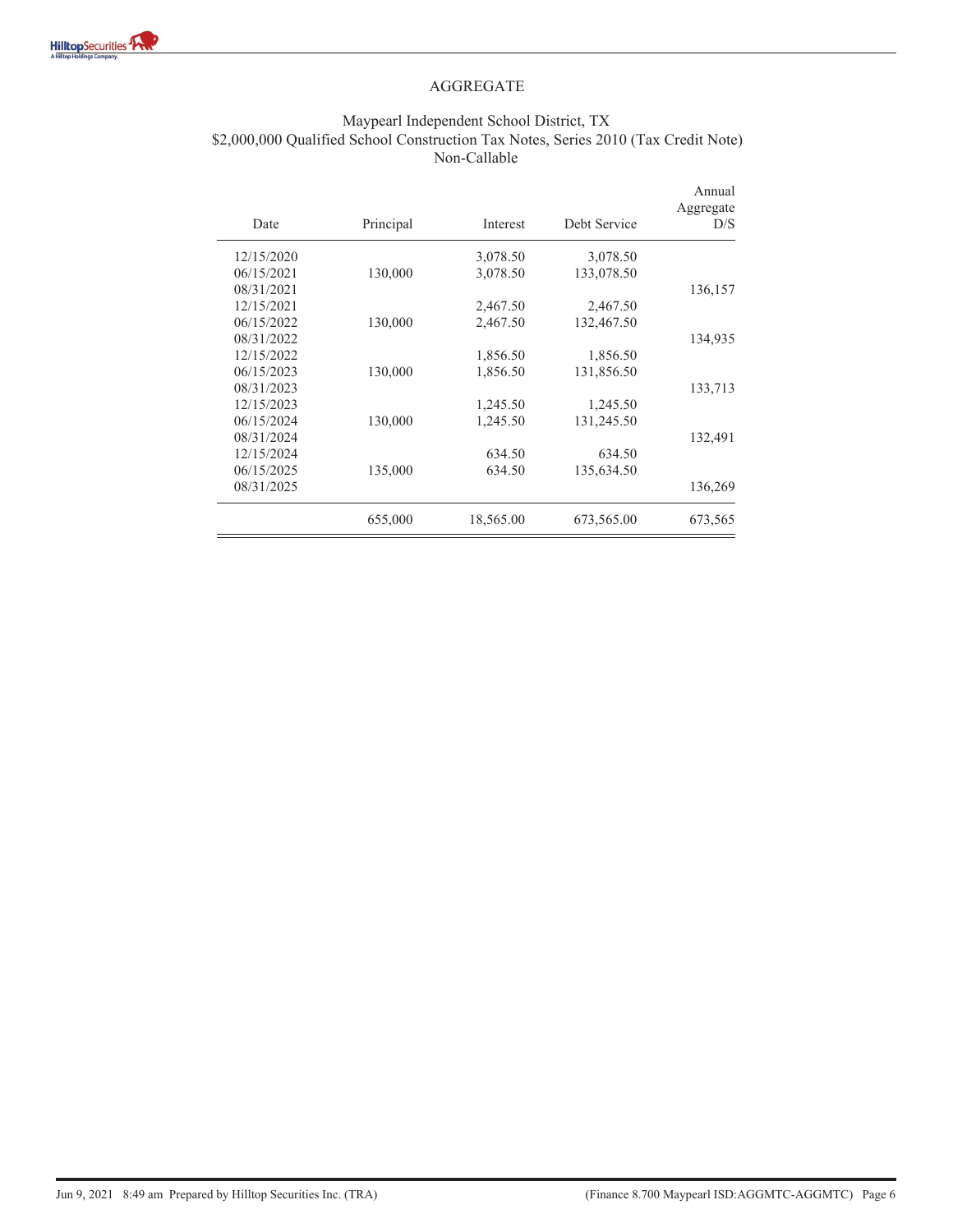Maypearl Independent School District

# TAB D: Miscellaneous



Member FINRA / SIPC / NYSE © 2021 Hilltop Securities Inc.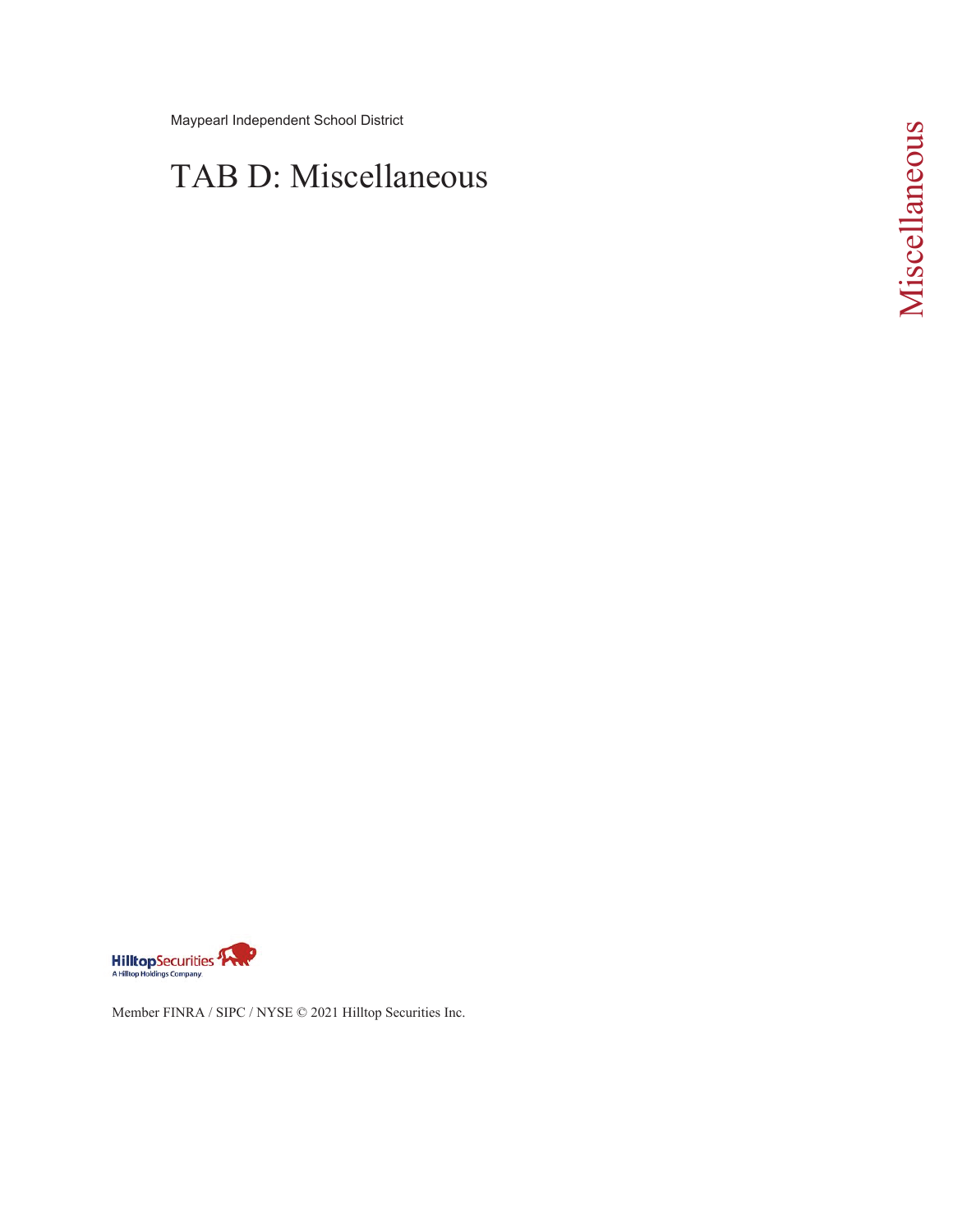Maypearl Independent School District

# TAB D1: Rating Report



Member FINRA / SIPC / NYSE © 2021 Hilltop Securities Inc.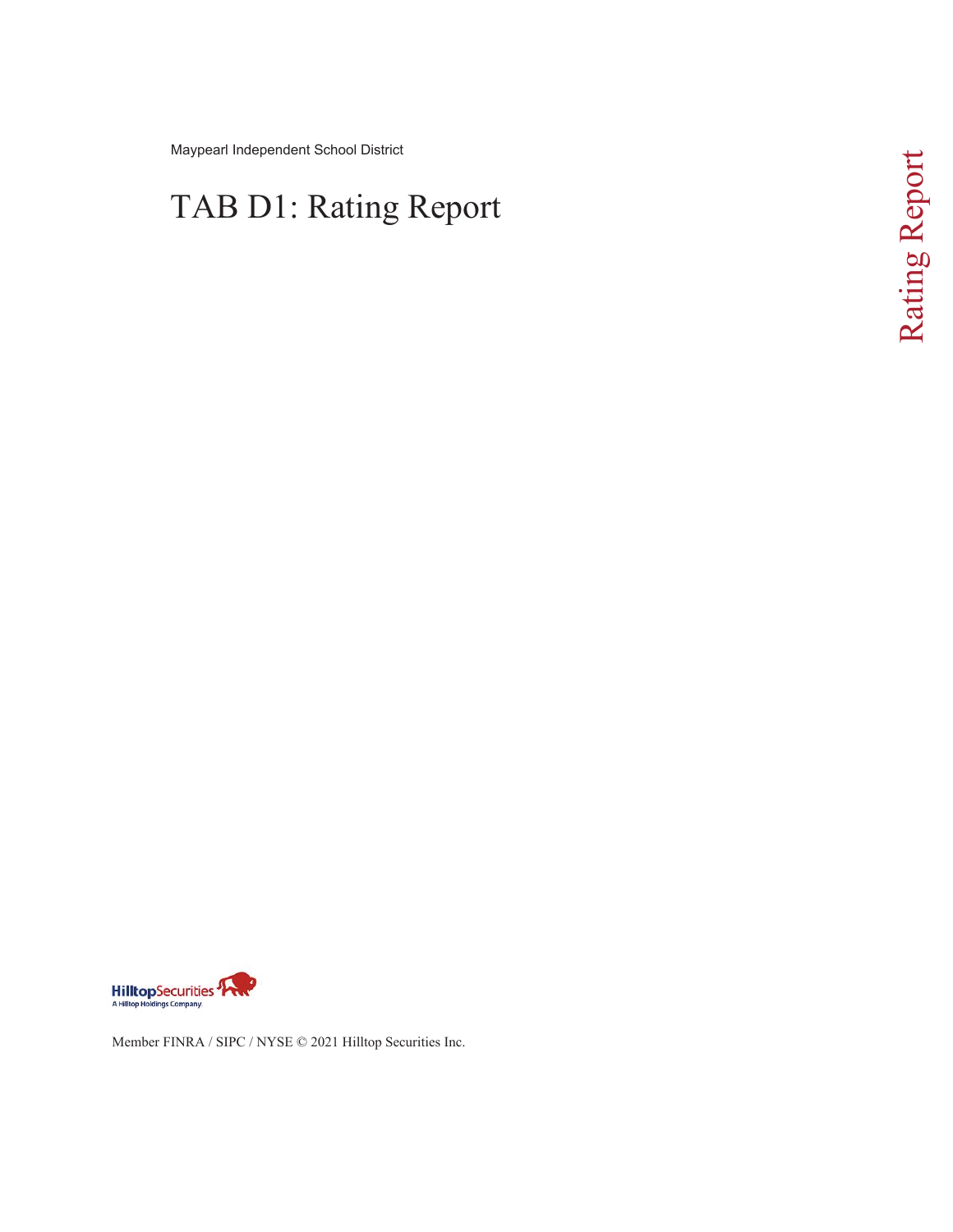

# **RatingsDirect®**

### **Summary:**

# **Maypearl Independent School District, Texas; General Obligation; School State Program**

**Primary Credit Analyst:** Omar M Tabani, Dallas (1) 214-871-1472; omar.tabani@standardandpoors.com

**Secondary Contact:** Jennifer K Garza (Mann), Dallas (1) 214-871-1422; jennifer.garza@standardandpoors.com

### **Table Of Contents**

Rationale

Outlook

Related Criteria And Research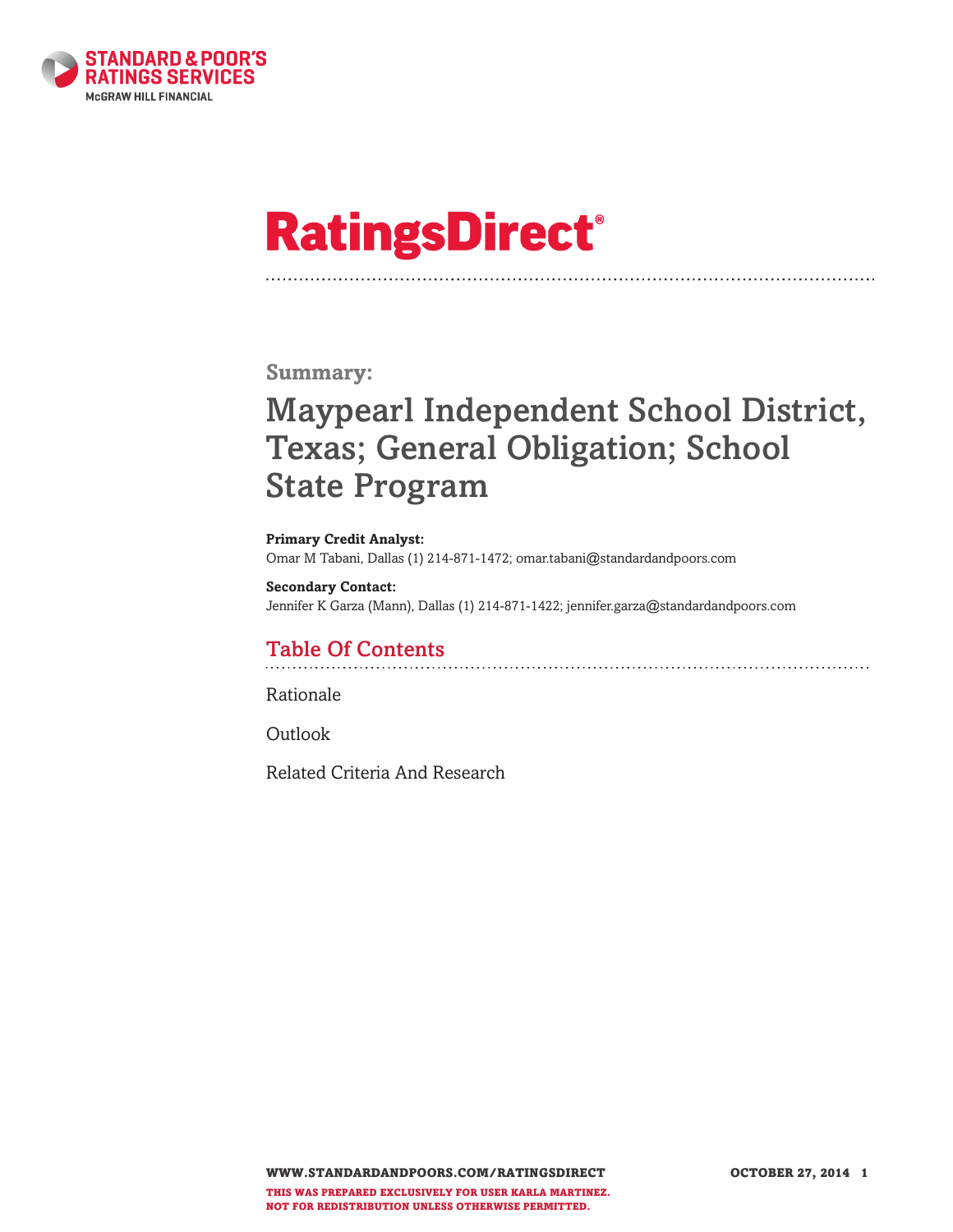### **Summary:**

# **Maypearl Independent School District, Texas; General Obligation; School State Program**

| <b>Credit Profile</b>                                                   |              |            |
|-------------------------------------------------------------------------|--------------|------------|
| US\$2.59 mil unltd tax rfdg bnds ser 2014 dtd 10/15/2014 due 02/15/2034 |              |            |
| Long Term Rating                                                        | AAA/Stable   | <b>New</b> |
| School Issuer Credit Rating                                             | $A+$ /Stable | <b>New</b> |

### **Rationale**

Standard & Poor's Ratings Services assigned its 'AAA' program rating and 'A+' school issuer credit rating (ICR) to Maypearl Independent School District, Texas' series 2014 unlimited tax refunding bonds. At the same time, Standard & Poor's affirmed its 'A+' ICR on the district's existing unlimited tax bonds and 'A+' long-term rating on the district's existing maintenance tax notes. The outlook on all ratings is stable.

The 'AAA' program rating reflects our assessment of certain series of bonds' eligibility for the Texas Permanent School Fund bond guarantee program.

The 'A+' ratings reflect our opinion of the district's general creditworthiness, including its:

- Access to Dallas' deep and diverse economy, roughly 40 miles away;
- Strong income levels; and
- Very strong finances.

In our opinion, the preceding credit strengths are partly offset by the district's:

- Smaller enrollment base that has experienced fluctuations over the past few years, and
- Relatively small, albeit stable, property tax base.

The series 2014 bonds are payable from an unlimited ad valorem tax levied on all taxable property in the district. Bond proceeds will be used to refund existing debt for an estimated present value savings of \$230,000.

Maypearl Independent School District, with an estimated population of 4,716, is in Ellis County about 40 miles south of Dallas. The local economy is driven primarily by the manufacturing and agriculture industries. Residents, however, have access to Dallas' broader economy, as reflected in the district's strong per capita income at 114% of the national level. Market value per capita, a wealth indicator, is also strong, in our view, at roughly \$57,000. Ellis County's 2013 unemployment rate of 6.3% was in line with the state's.

The district operates four facilities with a current student enrollment of 1,044. After declining by an aggregate 7% from fiscal 2010 to fiscal 2012 due to general economic conditions and competition from neighboring districts, enrollment has increased by 1.8% since fiscal 2012 after the district started accepting transfer students. Going forward, officials are projecting roughly 2% annual enrollment growth due primarily to ongoing home construction within the district.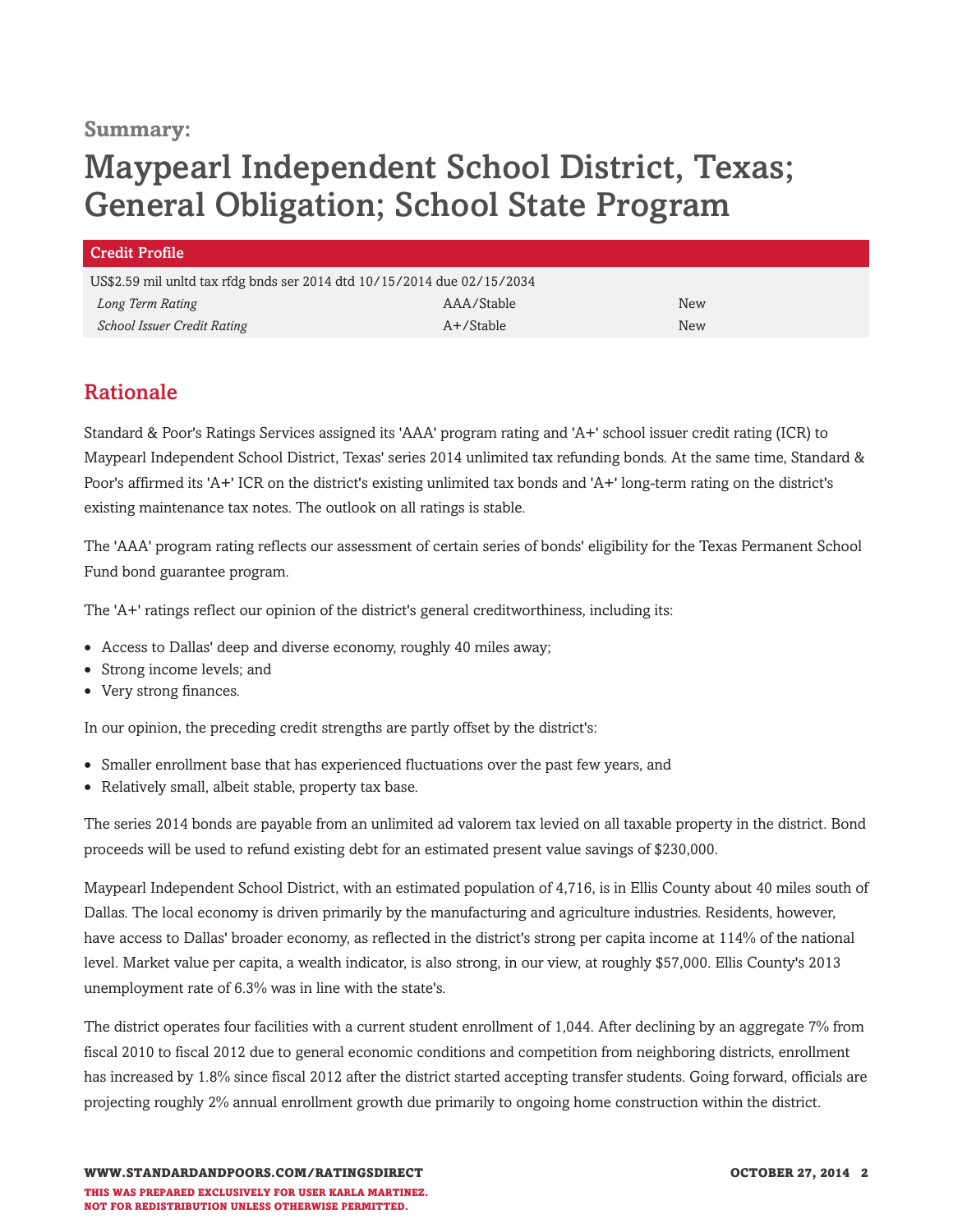#### *Summary: Maypearl Independent School District, Texas; General Obligation; School State Program*

While still relatively small, the property tax base has demonstrated stability. Taxable assessed value (AV) has increased by an aggregate 3.8% since fiscal 2011 to \$268.9 million in fiscal 2015. The tax base is diverse, in our view, with the 10 leading taxpayers accounting for 23% of AV. However, Energy Transfer Fuel, the leading taxpayer, accounts for 15.2% of AV.

The district levies a property tax rate of \$1.346 per \$100 of AV, \$1.04 of which is dedicated to maintenance, operations, and the repayment of maintenance tax notes; the remainder of the property tax levy is dedicated to GO bond debt service. With electorate approval, the district can increase the maintenance tax rate to \$1.17 per \$100 of AV. Officials are in the process of evaluating the need for a tax rate election and could potentially approach the electorate within the next year.

Finances remain very strong, indicated by general fund operating surpluses in five of the past six audited fiscal years. Recent surpluses can be attributed primarily to conservative budgeting practices. After a \$28,752 operating surplus, the fiscal year-end 2013 available general fund balance of \$4.2 million (including unassigned and assigned funds) equated to 44% of expenditures, which we consider very strong. State aid (61.9%) and property taxes (37.0%) generated the bulk of fiscal 2013 general fund revenue. Unaudited results for fiscal 2014 indicate a roughly \$800,000 reduction of general fund balance to \$3.4 million due primarily to the funding of one-time projects. The adopted fiscal 2015 budget reflects a roughly \$600,000 use of fund balance; however, favorable budget variance over the course of the year could result in better-than-budgeted results. Despite projected reductions of fund balance for one-time projects, we believe the district will continue to maintain its strong financial position.

Standard & Poor's considers the district's financial management practices "good" under its Financial Management Assessment (FMA) methodology, indicating financial practices exist in most areas but that governance officials might not formalize or regularly monitor all of them. Key items include management's monthly reports to the school board on the district's finances with procedures in place for budget adjustments, if needed. In terms of revenue and expenditure assumptions, management prepares its budgets based on a historical trend analysis. The district does not have a formal debt management policy, but investment policies comply with state guidelines. The district's informal reserve policy is to maintain three months' expenditures; the district has generally adhered to this policy.

The district provides pension benefits through the state-administered Texas Teachers' Retirement System (TRS), a cost-sharing, multiple-employer, defined-benefit pension plan. The district also provides other postemployment benefits through TRS-Care, a multiple-employer, defined-benefit, postemployment health care plan administered by TRS. The state has historically covered the bulk of the district's required contributions, with the district's share of contributions in fiscal 2013 equating to less than 1% total governmental fund expenditures.

Including all overlapping entities, the district's overall debt burden is moderate, in our opinion, at 5.6% of market value or \$3,200 per capita. Debt service carrying charges equated to 54% of fiscal 2013 total governmental fund expenditures, up from 13% the prior year due to a refunding. We consider debt amortization average, with officials planning to retire all debt by 2034. The district has no authorized but unissued bonds remaining; therefore, there are no plans to issue additional debt within the next two to three years.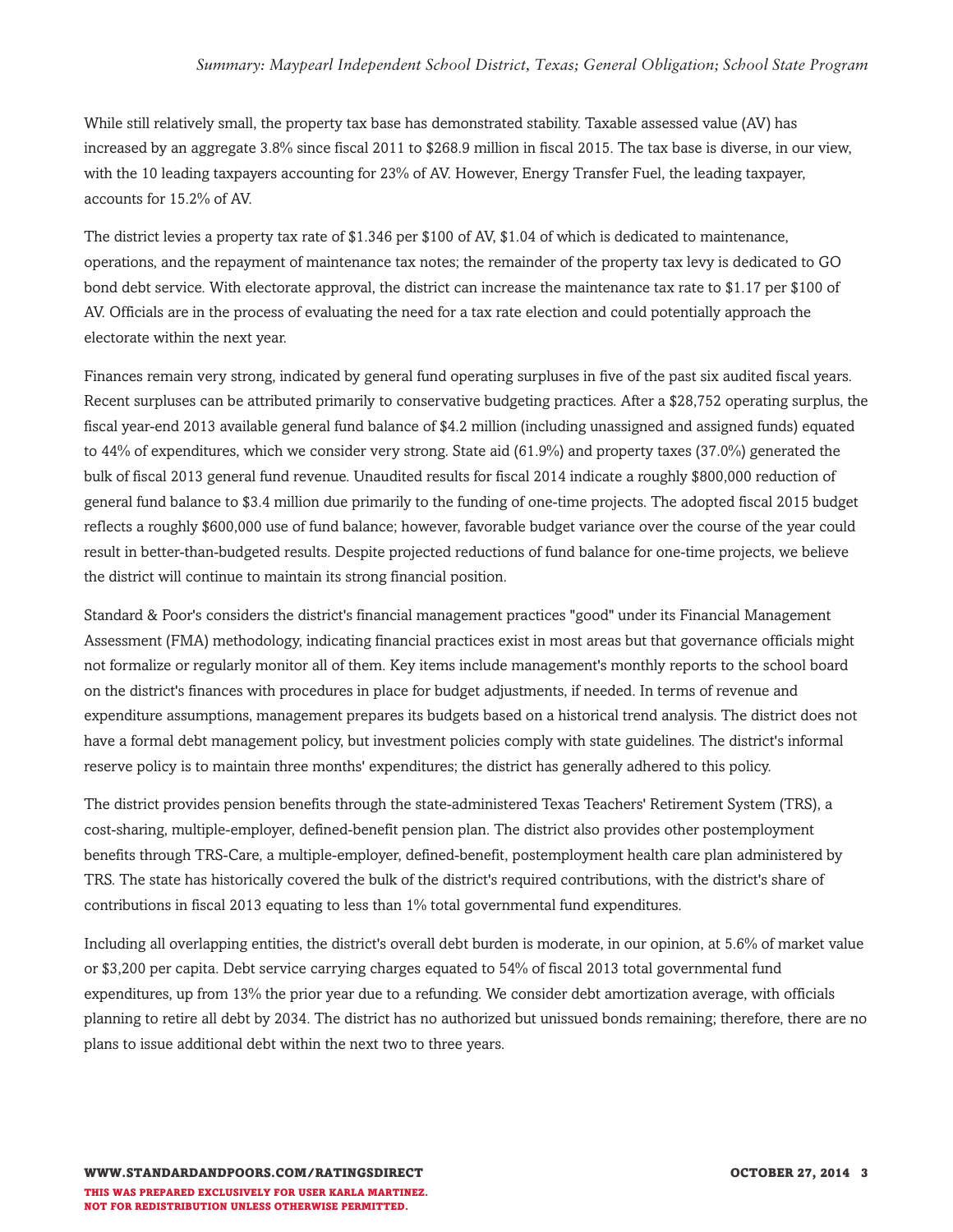## **Outlook**

The stable outlook on the 'AAA' program rating reflects Standard & Poor's assessment of the Texas Permanent School Fund's strength and liquidity. The stable outlook on the 'A+' rating reflects our opinion that the district will likely maintain its very strong finances and that its debt burden will remain manageable. The stable outlook also reflects our anticipation that the property tax base will likely continue to demonstrate relative stability and that enrollment will stabilize following recent volatility. While we do not expect it to occur within the next two years, we could raise the rating if the district experiences economic growth and diversification. Conversely, while we do not expect it to occur, we could lower the rating if the district experiences any financial deterioration.

### **Related Criteria And Research**

#### **Related Criteria**

- USPF Criteria: GO Debt, Oct. 12, 2006
- USPF Criteria: Key General Obligation Ratio Credit Ranges Analysis Vs. Reality, April 2, 2008
- USPF Criteria: State Credit Enhancement Programs, Nov. 13, 2008

| Ratings Detail (As Of October 27, 2014) |              |          |
|-----------------------------------------|--------------|----------|
| Maypearl Indpt Sch Dist GO              |              |          |
| Long Term Rating                        | $A+$ /Stable | Affirmed |
| Maypearl Indpt Sch Dist PSF/CRS         |              |          |
| Long Term Rating                        | AAA/Stable   | Affirmed |
| <b>School Issuer Credit Rating</b>      | $A+$ /Stable | Affirmed |
| Maypearl Indpt Sch Dist PSF/CRS         |              |          |
| Long Term Rating                        | AAA/Stable   | Affirmed |
| <b>School Issuer Credit Rating</b>      | $A+$ /Stable | Affirmed |
| Maypearl Indpt Sch Dist PSF/CRS         |              |          |
| Long Term Rating                        | AAA/Stable   | Affirmed |
| <b>School Issuer Credit Rating</b>      | A+/Stable    | Affirmed |
|                                         |              |          |

Complete ratings information is available to subscribers of RatingsDirect at www.globalcreditportal.com. All ratings affected by this rating action can be found on Standard & Poor's public Web site at www.standardandpoors.com. Use the Ratings search box located in the left column.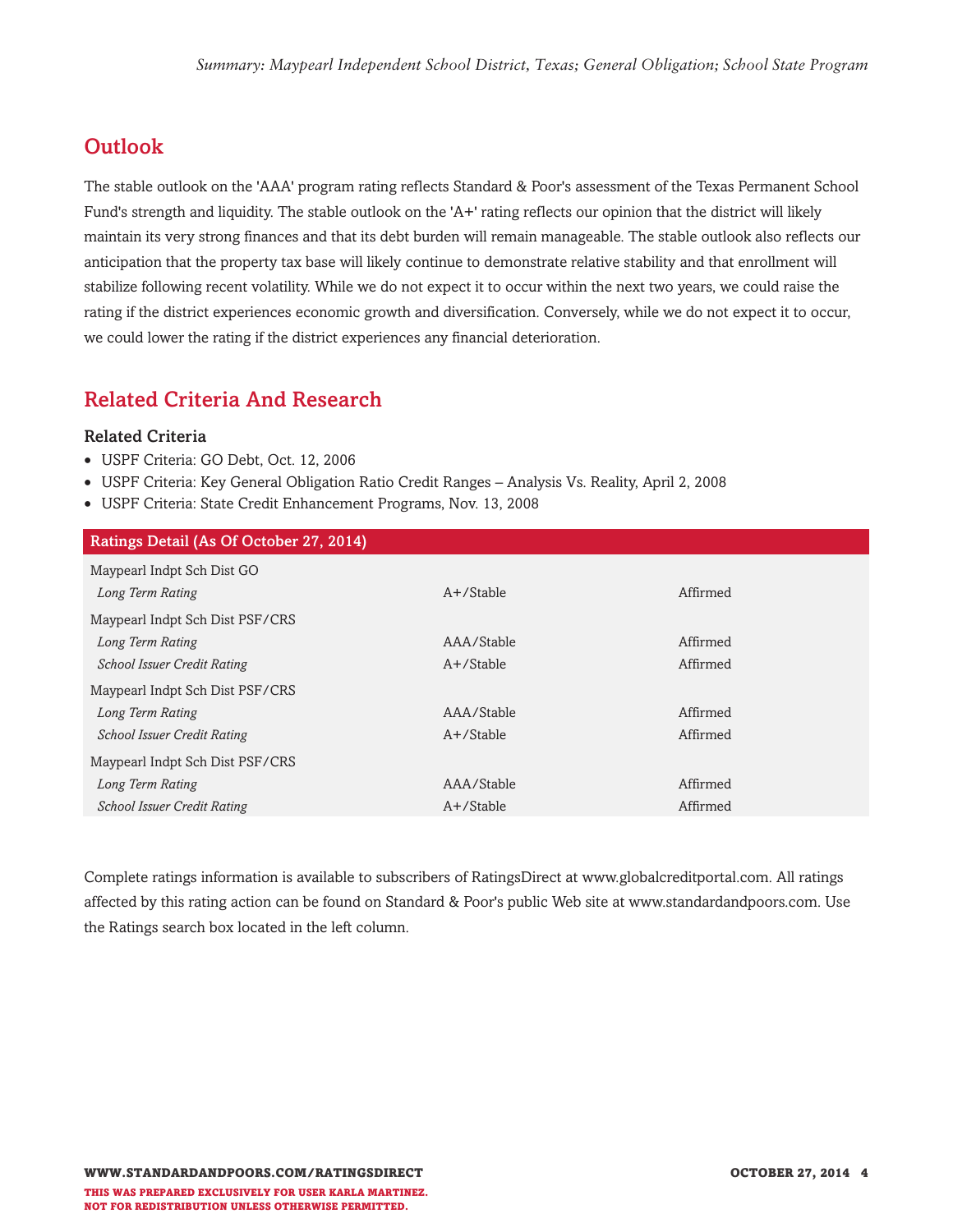Copyright © 2021 by Standard & Poor's Financial Services LLC. All rights reserved.

No content (including ratings, credit-related analyses and data, valuations, model, software or other application or output therefrom) or any part thereof (Content) may be modified, reverse engineered, reproduced or distributed in any form by any means, or stored in a database or retrieval system, without the prior written permission of Standard & Poor's Financial Services LLC or its affiliates (collectively, S&P). The Content shall not be used for any unlawful or unauthorized purposes. S&P and any third-party providers, as well as their directors, officers, shareholders, employees or agents (collectively S&P Parties) do not guarantee the accuracy, completeness, timeliness or availability of the Content. S&P Parties are not responsible for any errors or omissions (negligent or otherwise), regardless of the cause, for the results obtained from the use of the Content, or for the security or maintenance of any data input by the user. The Content is provided on an "as is" basis. S&P PARTIES DISCLAIM ANY AND ALL EXPRESS OR IMPLIED WARRANTIES, INCLUDING, BUT NOT LIMITED TO, ANY WARRANTIES OF MERCHANTABILITY OR FITNESS FOR A PARTICULAR PURPOSE OR USE, FREEDOM FROM BUGS, SOFTWARE ERRORS OR DEFECTS, THAT THE CONTENT'S FUNCTIONING WILL BE UNINTERRUPTED OR THAT THE CONTENT WILL OPERATE WITH ANY SOFTWARE OR HARDWARE CONFIGURATION. In no event shall S&P Parties be liable to any party for any direct, indirect, incidental, exemplary, compensatory, punitive, special or consequential damages, costs, expenses, legal fees, or losses (including, without limitation, lost income or lost profits and opportunity costs or losses caused by negligence) in connection with any use of the Content even if advised of the possibility of such damages.

Credit-related and other analyses, including ratings, and statements in the Content are statements of opinion as of the date they are expressed and not statements of fact. S&P's opinions, analyses and rating acknowledgment decisions (described below) are not recommendations to purchase, hold, or sell any securities or to make any investment decisions, and do not address the suitability of any security. S&P assumes no obligation to update the Content following publication in any form or format. The Content should not be relied on and is not a substitute for the skill, judgment and experience of the user, its management, employees, advisors and/or clients when making investment and other business decisions. S&P does not act as a fiduciary or an investment advisor except where registered as such. While S&P has obtained information from sources it believes to be reliable, S&P does not perform an audit and undertakes no duty of due diligence or independent verification of any information it receives. Ratingrelated publications may be published for a variety of reasons that are not necessarily dependent on action by rating committees, including, but not limited to, the publication of a periodic update on a credit rating and related analyses.

To the extent that regulatory authorities allow a rating agency to acknowledge in one jurisdiction a rating issued in another jurisdiction for certain regulatory purposes, S&P reserves the right to assign, withdraw or suspend such acknowledgment at any time and in its sole discretion. S&P Parties disclaim any duty whatsoever arising out of the assignment, withdrawal or suspension of an acknowledgment as well as any liability for any damage alleged to have been suffered on account thereof.

S&P keeps certain activities of its business units separate from each other in order to preserve the independence and objectivity of their respective activities. As a result, certain business units of S&P may have information that is not available to other S&P business units. S&P has established policies and procedures to maintain the confidentiality of certain non-public information received in connection with each analytical process.

S&P may receive compensation for its ratings and certain analyses, normally from issuers or underwriters of securities or from obligors. S&P reserves the right to disseminate its opinions and analyses. S&P's public ratings and analyses are made available on its Web sites, www.standardandpoors.com (free of charge), and www.ratingsdirect.com (subscription), and may be distributed through other means, including via S&P publications and third-party redistributors. Additional information about our ratings fees is available at www.standardandpoors.com/usratingsfees.

STANDARD & POOR'S, S&P and RATINGSDIRECT are registered trademarks of Standard & Poor's Financial Services LLC.

WWW.STANDARDANDPOORS.COM/RATINGSDIRECT **And COMPUTER 1999** OCTOBER 27, 2014 5 **THIS WAS PREPARED EXCLUSIVELY FOR USER KARLA MARTINEZ. NOT FOR REDISTRIBUTION UNLESS OTHERWISE PERMITTED.**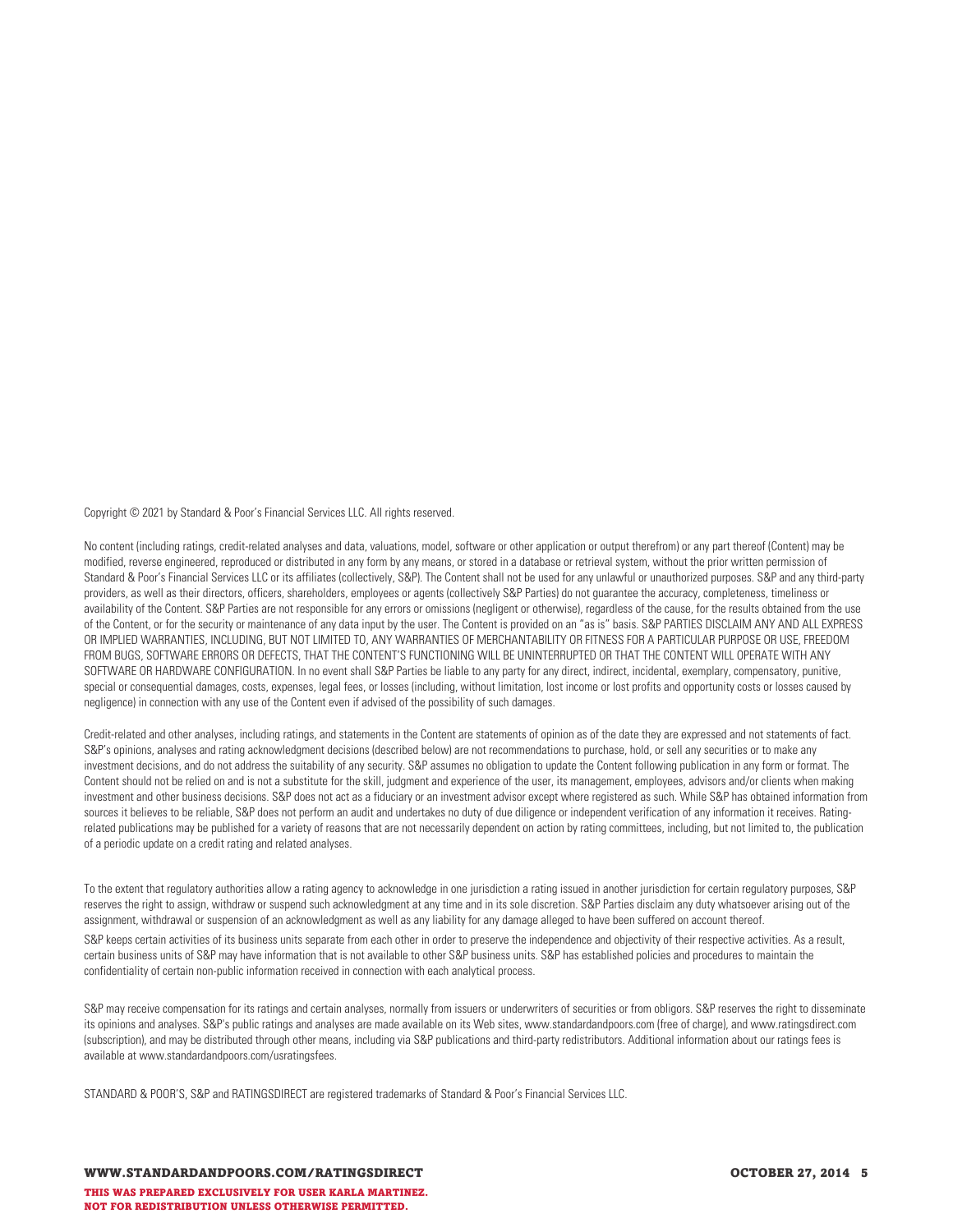Maypearl Independent School District

# TAB D2: Texas Municipal Report



Member FINRA / SIPC / NYSE © 2021 Hilltop Securities Inc.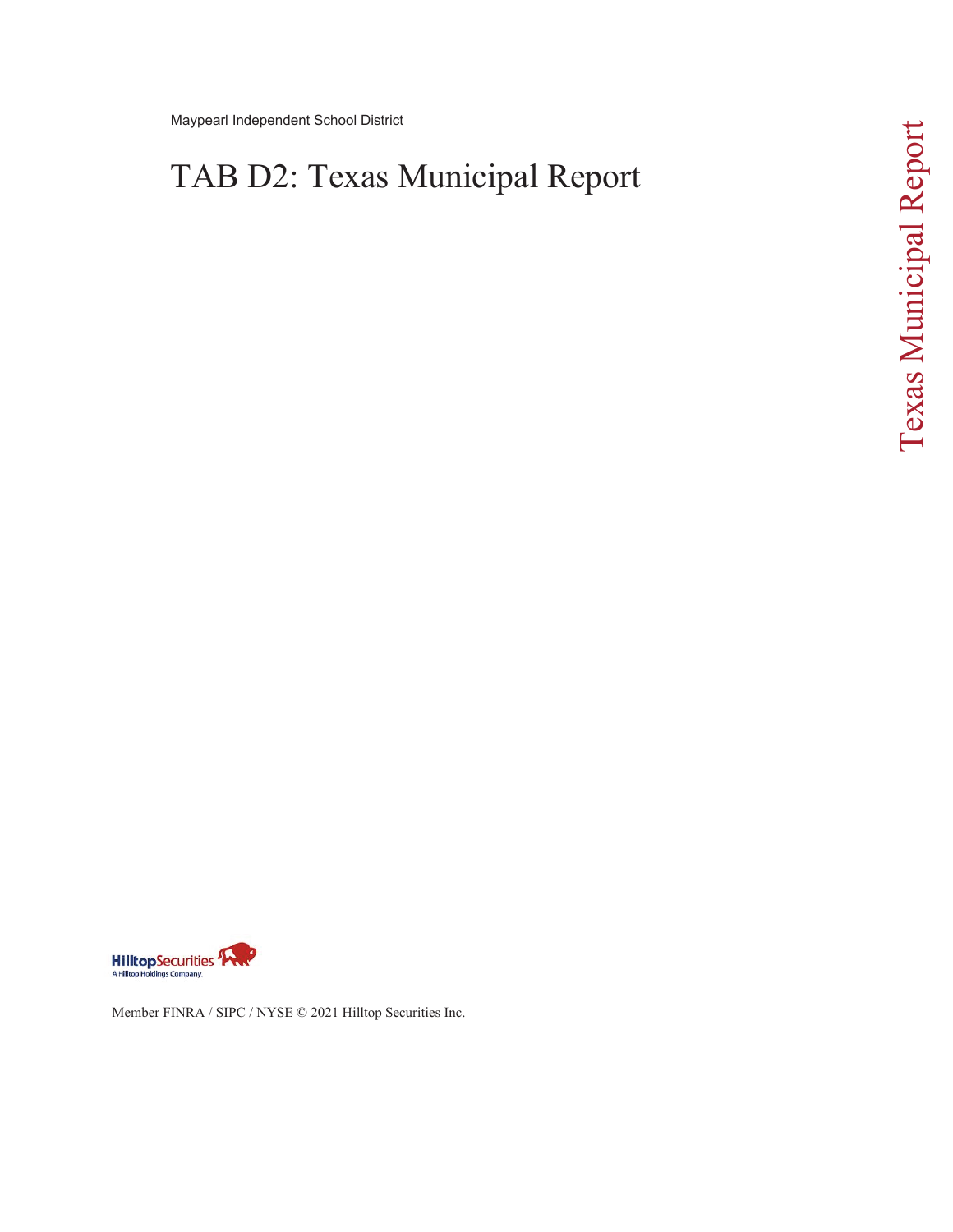

**Maypearl ISD** 

(General Obligation Debt)

Ellis County

#### **FINANCIAL STATEMENT**

|                                                         | FINANCIAL STATEMENT (As of December 31, 2020) |                           |
|---------------------------------------------------------|-----------------------------------------------|---------------------------|
|                                                         | Net Taxable Assessed Valuation ("A.V."), 2020 | \$414,903,261             |
| GO Debt payable from Ad Valorem Taxes<br>Less: I&S Fund |                                               | \$11.762.677<br>1.152.927 |
| Net Debt                                                |                                               | \$10.609.750(a)           |

(a) Texas School Districts may receive funds from the State of Texas to offset capital debt expenses. The District expects to receive 4.24% of the 2020-2021 annual debt service requirement from State Aid, excluding Maintenance Tax Notes. These funds are subject to change and are recalculated each year.

Net Debt Per Net Taxable Assessed Valuation - 2.56% Net Debt Per Sq mile - \$134,590.26 Net Debt Per Capita - \$2,000.33 Net Debt Per ADA - \$9,575.59

Net Taxable Assessed Valuation Per Capita - \$78 224 60 Net Taxable Assessed Valuation Per ADA - \$374,461.43 2009-2010 ADA-1,015; 2010 Pop Est-4,608 2020-2021 ADA-1,108; 2021 Pop Est-5,304 Area: 78.83 Sq mile

#### **PAYMENT RECORD**

Never defaulted

#### **TAX DATA**

| Tax  |               | Tax      | Adjusted    | % Collected | Total % Collected          |
|------|---------------|----------|-------------|-------------|----------------------------|
| Year | A.V.          | Rate     | Levy        | within FY   | as of 08/31/2020           |
| 2015 | \$270.385.067 | \$1,3460 | \$3.639.383 | 97.89       | 99.89                      |
| 2016 | 287.707.593   | 1.3170   | 3.789.109   | 98.77       | 99.86                      |
| 2017 | 310.640.888   | 1.3021   | 4.044.854   | 99.14       | 99.87                      |
| 2018 | 346.424.363   | 1.2890   | 4.465.410   | 98.99       | 99.62                      |
| 2019 | 394.693.296   | 1.2198   | 4.814.469   | 98.47       | 98.47                      |
| 2020 | 414.903.261   | 1.1744   | 4.872.624   |             | (In process of collection) |

\* Delinquent tax collections are allocated to the respective years in which the heivel are layied

| Tax Rate Distribution | 2020 | 2019                                                                       | 2018 | 2017 |  |
|-----------------------|------|----------------------------------------------------------------------------|------|------|--|
| Operations<br>T&S.    |      | \$0.8747 \$0.9700 \$1.0400 \$1.0400<br>$0.2997$ $0.2498$ $0.2490$ $0.2621$ |      |      |  |
| Totals                |      | \$1.1744 \$1.2198 \$1.2890 \$1.3021                                        |      |      |  |

#### **TAX RATE LIMITATION**

MAINTENANCE TAX LIMITATION: The District is authorized to levy an M&O tax rate pursuant to the approval of the voters of the District at an election held on August 12, 1972, in accordance with Section 45.003, Texas Education Code, as amended. The 2019 Legislation established the following maximum M&O tax rate per \$100 of taxable value that may be adopted by school districts, such as the District, for the 2019 and subsequent tax years: For the 2019 tax year, the maximum M&O tax rate per \$100 of taxable value that may be adopted by a school district is the sum of \$0.17 and the product of the State Compression Percentage multiplied by \$1.00. For the 2019 tax year, the state compression percentage has been set at 93%. For the 2020 and subsequent tax years, the maximum M&O tax rate per \$100 of taxable value that may be adopted by a school district is the sum of \$0.17 and the school district's Maximum Compressed Tax

Rate (MCR). A school district's MCR is, generally, inversely proportional to the change in taxable property values both within the school district and the State, and is subject to recalculation annually. For any year, the highest possible MCR for a school district is \$0.93

#### **DETAILS OF OUTSTANDING DEBT**

#### Details of Unlimited Tax Debt (Outstanding 12/31/2020)

#### U/L Tax Ref Bds Ser 2012

| Tax Treatment:                           | Bank Oualified                                   |
|------------------------------------------|--------------------------------------------------|
| Original Issue Amount \$7,224,000.00     |                                                  |
| Dated Date:                              | 10/01/2012                                       |
| Sale Date:                               | 10/04/2012                                       |
| Delivery Date:                           | 10/31/2012                                       |
| Sale Type:                               | Negotiated                                       |
| Record Date:                             | <b>MSRB</b>                                      |
| Bond Form:                               | <b>BF</b>                                        |
| Denomination                             | \$5,000                                          |
|                                          | Interest pays (CIBs) Semi-Annually: 08/15, 02/15 |
| 1st Coupon Date: (CIBs) 02/15/2013       |                                                  |
| Paying Agent: U.S. Bank N.A., Dallas, TX |                                                  |

Bond Counsel: Fulbright & Jaworski L.L.P. Financial Advisor: First Southwest Company, Dallas, TX Lead Manager: BOSC. Inc. Underwriter's Counsel: Andrews Kurth L.L.P.

Insurance: PSF

Use of Proceeds: Refunding.

Cunnont Intonoct Donde

Refunding Notes: This issue defeased mty(s) 2/15/2022-2/15/2026 (CAB's) of U/L Tax Sch Bldg Bds Ser 2004 @ accreted value. This issue defeased mty(s) 2/15/2027 (Premium CAB) of U/L Tax Sch Bldg Bds Ser 2004 @ accreted value. This issue defeased mty(s) 2/15/2029, 2/15/2034 of U/L Tax Sch Bldg Bds Ser 2004 @ par.

| CALLELL THREES POINS                 |                           |         |                                        |          |  |  |
|--------------------------------------|---------------------------|---------|----------------------------------------|----------|--|--|
|                                      |                           |         | Orig Reoffering                        |          |  |  |
| Maturity                             | Amount                    |         | Coupon Price/Yield                     |          |  |  |
|                                      |                           |         |                                        |          |  |  |
| 02/15/2026                           | 660,000.00                | 3.0000% | 1.760%                                 |          |  |  |
| 02/15/2027                           | 685,000.00                | 3.0000% | 1.810%                                 |          |  |  |
| 02/15/2028                           | 720,000.00                | 3.0000% | 1.860%                                 |          |  |  |
| 02/15/2029                           | 750.000.00                | 3.0000% | 1.980%                                 |          |  |  |
| 02/15/2030                           | 785,000.00                | 3.0000% | 2.030%                                 |          |  |  |
| 02/15/2031                           | 820.000.00 3.0000%        |         | 2.130%                                 |          |  |  |
| 02/15/2032                           | 855,000.00                | 3.0000% | 2.230%                                 |          |  |  |
| 02/15/2033                           | 600.000.00 3.0000% 2.350% |         |                                        |          |  |  |
| 02/15/2034 620.000.00 2.6250% 2.740% |                           |         |                                        |          |  |  |
|                                      |                           |         |                                        |          |  |  |
|                                      |                           |         |                                        |          |  |  |
|                                      |                           |         |                                        |          |  |  |
| Premium Capital Appreciation Bonds   |                           |         |                                        |          |  |  |
|                                      |                           |         | Orig Reoffering Original               |          |  |  |
| Maturity                             |                           |         | Mat Value Coupon Price/Yield Principal |          |  |  |
|                                      |                           |         |                                        |          |  |  |
| 02/15/2022                           | 445,000.00                | 0.0000% | 2.100%                                 | 5.518.00 |  |  |
| 02/15/2023                           | 455,000.00                |         | $0.00008$ 2.200%                       | 3.517.15 |  |  |
| 02/15/2024                           | 460.000.00                |         | $0.00008$ 2.300%                       | 2,217.20 |  |  |
| 02/15/2025                           | 475.000.00                |         | $0.00008$ 2.400% 1.425.00              |          |  |  |
|                                      |                           |         |                                        |          |  |  |

Call Option: Current Interest Bonds: Bonds maturing on 02/15/2026 to 02/15/2034 callable in whole or in part on any date beginning 02/15/2021 @ par. Premium Capital Appreciation Bonds: Bonds maturing on 02/15/2022 to 02/15/2025 callable in whole or in part on any date beginning 02/15/2021 @ accreted value.

| Refunded Notes: Maturities refunded by cash |               |                  |  |                 |
|---------------------------------------------|---------------|------------------|--|-----------------|
| Refunded On                                 | Refunded Amt  | Maturity Coupon  |  | Price Call Date |
| 03/26/2021                                  | $290.000.00*$ | 02/15/2033 3.000 |  | Par 03/26/2021  |

This Texas Municipal Report ("TMR") was prepared by employees of the Municipal Advisory Council of Texas ("MAC") for informational purposes only, and is not intended to be, and should not be considered as, a recommendation, endorsement or solicitation to buy or sell any security of the issuer to which it applies. The information set forth in this TMR has been obtained from the issuer and from sources believed to be reliable, but the MAC has not independently verified such information. The MAC specifically disclaims any responsibility for, and makes no representations, warranties or guarantees about, the completeness or accuracy of such information. In this connection, this TMR reflects information as of the date referred to in the TMR, as derived from filings received by the MAC from the issuer. This TMR will be updated in the ordinary course as filings are received from the issuer, but the MAC specifically disclaims any responsibility for doing so. The reader of this TMR is advised to obtain current information from other sources before making any investment decision respecting the securities of this issuer.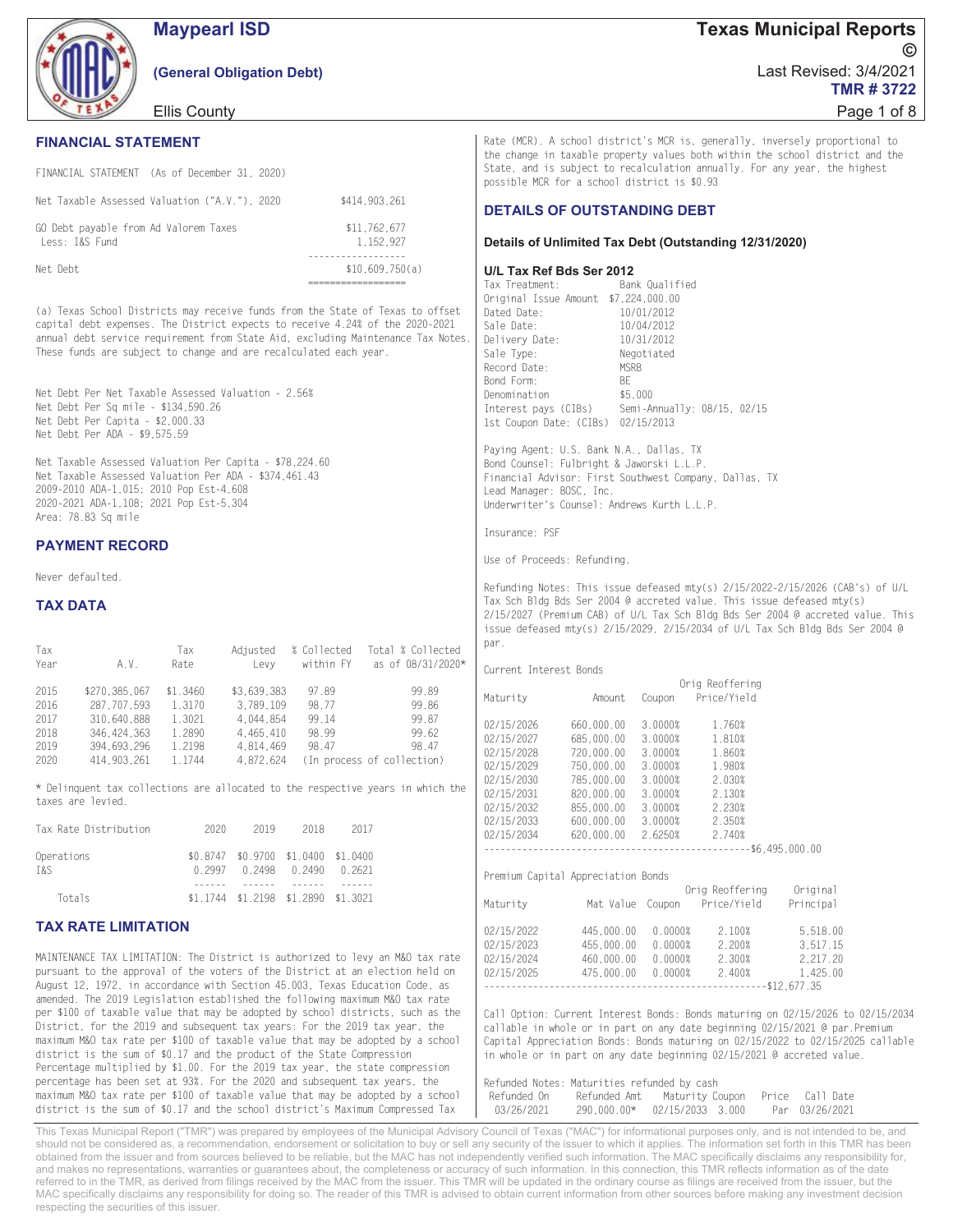| <b>Maypearl ISD</b>                                                                                                                                                                                                                                                                                                                                                                                                                                                                                                                                                                                                                                                                                                                                                                                                                         | <b>Texas Municipal Reports</b>                                                                                                                                                                                                                                                                                                                                                                                                                                                                                                                                                                                                                                                                                                                                                    |
|---------------------------------------------------------------------------------------------------------------------------------------------------------------------------------------------------------------------------------------------------------------------------------------------------------------------------------------------------------------------------------------------------------------------------------------------------------------------------------------------------------------------------------------------------------------------------------------------------------------------------------------------------------------------------------------------------------------------------------------------------------------------------------------------------------------------------------------------|-----------------------------------------------------------------------------------------------------------------------------------------------------------------------------------------------------------------------------------------------------------------------------------------------------------------------------------------------------------------------------------------------------------------------------------------------------------------------------------------------------------------------------------------------------------------------------------------------------------------------------------------------------------------------------------------------------------------------------------------------------------------------------------|
|                                                                                                                                                                                                                                                                                                                                                                                                                                                                                                                                                                                                                                                                                                                                                                                                                                             | (C                                                                                                                                                                                                                                                                                                                                                                                                                                                                                                                                                                                                                                                                                                                                                                                |
| (General Obligation Debt)                                                                                                                                                                                                                                                                                                                                                                                                                                                                                                                                                                                                                                                                                                                                                                                                                   | Last Revised: 3/4/2021<br><b>TMR#3722</b>                                                                                                                                                                                                                                                                                                                                                                                                                                                                                                                                                                                                                                                                                                                                         |
| <b>Ellis County</b>                                                                                                                                                                                                                                                                                                                                                                                                                                                                                                                                                                                                                                                                                                                                                                                                                         | Page 2 of 8                                                                                                                                                                                                                                                                                                                                                                                                                                                                                                                                                                                                                                                                                                                                                                       |
| 03/26/2021<br>305,000.00* 02/15/2034 2.625 Par 03/26/2021                                                                                                                                                                                                                                                                                                                                                                                                                                                                                                                                                                                                                                                                                                                                                                                   | Sale Type:<br>Negotiated                                                                                                                                                                                                                                                                                                                                                                                                                                                                                                                                                                                                                                                                                                                                                          |
| * Partial Maturity                                                                                                                                                                                                                                                                                                                                                                                                                                                                                                                                                                                                                                                                                                                                                                                                                          | Record Date:<br><b>MSRB</b><br>Bond Form:<br>BE<br>Denomination<br>\$5,000                                                                                                                                                                                                                                                                                                                                                                                                                                                                                                                                                                                                                                                                                                        |
| U/L Tax Ref Bds Ser 2012-A<br>Tax Treatment:<br>Bank Qualified<br>Original Issue Amount \$719,995.00<br>Dated Date:<br>10/01/2012<br>Sale Date:<br>10/04/2012<br>Delivery Date:<br>10/31/2012<br>Sale Type:<br>Negotiated<br><b>MSRB</b><br>Record Date:<br>Bond Form:<br>BE<br>\$5,000<br>Denomination<br>Interest pays<br>Semi-Annually: 08/15, 02/15<br>1st Coupon Date:<br>02/15/2013<br>Paying Agent: U.S. Bank N.A., Dallas, TX<br>Bond Counsel: Fulbright & Jaworski L.L.P.<br>Financial Advisor: First Southwest Company, Dallas, TX<br>Lead Manager: BOSC, Inc.<br>Underwriter's Counsel: Andrews Kurth L.L.P.<br>Insurance: PSF<br>Use of Proceeds: Refunding.<br>Refunding Notes: This issue defeased mty(s) 02/15/2015, 02/15/2016, 02/15/2018,<br>02/15/2020, 02/15/2022, 02/15/2022, 02/15/2025 of U/L Tax Sch Bldg & Ref Bds | Interest pays<br>Semi-Annually: 08/15, 02/15<br>1st Coupon Date:<br>02/15/2014<br>Paying Agent: U.S. Bank N.A., Dallas, TX<br>Bond Counsel: Fulbright & Jaworski L.L.P.<br>Financial Advisor: First Southwest Company, Dallas, TX<br>Co-Financial Advisor: First Southwest Company, Fort Worth, TX<br>Lead Manager: BOSC, Inc.<br>Underwriter's Counsel: Andrews Kurth L.L.P.<br>Insurance: PSF<br>Use of Proceeds: Refunding.<br>Refunding Notes: This issue defeased mty(s) 2/15/2016-2/15/2021 and \$34,777.50<br>of 2/15/2014, \$26,344.80 of 2/15/2015 of U/L Tax Sch Bldg Bds Ser 2004 @<br>accreted value.<br>Orig Reoffering<br>Amount Coupon Price/Yield<br>Maturity<br>450,000.00 2.0000% 1.450%<br>02/15/2021<br>Call Option: CIBS: Non Callable<br>CABS: Non Callable |
| Ser 2000 @ par.                                                                                                                                                                                                                                                                                                                                                                                                                                                                                                                                                                                                                                                                                                                                                                                                                             |                                                                                                                                                                                                                                                                                                                                                                                                                                                                                                                                                                                                                                                                                                                                                                                   |
| Orig Reoffering<br>Amount Coupon Price/Yield<br>Maturity<br>02/15/2021T 55.000.00 2.0000%<br>1.550%<br>02/15/2025T<br>235,000.00 3.0000%<br>1.750%<br>Call Option: Current Interest Bonds: Term bonds maturing on 02/15/2025 callable<br>in whole or in part on any date beginning 02/15/2021 @ par.<br>CABs: Non-callable                                                                                                                                                                                                                                                                                                                                                                                                                                                                                                                  | U/L Tax Ref Bds Ser 2013A<br>Tax Treatment:<br>Bank Qualified<br>Original Issue Amount \$1,539,999.00<br>Dated Date:<br>02/15/2013<br>Sale Date:<br>02/14/2013<br>03/19/2013<br>Delivery Date:<br>Sale Type:<br>Negotiated<br>Record Date:<br><b>MSRB</b><br>Bond Form:<br>BE<br>Denomination<br>\$5,000<br>Interest pays<br>Semi-Annually: 02/15, 08/15<br>1st Coupon Date:<br>08/15/2013                                                                                                                                                                                                                                                                                                                                                                                        |
| Term Call: Term bonds maturing on 02/15/2016:<br>Mandatory Redemption Date<br>Principal Amount<br>02/15/2015<br>\$80,000<br>02/15/2016<br>\$80,000<br>Term bonds maturing on 02/15/2021:                                                                                                                                                                                                                                                                                                                                                                                                                                                                                                                                                                                                                                                    | Paying Agent: U.S. Bank N.A., Dallas, TX<br>Bond Counsel: Fulbright & Jaworski L.L.P.<br>Financial Advisor: First Southwest Company, Dallas, TX<br>Co-Financial Advisor: First Southwest Company, Fort Worth, TX<br>Lead Manager: BOSC, Inc.                                                                                                                                                                                                                                                                                                                                                                                                                                                                                                                                      |
| Mandatory Redemption Date<br>Principal Amount<br>02/15/2017<br>\$40,000<br>02/15/2018<br>\$50,000<br>02/15/2019<br>\$50,000<br>02/15/2020<br>\$50,000<br>02/15/2021<br>\$55,000                                                                                                                                                                                                                                                                                                                                                                                                                                                                                                                                                                                                                                                             | Underwriter's Counsel: Andrews Kurth L.L.P.<br>Insurance: PSF<br>Use of Proceeds: Refunding.                                                                                                                                                                                                                                                                                                                                                                                                                                                                                                                                                                                                                                                                                      |
| Term bonds maturing on 02/15/2025:<br>Mandatory Redemption Date<br>Principal Amount<br>02/15/2022<br>\$60,000<br>02/15/2023<br>\$55,000<br>02/15/2024<br>\$60,000<br>02/15/2025<br>\$60,000                                                                                                                                                                                                                                                                                                                                                                                                                                                                                                                                                                                                                                                 | Refunding Notes: This issue defeased \$130,000.00 of 2/15/2016, \$105,000.00 of<br>2/15/2018, \$140,000.00 of 2/15/2020, \$150,000.00 of 2/15/2022, \$260,000.00 of<br>2/15/2025, \$290,000.00 of 2/15/2029, \$465,000.00 of 2/15/2034 of U/L Tax Sch<br>Bldg & Ref Bds Ser 2005 @ par.<br>Orig Reoffering<br>Price/Yield<br>Maturity<br>Amount<br>Coupon                                                                                                                                                                                                                                                                                                                                                                                                                         |
| U/L Tax Ref Bds Ser 2013<br>Tax Treatment:<br>Bank Qualified<br>Original Issue Amount \$1,367,099.00<br>Dated Date:<br>02/15/2013<br>Sale Date:<br>02/14/2013<br>Delivery Date:<br>03/19/2013                                                                                                                                                                                                                                                                                                                                                                                                                                                                                                                                                                                                                                               | 02/15/2023T<br>245,000.00<br>2.0000%<br>1.700%<br>02/15/2026T<br>250,000.00<br>3.0000%<br>1.900%<br>2.130%<br>02/15/2029T<br>220,000.00<br>3.0000%<br>430,000.00<br>4.0000%<br>2.400%<br>02/15/2034T<br>Call Option: Current Interest Bonds: Term bonds maturing on 02/15/2026 and                                                                                                                                                                                                                                                                                                                                                                                                                                                                                                |

This Texas Municipal Report ("TMR") was prepared by employees of the Municipal Advisory Council of Texas ("MAC") for informational purposes only, and is not intended to be, and should not be considered as, a recommendation obtained from the issuer and from sources believed to be reliable, but the MAC has not independently verified such information. The MAC specifically disclaims any responsibility for, and makes no representations, warranties or guarantees about, the completeness or accuracy of such information. In this connection, this TMR reflects information as of the date<br>referred to in the TMR, as derived from filin MAC specifically disclaims any responsibility for doing so. The reader of this TMR is advised to obtain current information from other sources before making any investment decision respecting the securities of this issuer.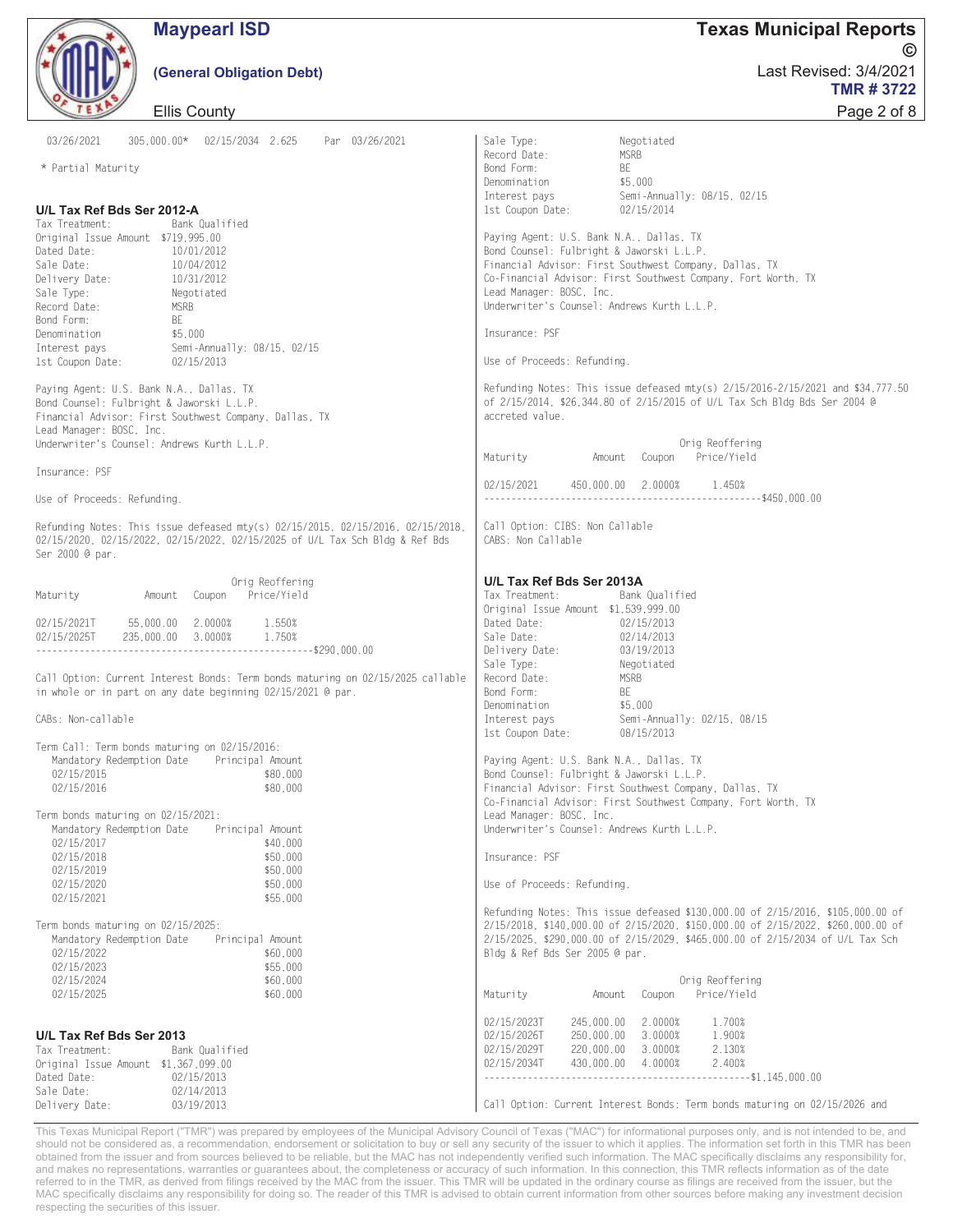

### **Maypearl ISD**

#### (General Obligation Debt)

Filis County

| Lillo Obditty                                                                                                                                                                                                                                                                                                                                                                      | i aye o oi o                                                                                                                                                                                                                                                                                                                                                                                           |
|------------------------------------------------------------------------------------------------------------------------------------------------------------------------------------------------------------------------------------------------------------------------------------------------------------------------------------------------------------------------------------|--------------------------------------------------------------------------------------------------------------------------------------------------------------------------------------------------------------------------------------------------------------------------------------------------------------------------------------------------------------------------------------------------------|
| 02/15/2029 and 02/15/2034 callable in whole or in part on any date beginning<br>02/15/2023 @ par.                                                                                                                                                                                                                                                                                  | 780.000.00** 02/15/2034 5.000 Par 02/15/2015                                                                                                                                                                                                                                                                                                                                                           |
| CABs: Non-callable                                                                                                                                                                                                                                                                                                                                                                 | ** Remainder                                                                                                                                                                                                                                                                                                                                                                                           |
| Term Call: Term bonds maturing on 02/15/2020:<br>Mandatory Redemption Date Principal Amount<br>02/15/2018<br>\$65,000<br>\$75,000<br>02/15/2019<br>\$85,000<br>02/15/2020                                                                                                                                                                                                          | Orig Reoffering<br>Amount Coupon Price/Yield<br>Maturity<br>02/15/2021<br>130,000.00<br>3.0000%<br>1.620%<br>130,000.00<br>3.0000%<br>1.820%<br>02/15/2022<br>02/15/2023<br>135,000.00<br>3.0000%<br>1.970%                                                                                                                                                                                            |
| Term bonds maturing on 02/15/2023:<br>Mandatory Redemption Date Principal Amount<br>02/15/2021<br>\$80,000<br>02/15/2022<br>\$80,000<br>02/15/2023<br>\$85,000                                                                                                                                                                                                                     | 02/15/2024<br>145,000.00<br>3.0000%<br>2.070%<br>250,000.00<br>4.0000%<br>2.250%<br>02/15/2026T<br>02/15/2028T<br>225,000.00<br>4.0000%<br>2.450%<br>02/15/2030T<br>250,000.00<br>4.0000% 2.600%<br>02/15/2031<br>135,000.00 3.1000% 100.00%<br>02/15/2032<br>140,000.00 3.2000%<br>100.00%<br>02/15/2033  145,000.00  3.3000%  100.00%                                                                |
| Term bonds maturing on 02/15/2026:<br>Mandatory Redemption Date Principal Amount<br>02/15/2024<br>\$95,000<br>02/15/2025<br>\$90,000<br>02/15/2026<br>\$65,000                                                                                                                                                                                                                     | 02/15/2034  155,000.00  3.4000%  100.00%<br>Call Option: Bonds maturing on 02/15/2031 to 02/15/2034 and term bonds maturing<br>on 02/15/2026 and 02/15/2028 and 02/15/2030 callable in whole or in part on any<br>date beginning 02/15/2024 @ par.                                                                                                                                                     |
| Term bonds maturing on 02/15/2029:<br>Mandatory Redemption Date Principal Amount<br>02/15/2027<br>$$70,000$<br>$$75,000$<br>02/15/2028<br>\$75,000<br>02/15/2029                                                                                                                                                                                                                   | Term Call: Term bonds maturing on 02/15/2026:<br>Mandatory Redemption Date Principal Amount<br>02/15/2025<br>\$150,000<br>02/15/2026<br>\$100,000                                                                                                                                                                                                                                                      |
| Term bonds maturing on 02/15/2034:<br>Mandatory Redemption Date Principal Amount<br>02/15/2030<br>\$75,000<br>02/15/2031<br>\$80,000<br>02/15/2032<br>\$90,000<br>02/15/2033<br>\$90,000<br>\$95,000<br>02/15/2034                                                                                                                                                                 | Term bonds maturing on 02/15/2028:<br>Mandatory Redemption Date Principal Amount<br>02/15/2027<br>\$110,000<br>02/15/2028<br>\$115,000<br>Term bonds maturing on 02/15/2030:<br>Mandatory Redemption Date Principal Amount<br>$02/15/2029$ $$120,000$<br>$02/15/2030$ $$130,000$                                                                                                                       |
| U/L Tax Ref Bds Ser 2014<br>Tax Treatment:<br>Bank Qualified<br>Original Issue Amount \$2,580,000.00<br>Dated Date:<br>10/15/2014<br>Sale Date:<br>10/29/2014<br>Delivery Date:<br>12/02/2014<br>Sale Type:<br>Negotiated<br>Record Date:<br>MSRB<br>Bond Form:<br>BE<br>\$5,000<br>Denomination<br>Semi-Annually: 08/15, 02/15<br>Interest pays<br>1st Coupon Date:<br>02/15/2015 | 02/15/2030<br>\$130,000<br>Grand Total ===============> \$10,232,677.35<br><b>Bond Debt Service</b><br>Period Ending Principal Materest Debt Service<br>08/31/21 715,000.00 310,348.13 1,025,348.13<br>08/31/22<br>275,518.00<br>730,027.00<br>1,005,545.00                                                                                                                                            |
| Paying Agent: U.S. Bank N.A., Dallas, TX<br>Bond Counsel: Fulbright & Jaworski LLP<br>Financial Advisor: First Southwest Company, Dallas, TX<br>Co-Financial Advisor: First Southwest Company, Fort Worth, TX<br>Lead Manager: BOSC, Inc.<br>Underwriter's Counsel: Andrews Kurth L.L.P.                                                                                           | 08/31/23<br>278, 517.15<br>734.677.85<br>1,013,195.00<br>08/31/24<br>302, 217.20<br>732,777.80<br>1,034,995.00<br>08/31/25<br>738,820.00<br>301,425.00<br>1,040,245.00<br>08/31/26<br>825,000.00<br>247,120.00<br>1,072,120.00<br>08/31/27<br>865,000.00<br>220,720.00<br>1,085,720.00<br>192,970.00<br>08/31/28<br>910,000.00<br>1,102,970.00<br>08/31/29<br>163,970.00<br>945,000.00<br>1,108,970.00 |
| Insurance: PSF                                                                                                                                                                                                                                                                                                                                                                     | 08/31/30<br>990,000.00<br>133,320.00<br>1,123,320.00<br>08/31/31<br>101,452.50<br>1,035,000.00<br>1,136,452.50                                                                                                                                                                                                                                                                                         |
| Use of Proceeds: Refunding.                                                                                                                                                                                                                                                                                                                                                        | 08/31/32<br>1,085,000.00<br>68,595.00<br>1, 153, 595.00<br>08/31/33<br>835,000.00<br>38,537.50<br>873.537.50                                                                                                                                                                                                                                                                                           |
| Refunding Notes: This bond refunded maturities from the following issues:<br>U/L Tax Sch Bldg & Ref Bds Ser 2005<br>Refunded Amount<br>Mat Date Coupon Price Sched Call<br>220,000.00** 02/15/2016 3.750<br>Par 02/15/2015<br>190,000.00** 02/15/2018 3.900<br>Par 02/15/2015<br>240,000.00** 02/15/2020 4.000<br>Par 02/15/2015                                                   | 08/31/34<br>12,672.50<br>882, 672.50<br>870,000.00<br><u>.</u><br>.<br>-------------------<br>10, 232, 677. 35<br>4,426,008.28<br>14,658,685.63<br>----------------<br>COMPUTED ON BASIS OF MANDATORY REDEMPTION                                                                                                                                                                                       |
| 255,000.00** 02/15/2022 4.100<br>Par 02/15/2015<br>435,000.00** 02/15/2025 4.250<br>Par 02/15/2015<br>470,000.00** 02/15/2029 4.750<br>Par 02/15/2015                                                                                                                                                                                                                              | CAPITAL APPRECIATION DEBT SERVICE REQUIREMENTS SHOWN ON NON-ACCRETED BASIS. SEE<br>APPENDIX FOR ACCRETION TABLE(S).                                                                                                                                                                                                                                                                                    |

This Texas Municipal Report ("TMR") was prepared by employees of the Municipal Advisory Council of Texas ("MAC") for informational purposes only, and is not intended to be, and should not be considered as, a recommendation, endorsement or solicitation to buy or sell any security of the issuer to which it applies. The information set forth in this TMR has been obtained from the issuer and from sources believed to be reliable, but the MAC has not independently verified such information. The MAC specifically disclaims any responsibility for, and makes no representations, warranties or guarantees about, the completeness or accuracy of such information. In this connection, this TMR reflects information as of the date<br>referred to in the TMR, as derived from filin MAC specifically disclaims any responsibility for doing so. The reader of this TMR is advised to obtain current information from other sources before making any investment decision respecting the securities of this issuer.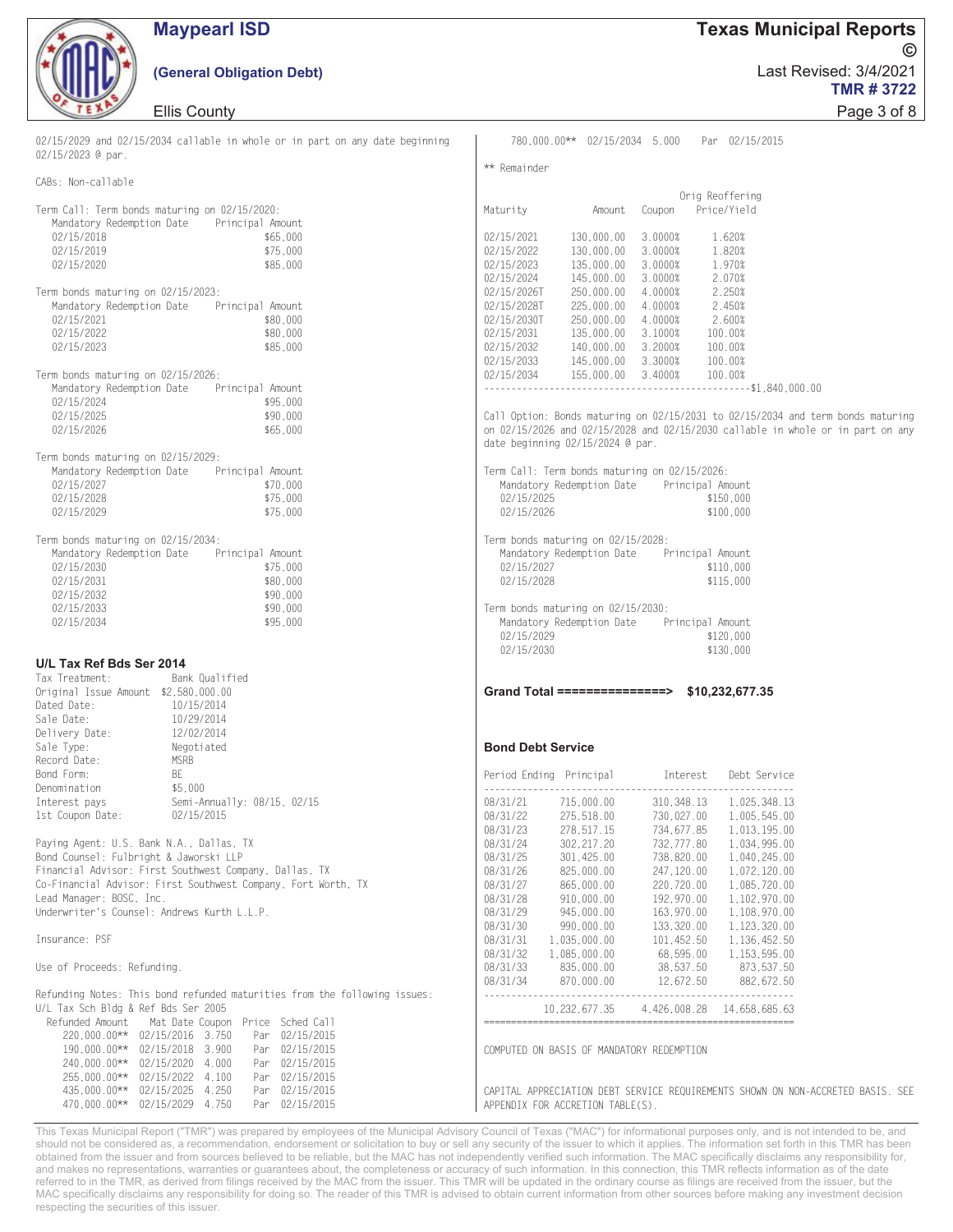|                                                                       | <b>Maypearl ISD</b>                                                                                                                                                                                | <b>Texas Municipal Reports</b>                                                                                                                                                                                                                                                              |
|-----------------------------------------------------------------------|----------------------------------------------------------------------------------------------------------------------------------------------------------------------------------------------------|---------------------------------------------------------------------------------------------------------------------------------------------------------------------------------------------------------------------------------------------------------------------------------------------|
|                                                                       | (General Obligation Debt)                                                                                                                                                                          | Last Revised: 3/4/2021<br><b>TMR#3722</b>                                                                                                                                                                                                                                                   |
|                                                                       | <b>Ellis County</b>                                                                                                                                                                                | Page 4 of 8                                                                                                                                                                                                                                                                                 |
|                                                                       |                                                                                                                                                                                                    | 06/15/2020<br>\$125,000                                                                                                                                                                                                                                                                     |
|                                                                       |                                                                                                                                                                                                    | 06/15/2021<br>\$130,000                                                                                                                                                                                                                                                                     |
| <b>Debt Amortization Rates</b>                                        | % of Principal                                                                                                                                                                                     | 06/15/2022<br>\$130,000<br>06/15/2023<br>\$130,000                                                                                                                                                                                                                                          |
| Period Ending                                                         | Retired<br>Principal                                                                                                                                                                               | 06/15/2024<br>\$130,000                                                                                                                                                                                                                                                                     |
|                                                                       |                                                                                                                                                                                                    | 06/15/2025<br>\$135,000                                                                                                                                                                                                                                                                     |
| 08/31/2021<br>08/31/2022                                              | 715,000.00<br>06.99%<br>09.68%<br>275,518.00                                                                                                                                                       |                                                                                                                                                                                                                                                                                             |
| 08/31/2023                                                            | 12.40%<br>278, 517. 15                                                                                                                                                                             | Mtc Tax Notes Ser 2013                                                                                                                                                                                                                                                                      |
| 08/31/2024<br>08/31/2025                                              | 15.36%<br>302, 217.20<br>18.30%<br>301,425.00                                                                                                                                                      | Tax Treatment:<br>Bank Qualified<br>Original Issue Amount \$1,490,000.00                                                                                                                                                                                                                    |
| 08/31/2026                                                            | 26.36%<br>825,000.00                                                                                                                                                                               | Dated Date:<br>03/15/2013                                                                                                                                                                                                                                                                   |
| 08/31/2027                                                            | 865,000.00<br>34.82%                                                                                                                                                                               | Sale Date:<br>03/21/2013                                                                                                                                                                                                                                                                    |
| 08/31/2028<br>08/31/2029                                              | 910,000.00<br>43.71%<br>52.94%<br>945,000.00                                                                                                                                                       | Delivery Date:<br>04/18/2013<br>Sale Type:<br>Negotiated                                                                                                                                                                                                                                    |
| 08/31/2030                                                            | 62.62%<br>990,000.00                                                                                                                                                                               | Record Date:<br><b>MSRB</b>                                                                                                                                                                                                                                                                 |
| 08/31/2031                                                            | 72.73%<br>1,035,000.00                                                                                                                                                                             | Bond Form:<br>BE                                                                                                                                                                                                                                                                            |
| 08/31/2032<br>08/31/2033                                              | 83.34%<br>1,085,000.00<br>91.50%<br>835,000.00                                                                                                                                                     | Denomination<br>\$5,000<br>Interest pays<br>Semi-Annually: 08/15, 02/15                                                                                                                                                                                                                     |
| 08/31/2034                                                            | 870,000.00<br>100.00%                                                                                                                                                                              | 1st Coupon Date:<br>02/15/2014                                                                                                                                                                                                                                                              |
| Tax Treatment:<br>Original Issue Amount \$2,000,000.00<br>Dated Date: | Details of Limited Maintenance Tax Debt (Outstanding 12/31/2020)<br>Qualified Sch Constn Mtc Tax Notes Ser 2010 (Tax Credit Note)<br>Qualified School Construction Bonds- Tax Credit<br>01/21/2010 | Paying Agent: U.S. Bank N.A., Dallas, TX<br>Bond Counsel: Fulbright & Jaworski L.L.P.<br>Financial Advisor: First Southwest Company, Dallas, TX<br>Co-Financial Advisor: First Southwest Company, Fort Worth, TX<br>Lead Manager: BOSC, Inc.<br>Underwriter's Counsel: Andrews Kurth L.L.P. |
| Sale Date:                                                            | 12/17/2009                                                                                                                                                                                         | Use of Proceeds: Maintenance Expenses.                                                                                                                                                                                                                                                      |
| Delivery Date:                                                        | 01/21/2010                                                                                                                                                                                         | Orig Reoffering                                                                                                                                                                                                                                                                             |
| Sale Type:<br>Record Date:                                            | Private Placement<br><b>MSRB</b>                                                                                                                                                                   | Maturity<br>Price/Yield<br>Amount Coupon                                                                                                                                                                                                                                                    |
| Bond Form:                                                            | BE                                                                                                                                                                                                 |                                                                                                                                                                                                                                                                                             |
| Denomination<br>Interest pays                                         | \$100,000<br>Semi-Annually: 12/15, 06/15                                                                                                                                                           | 02/15/2022T<br>200,000.00 3.0000%<br>2.000%<br>320,000.00 3.0000%<br>2.400%<br>02/15/2025T                                                                                                                                                                                                  |
| 1st Coupon Date:                                                      | 06/15/2010                                                                                                                                                                                         | 02/15/2028T<br>355,000.00 3.5000%<br>2.700%                                                                                                                                                                                                                                                 |
| Paying Agent: U.S. Bank N.A., Dallas, TX                              |                                                                                                                                                                                                    |                                                                                                                                                                                                                                                                                             |
| Bond Counsel: Fulbright & Jaworski L.L.P.                             |                                                                                                                                                                                                    | Call Option: Term bonds maturing on 02/15/2025 and 02/15/2028 callable in whole                                                                                                                                                                                                             |
| Purchaser: Bank of Houston, Houston, TX                               |                                                                                                                                                                                                    | or in part on any date beginning 02/15/2022 @ par.                                                                                                                                                                                                                                          |
| Use of Proceeds: School Building.                                     |                                                                                                                                                                                                    | Term Call: Term bonds maturing on 02/15/2019:                                                                                                                                                                                                                                               |
|                                                                       |                                                                                                                                                                                                    | Mandatory Redemption Date Principal Amount<br>02/15/2017<br>\$90,000                                                                                                                                                                                                                        |
| Maturity                                                              | Orig Reoffering<br>Coupon* Price/Yield<br>Amount                                                                                                                                                   | 02/15/2018<br>\$90,000                                                                                                                                                                                                                                                                      |
|                                                                       |                                                                                                                                                                                                    | 02/15/2019<br>\$95,000                                                                                                                                                                                                                                                                      |
| 06/15/2025T                                                           | 655.000.00 0.9400%<br>N/A                                                                                                                                                                          | Term bonds maturing on 02/15/2022:                                                                                                                                                                                                                                                          |
|                                                                       |                                                                                                                                                                                                    | Mandatory Redemption Date<br>Principal Amount                                                                                                                                                                                                                                               |
|                                                                       | * A taxpayer owning a Bond on a "Credit Allowance Date" will be entitled to a                                                                                                                      | 02/15/2020<br>\$95,000<br>02/15/2021<br>\$100,000                                                                                                                                                                                                                                           |
|                                                                       | credit against such taxpayer's federal income liability. The tax credit rate                                                                                                                       | 02/15/2022<br>\$100,000                                                                                                                                                                                                                                                                     |
|                                                                       | for the Notes will be 6.06%. The Credit Allowance Dates for the Notes are 3-15.                                                                                                                    |                                                                                                                                                                                                                                                                                             |
|                                                                       | 6-15, 9-15 and 12-15, commencing March 15, 2010 and ending on the final<br>maturity date, as well as the last date a Bond is outstanding.                                                          | Term bonds maturing on 02/15/2025:<br>Mandatory Redemption Date<br>Principal Amount                                                                                                                                                                                                         |
|                                                                       |                                                                                                                                                                                                    | 02/15/2023<br>\$105,000                                                                                                                                                                                                                                                                     |
|                                                                       | Call Option: Non Callable. Subject to Special Mandatory Redemption as specified                                                                                                                    | 02/15/2024<br>\$105,000<br>02/15/2025<br>\$110,000                                                                                                                                                                                                                                          |
| in the authorizing resolution.                                        |                                                                                                                                                                                                    |                                                                                                                                                                                                                                                                                             |
|                                                                       | Term Call: Term bonds maturing on 06/15/2025:                                                                                                                                                      | Term bonds maturing on 02/15/2028:<br>Mandatory Redemption Date                                                                                                                                                                                                                             |
| Mandatory Redemption Date<br>06/15/2010                               | Principal Amount<br>\$125,000                                                                                                                                                                      | Principal Amount<br>02/15/2026<br>\$115,000                                                                                                                                                                                                                                                 |
| 06/15/2011                                                            | \$115,000                                                                                                                                                                                          | 02/15/2027<br>\$120,000                                                                                                                                                                                                                                                                     |
| 06/15/2012                                                            | \$120,000                                                                                                                                                                                          | 02/15/2028<br>\$120,000                                                                                                                                                                                                                                                                     |
| 06/15/2013<br>06/15/2014                                              | \$120,000<br>\$120,000                                                                                                                                                                             |                                                                                                                                                                                                                                                                                             |
| 06/15/2015                                                            | \$120,000                                                                                                                                                                                          | Grand Total ================><br>\$1,530,000.00                                                                                                                                                                                                                                             |
| 06/15/2016                                                            | \$125,000                                                                                                                                                                                          |                                                                                                                                                                                                                                                                                             |
| 06/15/2017<br>06/15/2018                                              | \$125,000<br>\$125,000                                                                                                                                                                             |                                                                                                                                                                                                                                                                                             |
| 06/15/2019                                                            | \$125,000                                                                                                                                                                                          | <b>Bond Debt Service</b>                                                                                                                                                                                                                                                                    |

This Texas Municipal Report ("TMR") was prepared by employees of the Municipal Advisory Council of Texas ("MAC") for informational purposes only, and is not intended to be, and should not be considered as, a recommendation, endorsement or solicitation to buy or sell any security of the issuer to which it applies. The information set forth in this TMR has been obtained from the issuer and from sources believed to be reliable, but the MAC has not independently verified such information. The MAC specifically disclaims any responsibility for, and makes no representations, warranties or guarantees about, the completeness or accuracy of such information. In this connection, this TMR reflects information as of the date<br>referred to in the TMR, as derived from filin MAC specifically disclaims any responsibility for doing so. The reader of this TMR is advised to obtain current information from other sources before making any investment decision respecting the securities of this issuer.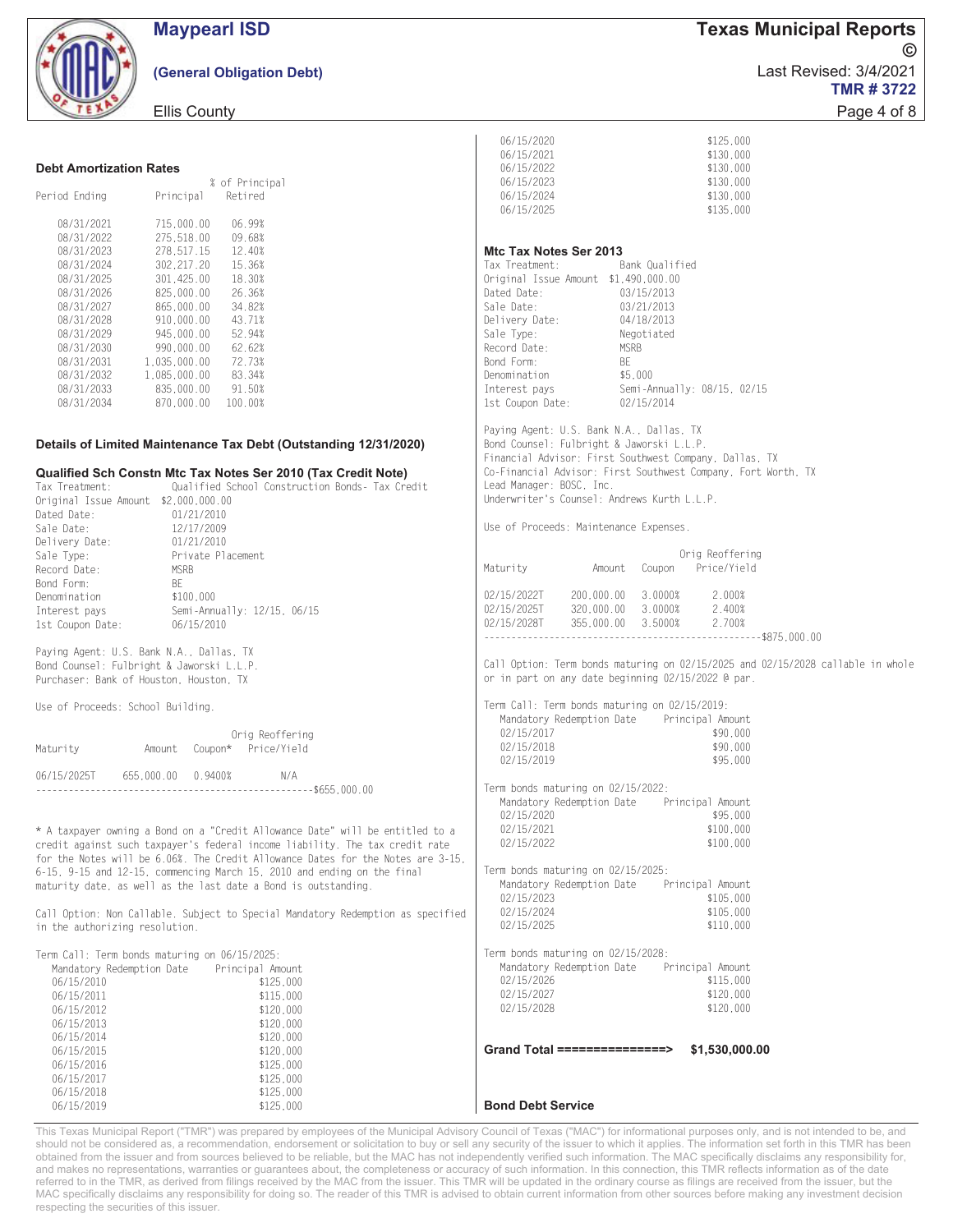

### **Maypearl ISD**

#### (General Obligation Debt)

#### Ellis County

|          | Period Ending Principal | Interest   | Debt Service |
|----------|-------------------------|------------|--------------|
| 08/31/21 | 230.000.00              | 32.682.00  | 262.682.00   |
| 08/31/22 | 230.000.00              | 28.460.00  | 258.460.00   |
| 08/31/23 | 235,000,00              | 24.163.00  | 259.163.00   |
| 08/31/24 | 235.000.00              | 19.791.00  | 254.791.00   |
| 08/31/25 | 245.000.00              | 15.344.00  | 260.344.00   |
| 08/31/26 | 115,000.00              | 10.412.50  | 125.412.50   |
| 08/31/27 | 120.000.00              | 6.300.00   | 126.300.00   |
| 08/31/28 | 120.000.00              | 2.100.00   | 122,100.00   |
|          | 1,530,000.00            | 139.252.50 | 1,669,252.50 |

COMPLITED ON BASIS OF MANDATORY REDEMPTION

CAPITAL APPRECIATION DEBT SERVICE REQUIREMENTS SHOWN ON NON-ACCRETED BASIS. SEE APPENDIX FOR ACCRETION TABLE(S).

 $\sim$   $\sim$   $\sim$   $\sim$   $\sim$ 

#### **Debt Amortization Rates**

| Period Ending | Principal  | % of Principal<br>Retired |
|---------------|------------|---------------------------|
| 08/31/2021    | 230.000.00 | 15.03%                    |
| 08/31/2022    | 230.000.00 | 30.07%                    |
| 08/31/2023    | 235,000.00 | 45.42%                    |
| 08/31/2024    | 235,000.00 | 60.78%                    |
| 08/31/2025    | 245,000,00 | 76.80%                    |
| 08/31/2026    | 115,000.00 | 84.31%                    |
| 08/31/2027    | 120,000.00 | 92.16%                    |
| 08/31/2028    | 120,000.00 | 100.00%                   |

#### **DEBT SERVICE FUND MANAGEMENT INDEX**

| i.O. Debt Service Requirements for |             |
|------------------------------------|-------------|
| fiscal year-ending 08/31/2021      | \$1,289,245 |
| [&S Fds all G.O. issues 08/31/2020 | \$1.152.927 |
| 2020 I&S Fund Tax Levy @ 90%       | 1.119.119   |
| Tier III.                          | 43.515      |
|                                    |             |
| ⊺ntal                              | 2 315 561   |

#### **OPERATING STATEMENT**

| STATEMENT OF NET MOSTLON                  |              |              | SUPPTEMENTS CONTRIBUTIONS WIT  |      |
|-------------------------------------------|--------------|--------------|--------------------------------|------|
|                                           | Governmental | Governmental | Combined, these contributions  |      |
|                                           | Activities   | Activities   | total payroll. The member cont |      |
|                                           | 08/31/2020   | 08/31/2019   | to 8.00% in Fiscal Year 2022 a |      |
| ASSETS                                    |              |              | to SB 12 only those employers  |      |
| Current Assets                            | \$6.667.505  | \$6,852,532  | required to pay a 1.5% contrib |      |
| Capital Assets                            | \$23,683,316 | \$23,410,811 | 1, 2019 all employers are requ |      |
|                                           |              |              | contribution irrespective of p |      |
| Total Assets                              | \$30.350.821 | \$30,263,343 |                                |      |
|                                           |              |              | Contribution Rates Plan Fiscal |      |
| DEFERRED OUTFLOWS                         | \$2,773,938  | \$2,287,789  |                                | 2020 |
|                                           |              |              | Member                         | 7.7% |
| LIABILITIES                               |              |              | State                          | 7.5% |
| Current Liabilities                       | \$744.791    | \$649,688    | Employer                       | 1.5% |
| Current Long Term Liabilities \$1,155,123 |              | \$1,102,417  |                                |      |
| Long Term Liabilities                     | \$20,584,853 | \$20.974.801 | PENSION FUND LIABILITY         |      |
|                                           | -----------  | ----------   |                                |      |
| Total Liabilities                         | \$22,484,767 | \$22,726,906 | Reporting Year*                |      |
|                                           |              |              | Net Pension Liability          |      |
| DEFERRED INFLOWS                          | \$2,467.674  | \$1,604,507  | Beginning of Year              |      |
|                                           |              |              | Additional Contributions       |      |
| NET POSITION                              |              |              | Total Pension Expense          |      |
|                                           |              |              |                                |      |

This Texas Municipal Report ("TMR") was prepared by employees of the Municipal Advisory Council of Texas ("MAC") for informational purposes only, and is not intended to be, and should not be considered as, a recommendation, endorsement or solicitation to buy or sell any security of the issuer to which it applies. The information set forth in this TMR has been obtained from the issuer and from sources believed to be reliable, but the MAC has not independently verified such information. The MAC specifically disclaims any responsibility for, and makes no representations, warranties or guarantees about, the completeness or accuracy of such information. In this connection, this TMR reflects information as of the date referred to in the TMR, as derived from filings received by the MAC from the issuer. This TMR will be updated in the ordinary course as filings are received from the issuer, but the MAC specifically disclaims any responsibility for doing so. The reader of this TMR is advised to obtain current information from other sources before making any investment decision respecting the securities of this issuer.

**Texas Municipal Reports** Last Revised: 3/4/2021 **TMR#3722** 

#### Page 5 of 8

| Total Net Position<br><b>AUTHORIZED BUT UNISSUED</b> | \$8,172,318    | \$8,219,719      |
|------------------------------------------------------|----------------|------------------|
| Invested in Capital Asset                            | \$9,379,716    | \$8.619.158      |
| Restricted                                           | \$1,268.557    | \$1,085,619      |
| Unrestricted                                         | ( \$2,475,955) | $($ \$1,485,058) |

GENERAL OBLIGATION BONDS AUTHORIZED BUT UNISSUED None

#### **PENSION FUND LIABILITY**

The District participates in a cost-sharing multi-employer defined benefit pension that has a special funding situation. The plan is administered by the Teacher Retirement System of Texas ("TRS"). TRS's defined benefit pension plan is established and administered in accordance with the Texas Constitution, Article XVI, Section 67 and Texas Government Code, Title 8, Subtitle C. The pension trust fund is a qualified pension trust under Section 401(a) of the Internal Revenue Code. The Texas Legislature establishes benefits and contribution rates within the guidelines of the Texas Constitution. The pension's Board of Trustees does not have the authority to establish or amend benefit terms.

All employees of public, state-supported educational institutions in Texas who are employed for one-half or more of the standard work load and who are not exempted from membership under Texas Government Code, Title 8, Section 822.002 are covered by the system.

Detailed information about the Teacher Retirement System's fiduciary net position is available in a separately-issued Comprehensive Annual Financial Report that includes financial statements and required supplementary information. That report may be obtained on the Internet at https://www.trs.texas.gov/Pages/about archive cafr.aspx.

Contribution requirements are established or amended pursuant to Article 16, section 67 of the Texas Constitution which requires the Texas legislature to establish a member contribution rate of not less than 6% of the member's annual compensation and a state contribution rate of not less than 6% and not more than 10% of the aggregate annual compensation paid to members of the system during the fiscal year.

The 86th Legislature adopted Senate Bill 12 which increased contribution rates for the State, employers, and the members in a phase-in schedule that will end in Fiscal Year 2025. The State's base rate of 6.80% in Fiscal Year 2019 will increase to 7.50% in Fiscal Year 2020 and phase-in to 8.25% by Fiscal Year 2024. In addition, all public education employers will pay a supplemental contribution that will gradually increase from 1.50% in Fiscal Year 2020 to 2.00% in Fiscal Year 2025. By the end of the phase-in period, these nental contributions will equal approximately 1.25% of total payroll. are ultimately assumed to approximate 9.50% of tribution rate will increase from the current 7.70% and ultimately 8.25% in Fiscal Year 2024. Prior not participating in social security were bution (Non-OASDI surcharge). Beginning September vired to pay the Public Education Employer barticipation in social security.

| ᲔᲐ . Ა4Ა         |                                          |      |                  |                  |  |
|------------------|------------------------------------------|------|------------------|------------------|--|
|                  | Contribution Rates Plan Fiscal Year      |      |                  |                  |  |
| 37.789           |                                          | 2020 | 2019             |                  |  |
|                  | Member                                   | 7.7% | 7.7%             |                  |  |
|                  | State                                    | 7.5% | 6.8%             |                  |  |
| 49.688<br>02.417 | Employer                                 | 1.5% | 1.5%             |                  |  |
| 74.801           | PENSION FUND LIABILITY                   |      |                  |                  |  |
| 26,906           | Reporting Year*<br>Net Pension Liability |      | $08 - 31 - 2020$ | $08 - 31 - 2019$ |  |
| 04.507           | Beginning of Year                        |      | \$2,710,827      | \$1,540,225      |  |
|                  | Additional Contributions                 |      | \$0              | \$0              |  |
|                  | Total Pension Expense                    |      | \$615,881        | \$393,584        |  |
|                  |                                          |      |                  |                  |  |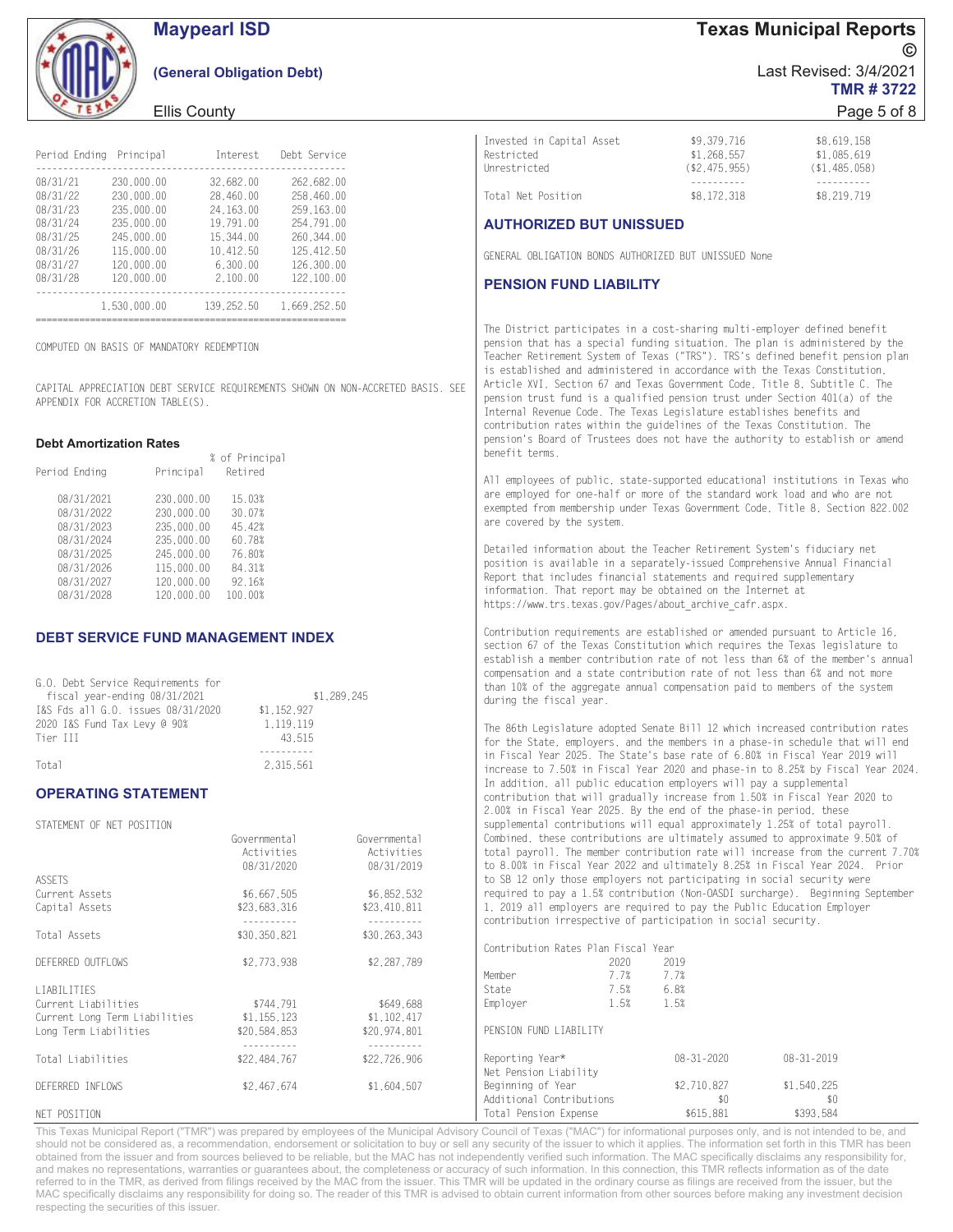|                                                                                                                                                                                                                                                                                                                                                                                                                  | <b>Maypearl ISD</b>                                                                      |                                 |                                       |                                                                                                                                                                                                                                                                                                                                        |                                                     | Texas Municipal Reports                              |
|------------------------------------------------------------------------------------------------------------------------------------------------------------------------------------------------------------------------------------------------------------------------------------------------------------------------------------------------------------------------------------------------------------------|------------------------------------------------------------------------------------------|---------------------------------|---------------------------------------|----------------------------------------------------------------------------------------------------------------------------------------------------------------------------------------------------------------------------------------------------------------------------------------------------------------------------------------|-----------------------------------------------------|------------------------------------------------------|
|                                                                                                                                                                                                                                                                                                                                                                                                                  | (General Obligation Debt)                                                                |                                 |                                       |                                                                                                                                                                                                                                                                                                                                        |                                                     | $\odot$<br>Last Revised: 3/4/2021<br><b>TMR#3722</b> |
| <b>Ellis County</b>                                                                                                                                                                                                                                                                                                                                                                                              |                                                                                          |                                 |                                       |                                                                                                                                                                                                                                                                                                                                        |                                                     | Page 6 of 8                                          |
| Total Deferred Outflows<br>Total Deferred Inflows<br>This Year's Contributions<br>Net Pension Liability                                                                                                                                                                                                                                                                                                          | \$1,411,235<br>\$606,006<br>\$190,740                                                    |                                 | \$1,401,034<br>\$292,671<br>\$165,910 | Funding for TRS-Care is provided by retiree premium contributions and<br>contributions from the state, active employees, and school districts based upon<br>public school district payroll. The TRS Board of trustees does not have the<br>authority to set or amend contribution rates.                                               |                                                     |                                                      |
| End of Year<br>2020 Member (Employee)<br>Contributing Agency (State)<br>2020 Employer                                                                                                                                                                                                                                                                                                                            | \$2,832,834<br>Contributions<br>Required and Made<br>\$543,512<br>\$350,521<br>\$228,224 |                                 | \$2,710,827                           | The General Appropriations Act passed by The 86th Legislature included funding<br>to maintain TRS Care premiums at their current level through 2021. The 86th<br>Legislature also passed SB 1682 which requires TRS to establish a contingency<br>reserve in the TRS-Care fund equal to 60 days of expenditures.<br>Contribution Rates |                                                     |                                                      |
| For the year ended August 31, 2020, the District recognized pension expense of<br>\$817,805 and revenue of \$817,805 for support provided by the State.                                                                                                                                                                                                                                                          |                                                                                          |                                 |                                       | Active Employee<br>Non-Employer Contributing Entity (State)                                                                                                                                                                                                                                                                            | 2020<br>0.65%<br>1.25%                              | 2019<br>0.65%<br>1.25%                               |
| District's Proportion of the Net Pension<br>Liability                                                                                                                                                                                                                                                                                                                                                            |                                                                                          | $08 - 31 - 2020$<br>0.00544953% | $08 - 31 - 2019$<br>0.00492498%       | Employers<br>Federal/private Funding remitted by Employers                                                                                                                                                                                                                                                                             | 0.75%<br>1.25%                                      | 0.75%<br>1.25%                                       |
| District's Proportion Share<br>of the Net Pension Liability<br>State's Proportion Share                                                                                                                                                                                                                                                                                                                          |                                                                                          | \$2,832,834<br>\$5,206,098      | \$2,710,827<br>\$5,349,995            | Current Fiscal Year<br>Employer Contributions                                                                                                                                                                                                                                                                                          | \$70,812                                            | \$70,612                                             |
| of the District's Net Pension Liability<br>Total                                                                                                                                                                                                                                                                                                                                                                 |                                                                                          | \$8,038,932                     | \$8,060,822                           | Current Fiscal Year<br>Member Contributions                                                                                                                                                                                                                                                                                            | \$45,881                                            | \$42,410                                             |
| District's Covered-Employee Payroll<br>District's Proportionate Share of                                                                                                                                                                                                                                                                                                                                         |                                                                                          | \$6,529,671<br>43.38%           | \$6,381,154<br>42.48%                 | Measurement Year<br>NECE On-Behalf Contributions                                                                                                                                                                                                                                                                                       | \$92,348                                            | \$71,519                                             |
| the Net Pension Liability as a Percentage<br>of its Covered - Employee Payroll<br>TRS net position as a percentage of the<br>total pension liability                                                                                                                                                                                                                                                             |                                                                                          | 75.24%                          | 73.74%                                | For the year ended August 31, 2020, the District recognized OPEB expense of<br>\$162,190 and revenue of \$162,190 for support provided by the State.                                                                                                                                                                                   |                                                     |                                                      |
| Plan's net pension liability as a<br>percentage of covered - employee payroll                                                                                                                                                                                                                                                                                                                                    |                                                                                          | 123.11%                         | 126.32%                               | Reporting Period Ended*<br>District's proportion share of<br>the net OPEB liability (asset)                                                                                                                                                                                                                                            | 08/31/2020<br>0.0097930%                            | 08/31/2019<br>0.0092006%                             |
| * Based on measurement period of the previous fiscal year.                                                                                                                                                                                                                                                                                                                                                       |                                                                                          |                                 |                                       | District's proportionate share of<br>the net OPEB liability (asset)                                                                                                                                                                                                                                                                    | \$4,631,216                                         | \$4,593,945                                          |
| Fiscal Year<br>Contractually Required<br>Contributions                                                                                                                                                                                                                                                                                                                                                           |                                                                                          | 2020<br>\$228,224               | 2019<br>\$187.132                     | State's proportionate share of the<br>net OPEB liability (asset)<br>associated with the District                                                                                                                                                                                                                                       | \$6,153,851                                         | \$5,183,821                                          |
| Contributions in Relation to the<br>Contractual Required Contributions<br>Contributions Deficiency<br>(Excess)                                                                                                                                                                                                                                                                                                   |                                                                                          | (\$228, 224)<br>\$0             | ( \$187, 132)<br>\$0                  | Total<br>District's covered-employee payroll<br>District's proportionate share of<br>the net OPEB liability (asset) as a                                                                                                                                                                                                               | \$10,785,067<br>\$6,529,671<br>70.93%               | \$9,777,766<br>\$6,381,154<br>71.99%                 |
| District's Covered Employee<br>Payroll<br>Contributions as a<br>Percentage of Covered Employee Payroll                                                                                                                                                                                                                                                                                                           |                                                                                          | \$7,058,606<br>3.23%            | \$6,529,671<br>2.87%                  | percentage of its covered-employee payroll<br>Plan fiduciary net position as a<br>percentage of the total OPEB liability                                                                                                                                                                                                               | 2.66%                                               | 1.57%                                                |
|                                                                                                                                                                                                                                                                                                                                                                                                                  |                                                                                          |                                 |                                       | * Based on measurement of the previous fiscal year.                                                                                                                                                                                                                                                                                    |                                                     |                                                      |
| PENSION FUND OPEB LIABILITY<br>OTHER POST-EMPLOYMENT BENEFITS                                                                                                                                                                                                                                                                                                                                                    |                                                                                          |                                 |                                       | Fiscal year Ended<br>Contractually required contribution<br>Contributions in relation to the<br>contractually required contribution                                                                                                                                                                                                    | 08/31/2020<br>\$70.812<br>( \$70, 812)              | 08/31/2019<br>\$70.612<br>( \$70, 612)               |
| Maypearl ISD participates in the Texas Public School Retired Employees Group<br>Insurance Program (TRSCare). It is a multiple-employer, cost-sharing defined<br>Other Post-Employment Benefit (OPEB) plan that has a special funding situation.<br>The plan is administered through a trust by the Teacher Retirement System of<br>Texas (TRS) Board of Trustees. It was established in 1986 and is administered |                                                                                          |                                 |                                       | Contribution deficiency (excess)<br>District's covered-employee payroll<br>Contribution as a percentage of<br>covered-employee payroll                                                                                                                                                                                                 | \$0<br>\$7,058,606<br>1.00%                         | \$0<br>\$6,529,671<br>1.08%                          |
| in accordance with the Texas Insurance Code, Chapter 1575.                                                                                                                                                                                                                                                                                                                                                       |                                                                                          |                                 |                                       | Source: Maypearl ISD's Annual Financial Report dated August 31, 2020.                                                                                                                                                                                                                                                                  |                                                     |                                                      |
| Detail information about the TRS-Care's fiduciary net position is available in<br>the separately-issued TRS Comprehensive Annual Financial Report that includes<br>financial statements and required supplementary information. That report may be                                                                                                                                                               |                                                                                          |                                 |                                       | <b>NON FUNDED DEBT</b>                                                                                                                                                                                                                                                                                                                 |                                                     |                                                      |
| obtained on the Internet at<br>http://www.trs.state.tx.us/about/documents/cafr.pdf#CAFR; by writing to TRS at<br>1000 Red River Street, Austin, TX, 78701-2698; or by calling (512) 542-6592.                                                                                                                                                                                                                    |                                                                                          |                                 |                                       | NON-FUNDED DEBT PAYABLE (As of August 31, 2020)<br>The District reports additional debt in the principal amount of \$8,024,774<br>under Govt Activities as follows:                                                                                                                                                                    |                                                     |                                                      |
| Contributions Contribution rates for the TRS-Care plan are established in state<br>statute by the Texas Legislature, and there is no continuing obligation to<br>provide benefits beyond each fiscal year. The TRS-Care plan is currently funded<br>on a pay-as-you-go basis and is subject to change based on available funding.                                                                                |                                                                                          |                                 |                                       | Amount<br>Outstanding                                                                                                                                                                                                                                                                                                                  | Int Next Year's Reported<br>Rate Requirements Under |                                                      |

**Texas Municipal Reports** 

**Maypearl ISD** 

This Texas Municipal Report ("TMR") was prepared by employees of the Municipal Advisory Council of Texas ("MAC") for informational purposes only, and is not intended to be, and should not be considered as, a recommendation, endorsement or solicitation to buy or sell any security of the issuer to which it applies. The information set forth in this TMR has been obtained from the issuer and from sources believed to be reliable, but the MAC has not independently verified such information. The MAC specifically disclaims any responsibility for, and makes no representations, warranties or guarantees about, the completeness or accuracy of such information. In this connection, this TMR reflects information as of the date<br>referred to in the TMR, as derived from filin MAC specifically disclaims any responsibility for doing so. The reader of this TMR is advised to obtain current information from other sources before making any investment decision respecting the securities of this issuer.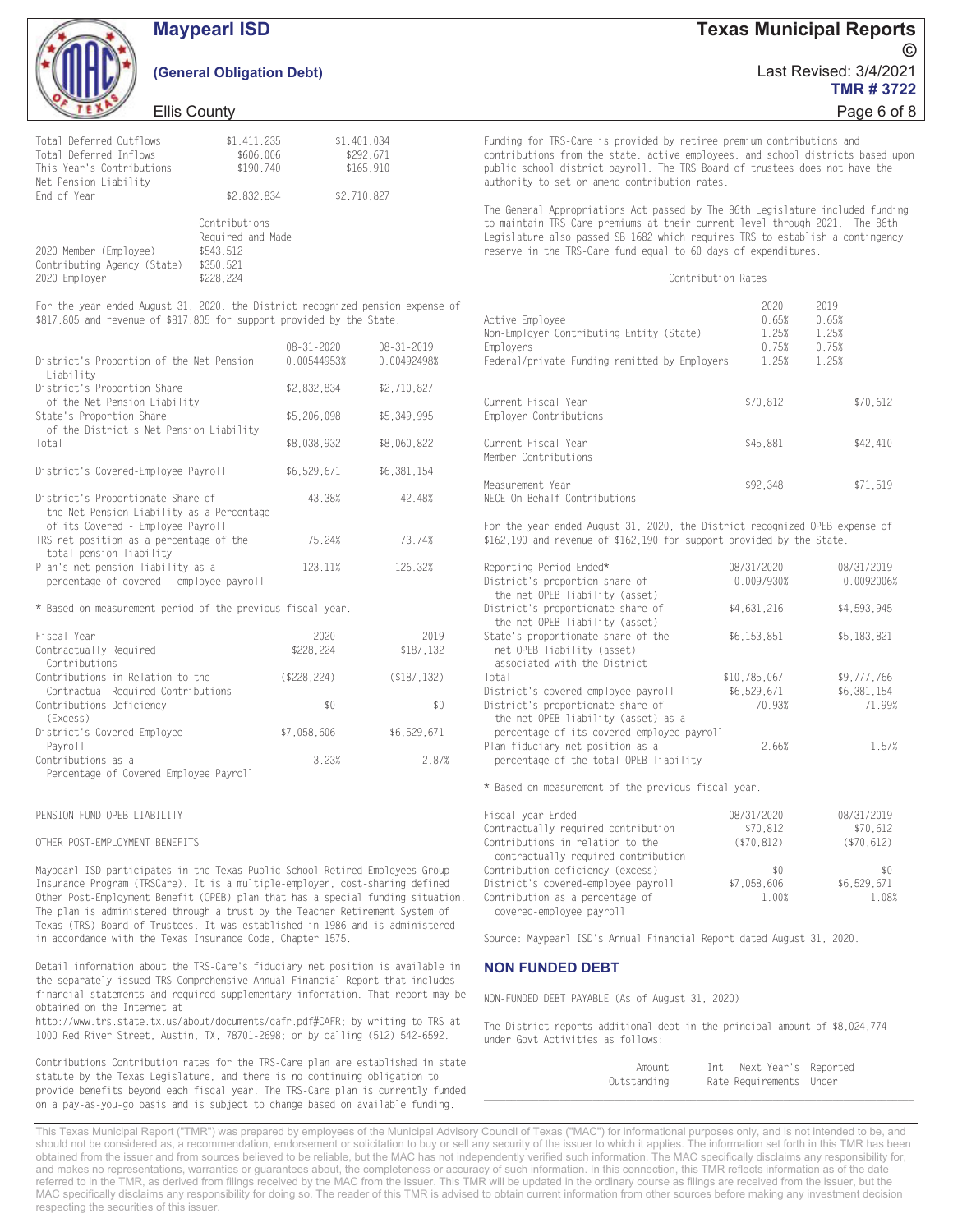### **Maypearl ISD**

#### (General Obligation Debt)

**Texas Municipal Reports**  $\odot$ Last Revised: 3/4/2021 **TMR#3722** Page 7 of 8

#### **Ellis County**

| Pension Liability*                                                                                                                                                                                                                                                                                        | \$2,832,834<br>N/A                                                                                                                                                                                                                                                                                                                                                                                       | N/A Govt Activities                              | cement.                                                                                                                                                                                                |                                                                                                                                                              |  |  |
|-----------------------------------------------------------------------------------------------------------------------------------------------------------------------------------------------------------------------------------------------------------------------------------------------------------|----------------------------------------------------------------------------------------------------------------------------------------------------------------------------------------------------------------------------------------------------------------------------------------------------------------------------------------------------------------------------------------------------------|--------------------------------------------------|--------------------------------------------------------------------------------------------------------------------------------------------------------------------------------------------------------|--------------------------------------------------------------------------------------------------------------------------------------------------------------|--|--|
| OPEB Liability*<br>Note                                                                                                                                                                                                                                                                                   | N/A<br>\$4,631,216<br>$3.0 - 4.0%$<br>\$560,724                                                                                                                                                                                                                                                                                                                                                          | N/A Govt Activities<br>\$232,236 Govt Activities | Agricultural: nursery crops, hay, cotton, corn and cattle.                                                                                                                                             |                                                                                                                                                              |  |  |
|                                                                                                                                                                                                                                                                                                           | * See PENSION FUND LIABILITY section for details of this obligation.                                                                                                                                                                                                                                                                                                                                     |                                                  | OIL AND GAS - 2020                                                                                                                                                                                     | The county ranks 205 out of all the counties in Texas for oil production. The                                                                                |  |  |
| <b>OVERLAPPING DEBT</b>                                                                                                                                                                                                                                                                                   |                                                                                                                                                                                                                                                                                                                                                                                                          |                                                  |                                                                                                                                                                                                        | gas production for this county accounts for 0.04% of the total state production.<br>The county ranks 99 out of all the counties in Texas for gas production. |  |  |
| ESTIMATED OVERLAPPING DEBT STATEMENT                                                                                                                                                                                                                                                                      |                                                                                                                                                                                                                                                                                                                                                                                                          |                                                  | OIL PRODUCTION (Texas Railroad Commission)                                                                                                                                                             |                                                                                                                                                              |  |  |
| Taxing Body                                                                                                                                                                                                                                                                                               | As Of %Ovlpg<br>Debt Amount                                                                                                                                                                                                                                                                                                                                                                              | Ovlpg Amt                                        | Year Description Volume<br>2017 Oil<br>152 BBL                                                                                                                                                         | % Change From Previous Year<br>$-46.85$                                                                                                                      |  |  |
| Ellis Co<br>Maypearl, City of                                                                                                                                                                                                                                                                             | $$31,020,000 * 02/28/21$<br>2.64<br>$1,304,000 * 02/28/21$<br>99.71                                                                                                                                                                                                                                                                                                                                      | \$818,928<br>1.300.218<br>.                      | 2018 Oil<br>9 BBL<br>$-94.08$<br>0 BBL<br>2019 Oil<br>$-100.00$<br>2020 Oil<br>30 BBL                                                                                                                  |                                                                                                                                                              |  |  |
| Total Overlapping Debt:                                                                                                                                                                                                                                                                                   |                                                                                                                                                                                                                                                                                                                                                                                                          | \$2,119,146                                      | CASINGHEAD (Texas Railroad Commission)                                                                                                                                                                 |                                                                                                                                                              |  |  |
| Maypearl ISD                                                                                                                                                                                                                                                                                              | 12/31/20                                                                                                                                                                                                                                                                                                                                                                                                 | \$10.609.750<br><u>.</u>                         | Year Description Volume<br>2017 Casinghead 10 MCF                                                                                                                                                      | % Change From Previous Year<br>$-16.67$                                                                                                                      |  |  |
| Total Direct and Overlapping Debt:                                                                                                                                                                                                                                                                        |                                                                                                                                                                                                                                                                                                                                                                                                          | \$12,728,897                                     | 2018 Casinghead 11 MCF<br>10.00<br>2019 Casinghead 11 MCF                                                                                                                                              |                                                                                                                                                              |  |  |
| Total Direct and Overlapping Debt % of A.V.:<br>Total Direct and Overlapping Debt per Capita:                                                                                                                                                                                                             |                                                                                                                                                                                                                                                                                                                                                                                                          | 3.07%<br>\$2,400                                 | 2020 Casinghead 11 MCF                                                                                                                                                                                 |                                                                                                                                                              |  |  |
| * Gross Debt                                                                                                                                                                                                                                                                                              |                                                                                                                                                                                                                                                                                                                                                                                                          |                                                  | GAS WELL PRODUCTION (Texas Railroad Commission)<br>Year Description Volume                                                                                                                             | % Change From Previous Year                                                                                                                                  |  |  |
|                                                                                                                                                                                                                                                                                                           | <b>MATERIAL EVENTS AND OTHER FILINGS</b>                                                                                                                                                                                                                                                                                                                                                                 |                                                  | 2017 GW Gas<br>2,870,324 MCF<br>2018 GW Gas<br>2,569,257 MCF<br>2019 GW Gas<br>2,127,606 MCF                                                                                                           | $-26.40$<br>$-10.49$<br>$-17.19$                                                                                                                             |  |  |
| the bottom of this page.                                                                                                                                                                                                                                                                                  | This section contains excerpt(s) from or a summary of filings made by or on<br>behalf of the issuer. The information below is an extract or summary only. The<br>complete filing should be viewed on the Texas MAC website (www.mactexas.com) or<br>the Electronic Municipal Market Access (EMMA) System of the Municipal<br>Securities Rulemaking Board (https://emma.msrb.org/). See TMR disclaimer at |                                                  | 2020 GW Gas<br>2.240.051 MCF<br>RETAIL SALES & EFFECTIVE BUYING INCOME (The Nielsen Company)<br>Year<br>Retail Sales<br>Effective Buying Income (EBI)<br>County Median Household Income                | 5.29<br>2017<br>2018<br>2016<br>\$4.0B<br>\$2.2B<br>\$2.4B<br>\$4.6B<br>\$3.9B<br>\$3.7B<br>\$62,747<br>\$55.363<br>\$53,988                                 |  |  |
| 08/31/2020 - Annual Financial Report                                                                                                                                                                                                                                                                      |                                                                                                                                                                                                                                                                                                                                                                                                          |                                                  | State Median Household Income<br>% of Households with EBI below \$25K                                                                                                                                  | \$55,352<br>\$61,175<br>\$57,227<br>13.8%<br>17.8%<br>8.9%                                                                                                   |  |  |
| COVID-19 UPDATE: "The COVID-19 pandemic sweeping across the country has<br>resulted in mandatory closure of many businesses, resulting in layoffs of much<br>of the workforce. The economic effects of those closures are not yet known but<br>could potentially affect future revenues of the District." |                                                                                                                                                                                                                                                                                                                                                                                                          |                                                  | % of Households with EBI above \$25K<br>72.4%<br>70.3%<br>69.3%<br>EMPLOYMENT DATA (Texas Workforce Commission)<br>2020<br>2019<br>2018<br>Employed Earnings<br>Employed Earnings<br>Employed Earnings |                                                                                                                                                              |  |  |
| <b>ECONOMIC BACKGROUND</b>                                                                                                                                                                                                                                                                                |                                                                                                                                                                                                                                                                                                                                                                                                          |                                                  | 1st Q: 52.847<br>\$615.5M<br>51,979<br>2nd 0: 50.449<br>\$607.2M<br>52,541                                                                                                                             | \$585.2M<br>50.942<br>\$565.8M<br>\$594.3M<br>52,274<br>\$568.9M                                                                                             |  |  |
| TEXAS PUBLIC SCHOOL FINANCE SYSTEM For information on the Texas Public School<br>Finance System, visit the Publications area of the MAC website at<br>www.mactexas.com.                                                                                                                                   |                                                                                                                                                                                                                                                                                                                                                                                                          |                                                  | 3rd 0: 52.170<br>\$615.0M<br>52,248<br>4th Q: N/A<br>53,719<br>N/A                                                                                                                                     | 51,942<br>\$589.6M<br>\$561.6M<br>\$645.9M<br>52,566<br>\$608.3M<br>MAJOR COLLEGES AND UNIVERSITIES: Texas State Technical Colleges North Texas,             |  |  |
| ECONOMIC BACKGROUND                                                                                                                                                                                                                                                                                       |                                                                                                                                                                                                                                                                                                                                                                                                          |                                                  | Southwestern Assemblies of God College                                                                                                                                                                 |                                                                                                                                                              |  |  |
| miles south of Dallas on Farm Road 916.                                                                                                                                                                                                                                                                   | Maypearl ISD is a productive agricultural area, forty miles south of Dallas,<br>that includes the City of Maypearl. The City had a 2010 population of 934,<br>increasing 25.20% since 2000. The City is a local retail point located 42                                                                                                                                                                  |                                                  | COLLEGES AND UNIVERSITIES<br>Year Total<br>Fall Enrollment<br>2019 2<br>2,377<br>2018 2<br>2,417<br>2017 2<br>2,479                                                                                    |                                                                                                                                                              |  |  |
| and bordered by the Trinity River to the east.                                                                                                                                                                                                                                                            | COUNTY CHARACTERISTICS: Ellis County, located in northeast Texas, was created<br>in 1849 from Navarro County and named after the president of the Convention of<br>1836, Richard Ellis. The county is traversed by Interstate Highways 35E and 45,                                                                                                                                                       |                                                  | 2016 2<br>2,352<br>2015 1<br>1,975<br>2014 1<br>1,984<br>2013 1<br>2,012<br>2012 1<br>2,030<br>2011 1<br>2.023                                                                                         |                                                                                                                                                              |  |  |
| COUNTY SEAT: Waxahachie                                                                                                                                                                                                                                                                                   |                                                                                                                                                                                                                                                                                                                                                                                                          |                                                  | 2010 1<br>2,064<br>2009 1<br>2.013                                                                                                                                                                     |                                                                                                                                                              |  |  |
| 2010 census: 149,610 increasing 34.3% since 2000<br>2000 census: 111,360 increasing 30.8% since 1990<br>1990 census: 85,167                                                                                                                                                                               |                                                                                                                                                                                                                                                                                                                                                                                                          |                                                  | 2008 1<br>1,891<br><b>TOP TAXPAYERS</b>                                                                                                                                                                |                                                                                                                                                              |  |  |
| ECONOMIC BASE                                                                                                                                                                                                                                                                                             |                                                                                                                                                                                                                                                                                                                                                                                                          |                                                  |                                                                                                                                                                                                        |                                                                                                                                                              |  |  |
| Mineral: sand, gravel, gas and cement.                                                                                                                                                                                                                                                                    |                                                                                                                                                                                                                                                                                                                                                                                                          |                                                  | Principal Taxpayers                                                                                                                                                                                    | 2020 A.V.<br>% of A.V.                                                                                                                                       |  |  |
|                                                                                                                                                                                                                                                                                                           | Industry: warehousing, steel production, government, distribution center and                                                                                                                                                                                                                                                                                                                             |                                                  | 1. Energy Transfer Fuel LP<br>Mineral - Oil & Gas                                                                                                                                                      | \$21,151,880<br>5.10%                                                                                                                                        |  |  |

This Texas Municipal Report ("TMR") was prepared by employees of the Municipal Advisory Council of Texas ("MAC") for informational purposes only, and is not intended to be, and should not be considered as, a recommendation, endorsement or solicitation to buy or sell any security of the issuer to which it applies. The information set forth in this TMR has been obtained from the issuer and from sources believed to be reliable, but the MAC has not independently verified such information. The MAC specifically disclaims any responsibility for, and makes no representations, warranties or guarantees about, the completeness or accuracy of such information. In this connection, this TMR reflects information as of the date<br>referred to in the TMR, as derived from filin MAC specifically disclaims any responsibility for doing so. The reader of this TMR is advised to obtain current information from other sources before making any investment decision respecting the securities of this issuer.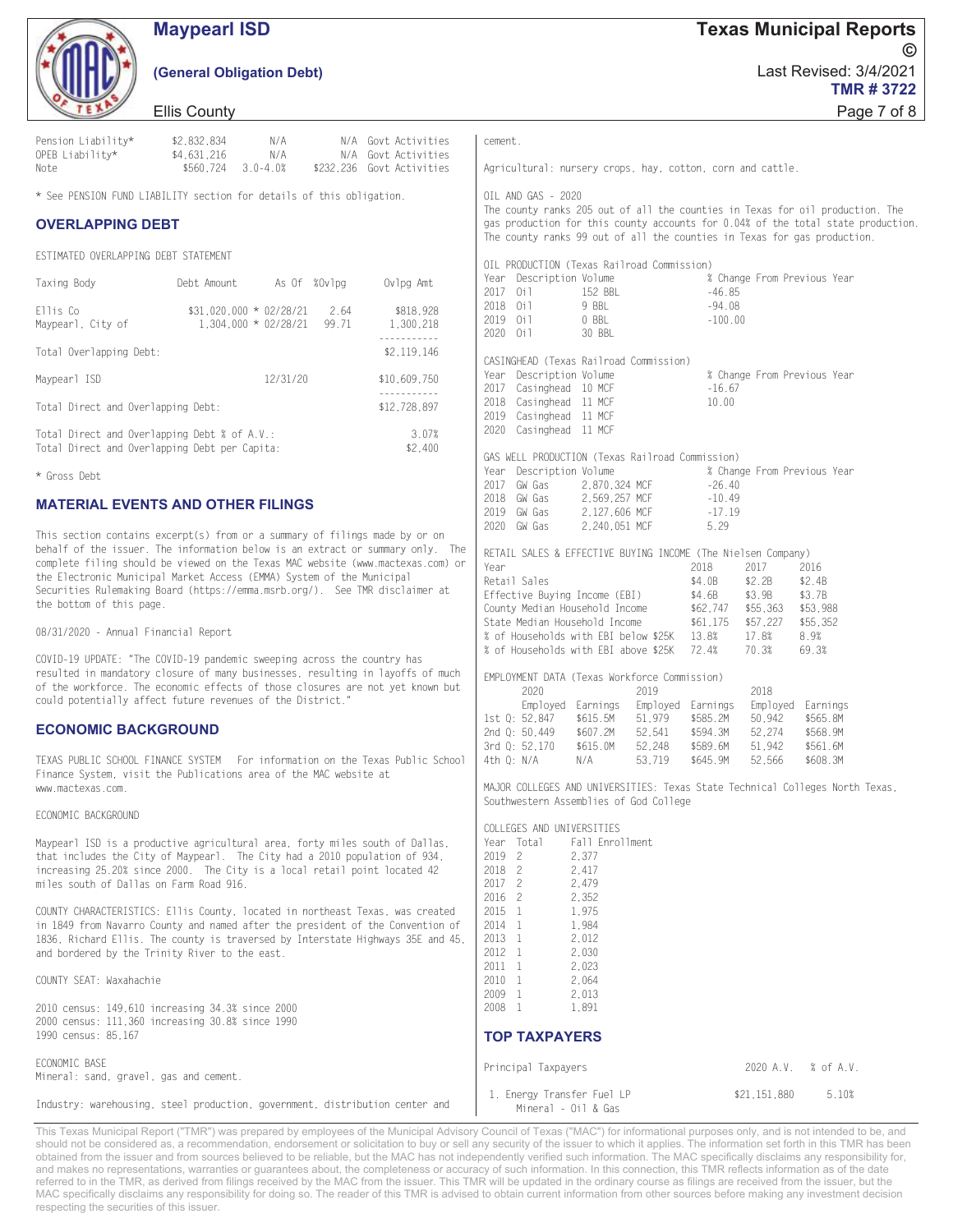

#### (General Obligation Debt)

#### **Ellis County**

| Total:                                                           | \$47.249.757 | 11.40% |  |
|------------------------------------------------------------------|--------------|--------|--|
| 10. Rimstone Ranch LP<br>Agricultural - Ranch                    | 1,964,720    | 0.47%  |  |
| Residential - Residential Land                                   |              |        |  |
| 9. Tommy Moore Ltd.                                              | 1,973,420    | 0.48%  |  |
| Residential - Residential Land                                   |              |        |  |
| Agricultural - Ranch<br>8. Thomas L. Crow                        | 2.059.356    | 0.50%  |  |
| 7. Byrum Ranch LLC                                               | 2.432.861    | 0.59%  |  |
| 6. Cross Fence Development LLC<br>Residential - Developer        | 2,578,780    | 0.62%  |  |
| Residential - Residential Land                                   |              |        |  |
| 5. Robert & Joy Fox                                              | 2.586.000    | 0.62%  |  |
| Agricultural - Ranch                                             |              |        |  |
| Industrial - Oil & Gas Pipeline<br>4. SAI Ranch Enterprises Ltd. | 2.774.830    | 0.67%  |  |
| 3. Atmos Energy/Mid-Tex Pipeline                                 | 3.718.000    | 0.90%  |  |
| Utility - Electric Utility/Power Plant                           |              |        |  |
| 2. Oncor Electric Delivery Co.                                   | 6,009,910    | 1.45%  |  |
|                                                                  |              |        |  |

#### **FINANCE CONNECTED OFFICIALS**

Board President Justin Stinson 309 Main St. Maypearl, TX 76064 Phone: 972-435-1000 Fax: 972-435-1001 jcstinson@maypearlisd.org

Superintendent of Schools Ritchie Bowling 309 Main St. Maypearl, TX 76064 Phone: 972-435-1000 Fax: 972-435-1001 rbowling@maypearlisd.org

Business Manager Pam Wilson 309 Main St. Maypearl, TX 76064 Phone: 972-435-1000 Fax: 972-435-1001 pwilson@maypearlisd.org

Tax Assessor/Collector John Bridges Ellis County Tax Office 109 S. Jackson St. Waxahachie, TX 75165 Phone: 972-825-5150 Fax: 972-825-5151 john.bridges@co.ellis.tx.us

Chief Appraiser Kathy Rodrigue Ellis County Appraisal District 400 Ferris Ave. Waxahachie, TX 75165 Phone: 972-937-3552 Fax: 972-937-1618 kathy@elliscad.com

#### **JT**

This Texas Municipal Report ("TMR") was prepared by employees of the Municipal Advisory Council of Texas ("MAC") for informational purposes only, and is not intended to be, and should not be considered as, a recommendation, endorsement or solicitation to buy or sell any security of the issuer to which it applies. The information set forth in this TMR has been obtained from the issuer and from sources believed to be reliable, but the MAC has not independently verified such information. The MAC specifically disclaims any responsibility for, and makes no representations, warranties or guarantees about, the completeness or accuracy of such information. In this connection, this TMR reflects information as of the date referred to in the TMR, as derived from filings received by the MAC from the issuer. This TMR will be updated in the ordinary course as filings are received from the issuer, but the MAC specifically disclaims any responsibility for doing so. The reader of this TMR is advised to obtain current information from other sources before making any investment decision respecting the securities of this issuer.